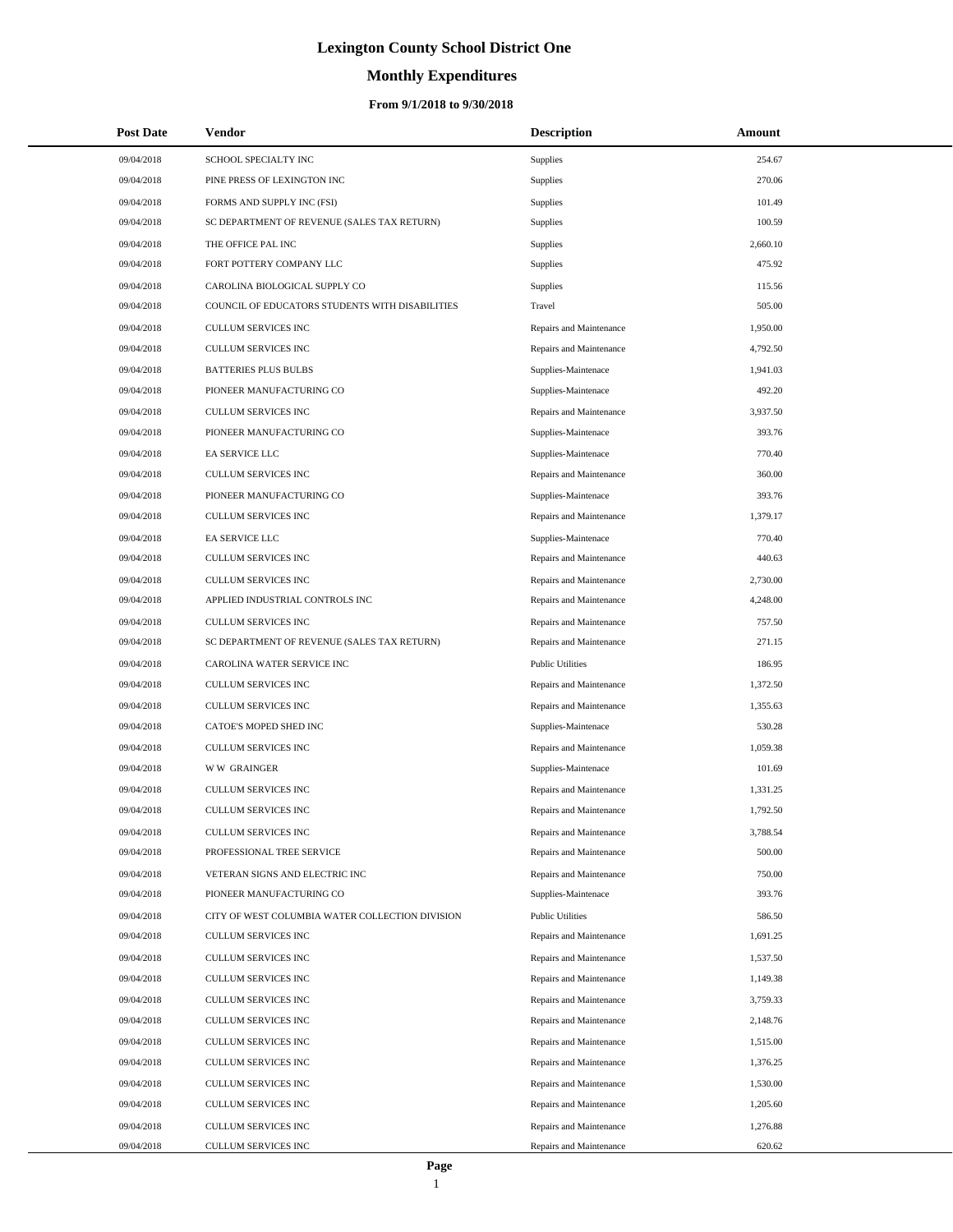# **Monthly Expenditures**

### **From 9/1/2018 to 9/30/2018**

| <b>Post Date</b> | <b>Vendor</b>                               | <b>Description</b>         | Amount    |
|------------------|---------------------------------------------|----------------------------|-----------|
| 09/04/2018       | <b>CULLUM SERVICES INC</b>                  | Repairs and Maintenance    | 2,371.88  |
| 09/04/2018       | CULLUM SERVICES INC                         | Repairs and Maintenance    | 1,453.12  |
| 09/04/2018       | CULLUM SERVICES INC                         | Repairs and Maintenance    | 2,437.50  |
| 09/04/2018       | <b>CULLUM SERVICES INC</b>                  | Repairs and Maintenance    | 5,887.50  |
| 09/04/2018       | PIONEER MANUFACTURING CO                    | Supplies-Maintenace        | 393.76    |
| 09/04/2018       | CULLUM SERVICES INC                         | Repairs and Maintenance    | 1,453.13  |
| 09/04/2018       | ARCPOINT OCCUPATIONAL SOLUTIONS LLC DBA AOS | Other Prof & Tech Service  | 192.64    |
| 09/04/2018       | SPLASH OMNIMEDIA LLC                        | Other Prof & Tech Service  | 1,800.00  |
| 09/04/2018       | AZURA INVESTIGATIONS LLC                    | Other Prof & Tech Service  | 11,570.00 |
| 09/04/2018       | POWER SCHOOL GROUP LLC                      | Software Renewal/Agreemen  | 3,913.67  |
| 09/04/2018       | DELL COMPUTERS                              | <b>Technology Supplies</b> | 5,211.00  |
| 09/04/2018       | VOYAGER SOPRIS LEARNING                     | Supplies                   | 490.00    |
| 09/04/2018       | CAROLINA BIOLOGICAL SUPPLY CO               | Supplies                   | 133.48    |
| 09/04/2018       | DELTA EDUCATION SCHOOL SPECIALITY           | Supplies                   | 269.85    |
| 09/04/2018       | FREY SCIENTIFIC                             | Supplies                   | 130.28    |
| 09/04/2018       | SARGENT WELCH LLC A VWR CO                  | Supplies                   | 107.54    |
| 09/04/2018       | NUIDEA SCHOOL SUPPLY CO                     | Supplies                   | 15,364.60 |
| 09/04/2018       | THE OFFICE PAL INC                          | Supplies                   | 572.44    |
| 09/04/2018       | <b>USA SUPPLY</b>                           | Supplies                   | 274.99    |
| 09/04/2018       | PRO KITCHEN ONLINE LLC                      | Supplies                   | 653.04    |
| 09/04/2018       | <b>USA SUPPLY</b>                           | Supplies                   | 412.46    |
| 09/04/2018       | PRO KITCHEN ONLINE LLC                      | Supplies                   | 157.56    |
| 09/04/2018       | <b>USA SUPPLY</b>                           | Supplies                   | 387.88    |
| 09/04/2018       | PRO KITCHEN ONLINE LLC                      | Supplies                   | 101.32    |
| 09/04/2018       | <b>USA SUPPLY</b>                           | Supplies                   | 394.83    |
| 09/04/2018       | PRO KITCHEN ONLINE LLC                      | Supplies                   | 332.73    |
| 09/04/2018       | <b>USA SUPPLY</b>                           | Supplies                   | 334.91    |
| 09/04/2018       | <b>USA SUPPLY</b>                           | Supplies                   | 119.84    |
| 09/04/2018       | PRO KITCHEN ONLINE LLC                      | Supplies                   | 101.32    |
| 09/04/2018       | <b>USA SUPPLY</b>                           | Supplies                   | 394.83    |
| 09/04/2018       | PRO KITCHEN ONLINE LLC                      | Supplies                   | 231.41    |
| 09/04/2018       | THE OFFICE PAL INC                          | Supplies                   | 121.98    |
| 09/04/2018       | <b>USA SUPPLY</b>                           | Supplies                   | 814.27    |
| 09/04/2018       | PRO KITCHEN ONLINE LLC                      | Supplies                   | 101.31    |
| 09/04/2018       | <b>USA SUPPLY</b>                           | Supplies                   | 412.49    |
| 09/04/2018       | PRO KITCHEN ONLINE LLC                      | Supplies                   | 231.41    |
| 09/04/2018       | <b>USA SUPPLY</b>                           | Supplies                   | 310.30    |
| 09/04/2018       | <b>USA SUPPLY</b>                           | Supplies                   | 334.91    |
| 09/04/2018       | <b>USA SUPPLY</b>                           | Supplies                   | 274.99    |
| 09/04/2018       | <b>USA SUPPLY</b>                           | Supplies                   | 274.99    |
| 09/04/2018       | <b>USA SUPPLY</b>                           | Supplies                   | 239.68    |
| 09/04/2018       | THE OFFICE PAL INC                          | Supplies                   | 121.98    |
| 09/04/2018       | PRO KITCHEN ONLINE LLC                      | Supplies                   | 695.19    |
| 09/04/2018       | <b>USA SUPPLY</b>                           | Supplies                   | 232.73    |
| 09/04/2018       | <b>USA SUPPLY</b>                           | Supplies                   | 592.25    |
| 09/04/2018       | SMARTPHONE MEDIC LLC                        | Pupil Activity             | 995.00    |
| 09/04/2018       | SMARTPHONE MEDIC LLC                        | Pupil Activity             | 199.00    |
| 09/04/2018       | SMARTPHONE MEDIC LLC                        | Pupil Activity             | 1,194.00  |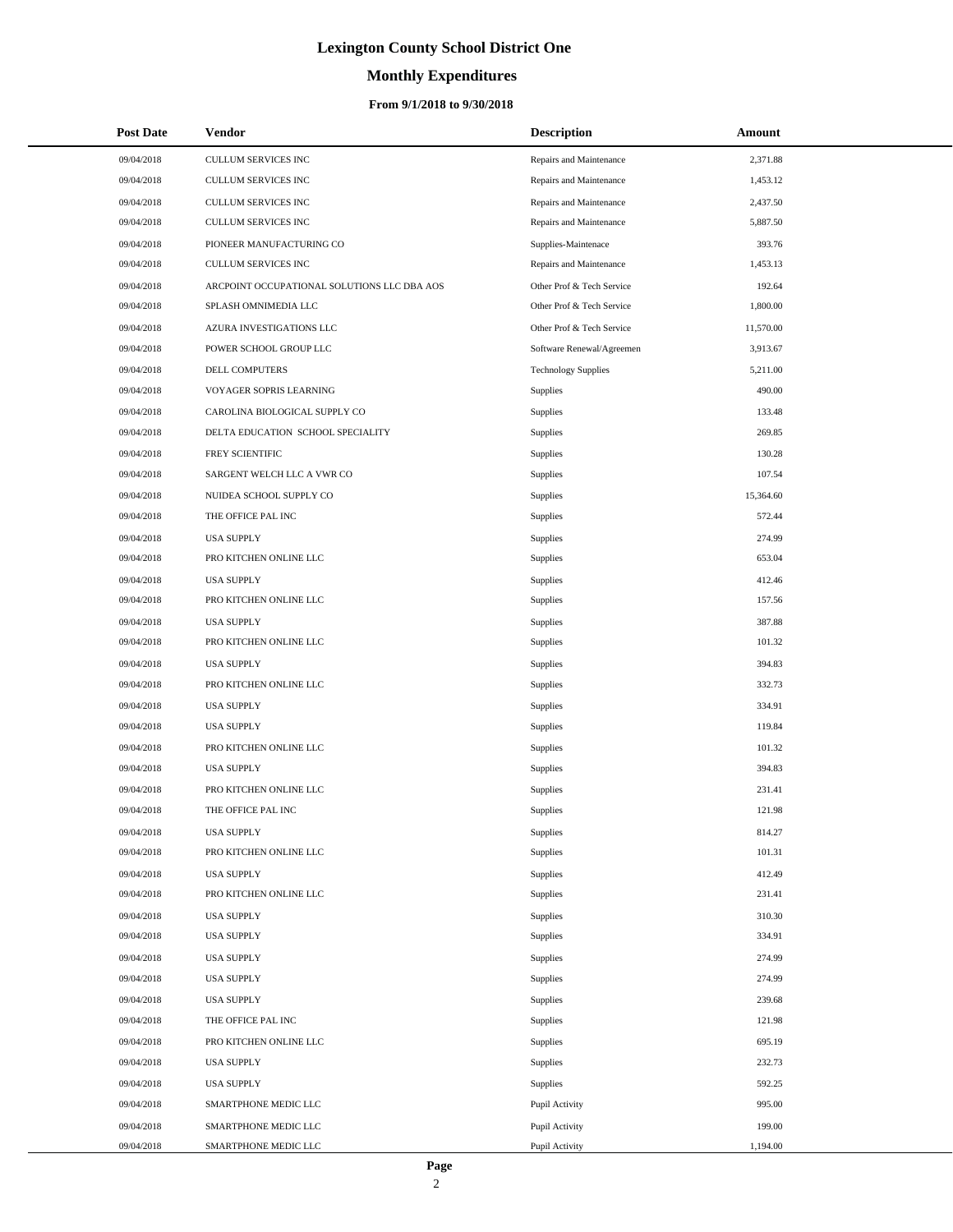# **Monthly Expenditures**

| <b>Post Date</b> | Vendor                                            | <b>Description</b>         | Amount    |
|------------------|---------------------------------------------------|----------------------------|-----------|
| 09/04/2018       | SMARTPHONE MEDIC LLC                              | Pupil Activity             | 995.00    |
| 09/04/2018       | SMARTPHONE MEDIC LLC                              | Pupil Activity             | 3,878.00  |
| 09/04/2018       | SMARTPHONE MEDIC LLC                              | Pupil Activity             | 1,194.00  |
| 09/04/2018       | SMARTPHONE MEDIC LLC                              | Pupil Activity             | 4,828.00  |
| 09/04/2018       | SMARTPHONE MEDIC LLC                              | Pupil Activity             | 1,712.00  |
| 09/04/2018       | PYGRAPHICS INC                                    | Pupil Activity             | 899.00    |
| 09/04/2018       | BARNES & NOBLE BOOKSELLERS INC                    | Pupil Activity             | 3,738.00  |
| 09/04/2018       | <b>WENGER CORP</b>                                | Pupil Activity             | 2,472.77  |
| 09/04/2018       | T AND T SPORTS                                    | Pupil Activity             | 1,523.79  |
| 09/04/2018       | <b>HUDL</b>                                       | Pupil Activity             | 2,461.00  |
| 09/04/2018       | RIDDELL / ALL AMERICAN                            | Pupil Activity             | 3,648.82  |
| 09/04/2018       | SOUTHERN SPECIAL TEES LLC                         | Pupil Activity             | 282.48    |
| 09/04/2018       | COMBS, OBIE                                       | Pupil Activity             | 103.00    |
| 09/04/2018       | LAM, MATTHEW                                      | Pupil Activity             | 107.50    |
| 09/04/2018       | CAROLINA SPRINGS MIDDLE SCHOOL                    | Pupil Activity             | 150.00    |
| 09/04/2018       | T AND T SPORTS                                    | Pupil Activity             | 738.30    |
| 09/04/2018       | <b>FULLY PROMOTED</b>                             | Pupil Activity             | 368.56    |
| 09/04/2018       | <b>BSN SPORTS</b>                                 | Pupil Activity             | 311.91    |
| 09/05/2018       | <b>HEINEMANN</b>                                  | Supplies                   | 17,576.99 |
| 09/05/2018       | ROCHESTER 100 INC                                 | Supplies                   | 250.00    |
| 09/05/2018       | FORMS AND SUPPLY INC (FSI)                        | Supplies                   | 694.39    |
| 09/05/2018       | <b>IPRINT TECHNOLOGIES</b>                        | Supplies                   | 350.00    |
| 09/05/2018       | POLLOCK COMPANY                                   | Supplies                   | 214.00    |
| 09/05/2018       | OXFORD UNIVERSITY PRESS                           | Supplies                   | 299.85    |
| 09/05/2018       | <b>APPLE INC</b>                                  | <b>Technology Supplies</b> | 159.43    |
| 09/05/2018       | PROJECT LEAD THE WAY INC                          | Supplies                   | 135.00    |
| 09/05/2018       | PROJECT LEAD THE WAY INC                          | Supplies-Instruction       | 939.50    |
| 09/05/2018       | PINE PRESS OF LEXINGTON INC                       | Printing and Binding       | 781.10    |
| 09/05/2018       | FORMS AND SUPPLY INC (FSI)                        | Supplies                   | 134.43    |
| 09/05/2018       | MSC INDUSTRIAL SUPPLY CO                          | Supplies                   | 100.05    |
| 09/05/2018       | <b>REPECHAGE</b>                                  | Supplies                   | $-38.10$  |
| 09/05/2018       | SC DEPARTMENT OF REVENUE (SALES TAX RETURN)       | Supplies                   | $-11.42$  |
| 09/05/2018       | THE LINCOLN ELECTRIC COMPANY                      | Supplies                   | 4,281.78  |
| 09/05/2018       | FOLLETT SCHOOL SOLUTIONS INC                      | <b>Library Books</b>       | 250.34    |
| 09/05/2018       | DEMCO INC                                         | Supplies                   | 284.86    |
| 09/05/2018       | ACADEMIC SUPPLIER DBA RASIX COMPUTER CENTER INC   | Supplies                   | 415.68    |
| 09/05/2018       | SCE&G                                             | <b>Public Utilities</b>    | 4,275.77  |
| 09/05/2018       | SPIRIT COMMUNICATIONS                             | Communication              | 158.27    |
| 09/05/2018       | SCE&G                                             | <b>Public Utilities</b>    | 17,042.71 |
| 09/05/2018       | SMITH AND JONES JANITORIAL SUPPLIES AND EQUIP INC | Supplies-Maintenace        | 607.93    |
| 09/05/2018       | <b>SCE&amp;G</b>                                  | <b>Public Utilities</b>    | 4,142.45  |
| 09/05/2018       | SCE&G                                             | <b>Public Utilities</b>    | 2,610.82  |
| 09/05/2018       | SECURITAS ELECTRONIC SECURITY INC                 | Repairs and Maintenance    | 371.88    |
| 09/05/2018       | SCE&G                                             | <b>Public Utilities</b>    | 5,138.70  |
| 09/05/2018       | SECURITAS ELECTRONIC SECURITY INC                 | Repairs and Maintenance    | 360.96    |
| 09/05/2018       | SCE&G                                             | <b>Public Utilities</b>    | 4,427.21  |
| 09/05/2018       | <b>WW GRAINGER</b>                                | Supplies-Maintenace        | 889.92    |
| 09/05/2018       | SMITH AND JONES JANITORIAL SUPPLIES AND EQUIP INC | Supplies-Maintenace        | 960.97    |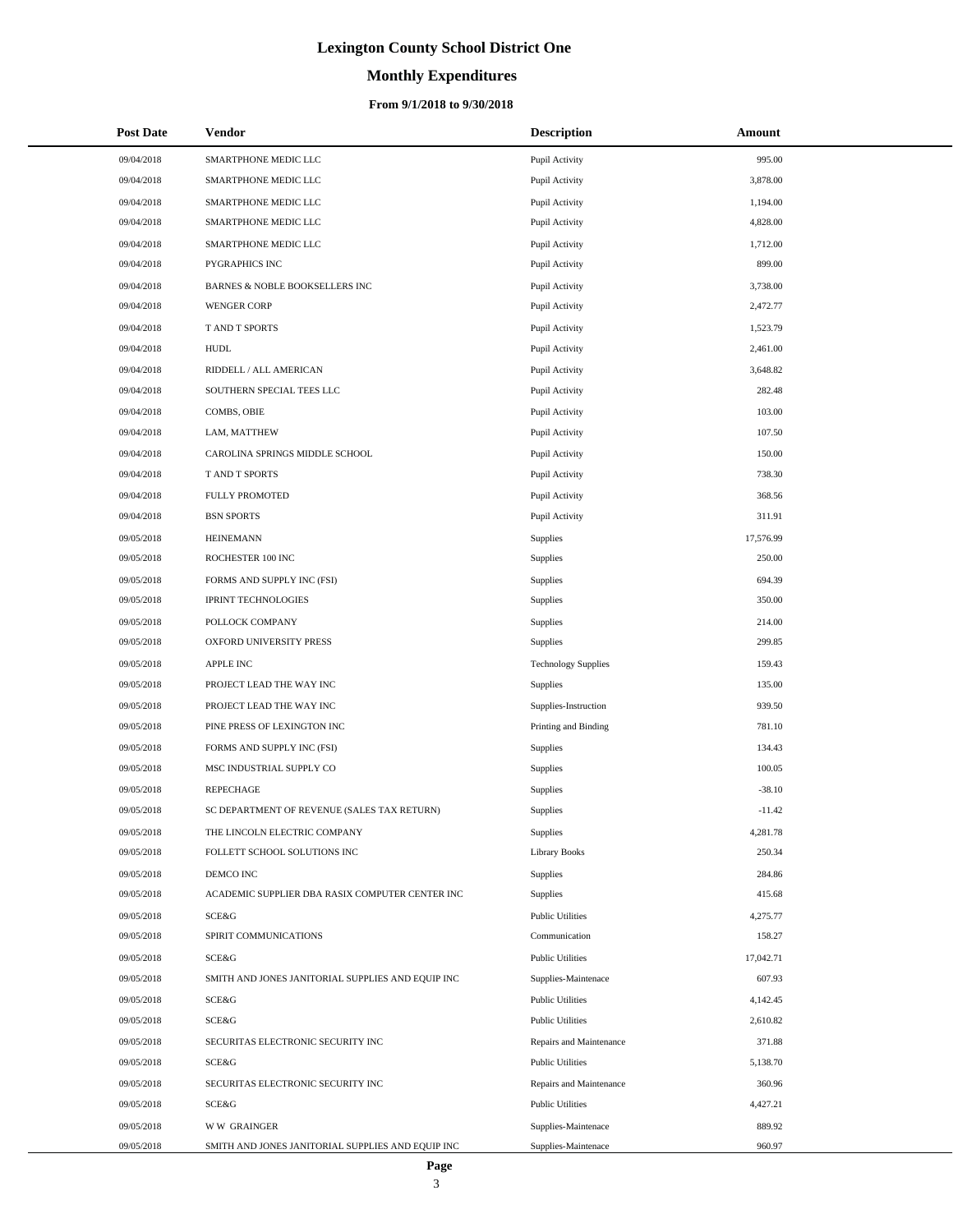# **Monthly Expenditures**

| <b>Post Date</b> | <b>Vendor</b>                                     | <b>Description</b>          | Amount    |
|------------------|---------------------------------------------------|-----------------------------|-----------|
| 09/05/2018       | <b>WW GRAINGER</b>                                | Supplies-Maintenace         | 587.65    |
| 09/05/2018       | SCE&G                                             | <b>Public Utilities</b>     | 1,635.30  |
| 09/05/2018       | SMITH AND JONES JANITORIAL SUPPLIES AND EQUIP INC | Supplies-Maintenace         | 302.32    |
| 09/05/2018       | SCE&G                                             | <b>Public Utilities</b>     | 2,917.01  |
| 09/05/2018       | SCE&G                                             | <b>Public Utilities</b>     | 4,031.91  |
| 09/05/2018       | SMITH AND JONES JANITORIAL SUPPLIES AND EQUIP INC | Supplies-Maintenace         | 589.58    |
| 09/05/2018       | SCE&G                                             | <b>Public Utilities</b>     | 152.56    |
| 09/05/2018       | BUILDERS SPECIALTIES INC                          | Repairs and Maintenance     | 6,894.86  |
| 09/05/2018       | SMITH AND JONES JANITORIAL SUPPLIES AND EQUIP INC | Supplies-Maintenace         | 515.84    |
| 09/05/2018       | SCE&G                                             | <b>Public Utilities</b>     | 2,071.22  |
| 09/05/2018       | SMITH AND JONES JANITORIAL SUPPLIES AND EQUIP INC | Supplies-Maintenace         | 898.80    |
| 09/05/2018       | <b>WW GRAINGER</b>                                | Supplies-Maintenace         | 1,421.82  |
| 09/05/2018       | SMITH AND JONES JANITORIAL SUPPLIES AND EQUIP INC | Supplies-Maintenace         | 363.27    |
| 09/05/2018       | <b>WW GRAINGER</b>                                | Supplies-Maintenace         | 807.53    |
| 09/05/2018       | COLE, SUSAN                                       | Pupil Transportation        | 284.49    |
| 09/05/2018       | FOGLE, PAM                                        | Pupil Transportation        | 174.40    |
| 09/05/2018       | <b>EMPLOYEE</b>                                   | <b>Pupil Transportation</b> | 534.65    |
| 09/05/2018       | HEADDEN, CYNTHIA                                  | Pupil Transportation        | 207.10    |
| 09/05/2018       | PEARCE, TIM                                       | <b>Pupil Transportation</b> | 364.93    |
| 09/05/2018       | SABBAGHA, THERESA                                 | <b>Pupil Transportation</b> | 101.10    |
| 09/05/2018       | STROUD, ANDREA                                    | Pupil Transportation        | 298.22    |
| 09/05/2018       | <b>EMPLOYEE</b>                                   | Pupil Transportation        | 110.36    |
| 09/05/2018       | VAUGHN, DANA                                      | Pupil Transportation        | 353.16    |
| 09/05/2018       | <b>COMPORIUM</b>                                  | Communication               | 14,291.49 |
| 09/05/2018       | DISCOVERY EDUCATION INC                           | Software Renewal/Agreemen   | 32,215.00 |
| 09/05/2018       | SC DEPARTMENT OF REVENUE (SALES TAX RETURN)       | Software Renewal/Agreemen   | 2,255.05  |
| 09/05/2018       | <b>COMPORIUM</b>                                  | Communication               | 6,261.39  |
| 09/05/2018       | <b>APPLE INC</b>                                  | <b>Technology Supplies</b>  | 534.47    |
| 09/05/2018       | CDWG ACCT 305089                                  | <b>Technology Supplies</b>  | 149.80    |
| 09/05/2018       | <b>COMPORIUM</b>                                  | Communication               | 1,954.21  |
| 09/05/2018       | <b>COMPORIUM</b>                                  | Communication               | 3,655.33  |
| 09/05/2018       | <b>APPLE INC</b>                                  | <b>Technology Supplies</b>  | 534.47    |
| 09/05/2018       | CDWG ACCT 305089                                  | <b>Technology Supplies</b>  | 149.80    |
| 09/05/2018       | <b>COMPORIUM</b>                                  | Communication               | 2,027.75  |
| 09/05/2018       | <b>APPLE INC</b>                                  | <b>Technology Supplies</b>  | 534.47    |
| 09/05/2018       | <b>COMPORIUM</b>                                  | Communication               | 3,073.17  |
| 09/05/2018       | <b>APPLE INC</b>                                  | <b>Technology Supplies</b>  | 534.47    |
| 09/05/2018       | CDWG ACCT 305089                                  | <b>Technology Supplies</b>  | 149.80    |
| 09/05/2018       | <b>COMPORIUM</b>                                  | Communication               | 2,454.31  |
| 09/05/2018       | APPLE INC                                         | <b>Technology Supplies</b>  | 534.47    |
| 09/05/2018       | <b>COMPORIUM</b>                                  | Communication               | 1,292.87  |
| 09/05/2018       | APPLE INC                                         | <b>Technology Supplies</b>  | 534.47    |
| 09/05/2018       | <b>COMPORIUM</b>                                  | Communication               | 2,668.67  |
| 09/05/2018       | <b>APPLE INC</b>                                  | <b>Technology Supplies</b>  | 534.47    |
| 09/05/2018       | <b>COMPORIUM</b>                                  | Communication               | 2,154.56  |
| 09/05/2018       | APPLE INC                                         | <b>Technology Supplies</b>  | 534.47    |
| 09/05/2018       | <b>COMPORIUM</b>                                  | Communication               | 2,034.73  |
| 09/05/2018       | APPLE INC                                         | <b>Technology Supplies</b>  | 534.47    |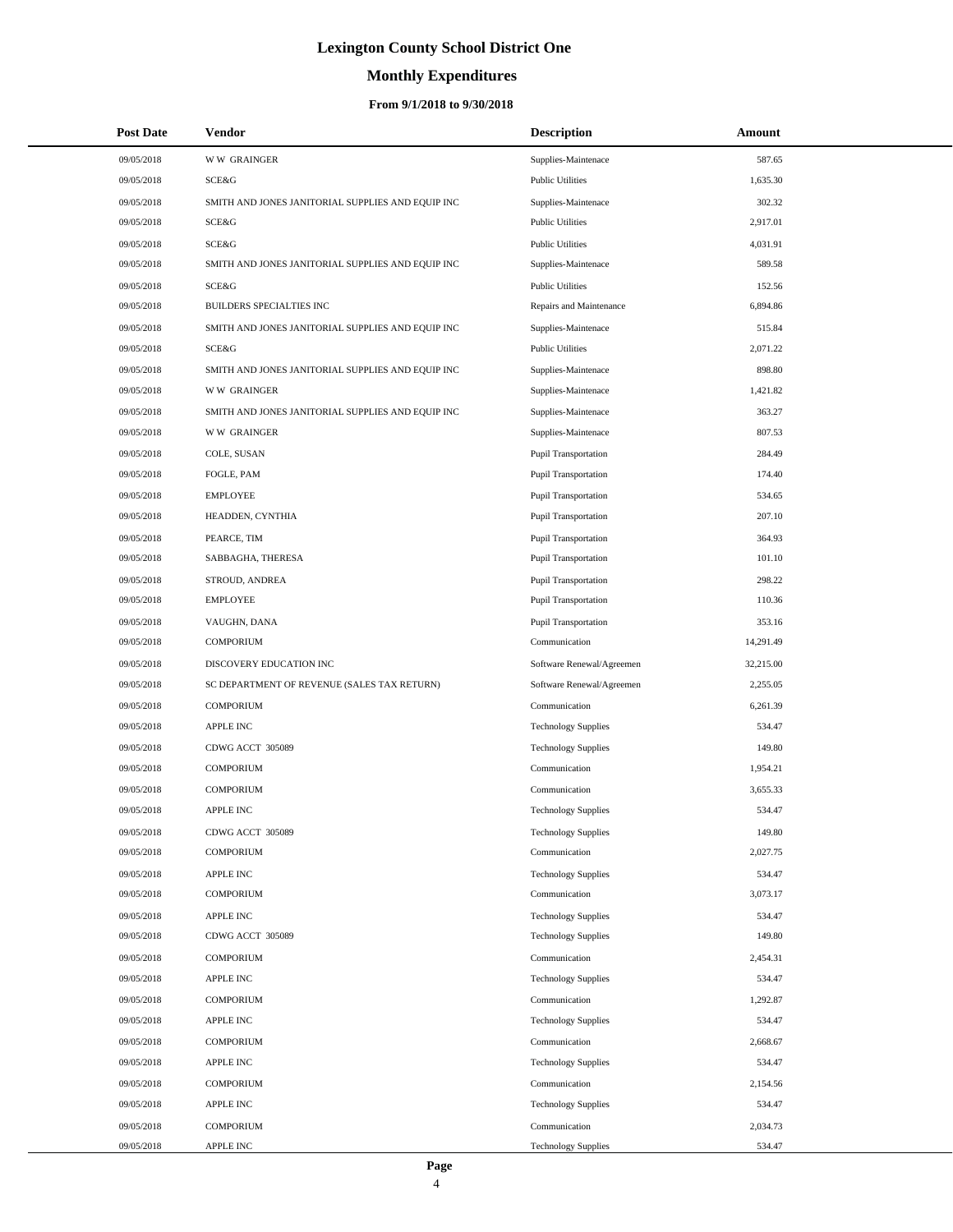# **Monthly Expenditures**

### **From 9/1/2018 to 9/30/2018**

| <b>Post Date</b> | Vendor                          | <b>Description</b>         | Amount     |
|------------------|---------------------------------|----------------------------|------------|
| 09/05/2018       | <b>COMPORIUM</b>                | Communication              | 2,028.30   |
| 09/05/2018       | <b>APPLE INC</b>                | <b>Technology Supplies</b> | 534.47     |
| 09/05/2018       | <b>COMPORIUM</b>                | Communication              | 2,170.15   |
| 09/05/2018       | APPLE INC                       | <b>Technology Supplies</b> | 534.47     |
| 09/05/2018       | <b>COMPORIUM</b>                | Communication              | 2,171.21   |
| 09/05/2018       | <b>APPLE INC</b>                | <b>Technology Supplies</b> | 534.47     |
| 09/05/2018       | <b>COMPORIUM</b>                | Communication              | 2,777.48   |
| 09/05/2018       | <b>APPLE INC</b>                | <b>Technology Supplies</b> | 534.47     |
| 09/05/2018       | <b>COMPORIUM</b>                | Communication              | 5,366.09   |
| 09/05/2018       | <b>APPLE INC</b>                | <b>Technology Supplies</b> | 534.47     |
| 09/05/2018       | CDWG ACCT 305089                | <b>Technology Supplies</b> | 149.80     |
| 09/05/2018       | <b>COMPORIUM</b>                | Communication              | 2,310.89   |
| 09/05/2018       | <b>APPLE INC</b>                | <b>Technology Supplies</b> | 534.47     |
| 09/05/2018       | <b>COMPORIUM</b>                | Communication              | 2,370.68   |
| 09/05/2018       | APPLE INC                       | <b>Technology Supplies</b> | 534.47     |
| 09/05/2018       | <b>COMPORIUM</b>                | Communication              | 2,649.93   |
| 09/05/2018       | <b>APPLE INC</b>                | <b>Technology Supplies</b> | 534.47     |
| 09/05/2018       | <b>COMPORIUM</b>                | Communication              | 2,050.41   |
| 09/05/2018       | APPLE INC                       | <b>Technology Supplies</b> | 534.47     |
| 09/05/2018       | <b>COMPORIUM</b>                | Communication              | 2,474.33   |
| 09/05/2018       | <b>APPLE INC</b>                | <b>Technology Supplies</b> | 534.47     |
| 09/05/2018       | <b>COMPORIUM</b>                | Communication              | 3,150.57   |
| 09/05/2018       | <b>APPLE INC</b>                | <b>Technology Supplies</b> | 534.47     |
| 09/05/2018       | <b>COMPORIUM</b>                | Communication              | 2,563.89   |
| 09/05/2018       | <b>COMPORIUM</b>                | Communication              | 2,382.82   |
| 09/05/2018       | <b>COMPORIUM</b>                | Communication              | 3,033.39   |
| 09/05/2018       | <b>COMPORIUM</b>                | Communication              | 1,873.25   |
| 09/05/2018       | <b>COMPORIUM</b>                | Communication              | 1,862.72   |
| 09/05/2018       | <b>COMPORIUM</b>                | Communication              | 2,151.97   |
| 09/05/2018       | <b>COMPORIUM</b>                | Communication              | 2,596.26   |
| 09/05/2018       | <b>COMPORIUM</b>                | Communication              | 3,367.80   |
| 09/05/2018       | <b>COMPORIUM</b>                | Communication              | 7,167.59   |
| 09/05/2018       | CDWG ACCT 305089                | <b>Technology Supplies</b> | 149.80     |
| 09/05/2018       | <b>COMPORIUM</b>                | Communication              | 2,771.65   |
| 09/05/2018       | FRANKLIN COVEY CLIENT SALES INC | Supplies                   | 1,369.16   |
| 09/05/2018       | MCGRAW HILL EDUCATION INC       | Supplies                   | 302.28     |
| 09/05/2018       | VOYAGER SOPRIS LEARNING         | Supplies                   | 2,021.60   |
| 09/05/2018       | RENAISSANCE ASHEVILLE           | Travel                     | 2,678.10   |
| 09/05/2018       | <b>NASCO</b>                    | Supplies                   | 115.80     |
| 09/05/2018       | <b>HEINEMANN</b>                | Supplies                   | 13,161.00  |
| 09/05/2018       | <b>HEINEMANN</b>                | Supplies                   | 620.00     |
| 09/05/2018       | PALMETTO CONSTRUCTION SERVICES  | <b>Building</b>            | 500.00     |
| 09/05/2018       | DNR CONSTRUCTION LLC            | Improv Other Than Bldg     | 94,160.00  |
| 09/05/2018       | CDWG ACCT 305089                | Software Renewal/Agreemen  | 802.50     |
| 09/05/2018       | SIGNAL TECHNOLOGIES INC         | <b>Technology Supplies</b> | 1,636.53   |
| 09/05/2018       | JENKINS HANCOCK AND SIDES       | Building                   | 1,312.65   |
| 09/05/2018       | BONITZ FLOORING GROUP INC       | Building                   | 77,720.70  |
| 09/05/2018       | BONITZ FLOORING GROUP INC       | Building                   | 265,689.00 |

 $\overline{a}$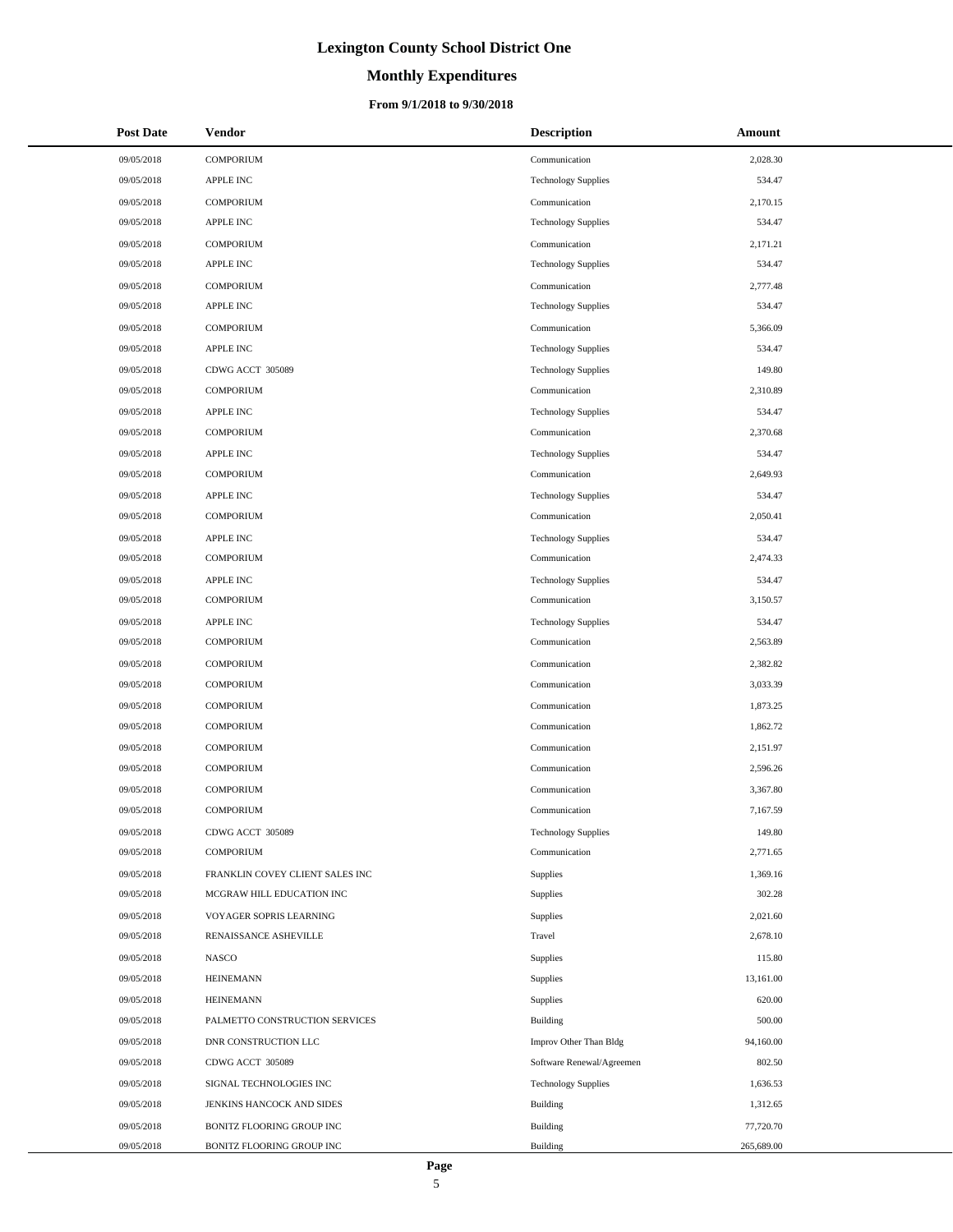# **Monthly Expenditures**

### **From 9/1/2018 to 9/30/2018**

| <b>Post Date</b> | Vendor                                          | <b>Description</b>        | Amount   |
|------------------|-------------------------------------------------|---------------------------|----------|
| 09/05/2018       | SC DEPARTMENT OF REVENUE                        | Sales Tax on Adult Meals  | 243.83   |
| 09/05/2018       | SCHOOL SPECIALTY INC                            | Pupil Activity            | 654.44   |
| 09/05/2018       | SC DEPARTMENT OF REVENUE (SALES TAX RETURN)     | Pupil Activity            | 207.20   |
| 09/05/2018       | SUNTEX INTERNATIONAL INC                        | Pupil Activity            | 2,960.00 |
| 09/05/2018       | FORMS AND SUPPLY INC (FSI)                      | Pupil Activity            | 106.89   |
| 09/05/2018       | <b>BROWN, THOMAS B</b>                          | Pupil Activity            | 111.30   |
| 09/05/2018       | LAM, MATTHEW                                    | Pupil Activity            | 108.00   |
| 09/05/2018       | LEWIS, DIARA                                    | Pupil Activity            | 112.50   |
| 09/05/2018       | <b>COLLINS SPORTS MEDICINE</b>                  | Pupil Activity            | 373.43   |
| 09/05/2018       | GREATER COLUMBIA FOOTBALL OFFICIALS ASSN        | Pupil Activity            | 500.00   |
| 09/05/2018       | BOY SCOUT OF AMERICA TROOP 60                   | Pupil Activity            | 250.00   |
| 09/05/2018       | BLEDSOE, CARROLL W                              | Pupil Activity            | 114.30   |
| 09/05/2018       | BRADLEY JR, ALEC                                | Pupil Activity            | 110.00   |
| 09/05/2018       | DOUGLAS, JERRY D                                | Pupil Activity            | 209.00   |
| 09/05/2018       | <b>ESTES, DAVID FRANCIS</b>                     | Pupil Activity            | 101.00   |
| 09/05/2018       | <b>GEDDINGS, RICHARD A</b>                      | Pupil Activity            | 154.80   |
| 09/05/2018       | <b>GUERRY, MICHAEL H</b>                        | Pupil Activity            | 111.80   |
| 09/05/2018       | MCHUGH, RONALD GEORGE                           | Pupil Activity            | 108.00   |
| 09/05/2018       | SMITH, EDGAR                                    | Pupil Activity            | 103.70   |
| 09/05/2018       | STASIO, MARK                                    | Pupil Activity            | 108.00   |
| 09/05/2018       | CHAPIN HIGH SCHOOL                              | Pupil Activity            | 125.00   |
| 09/05/2018       | SOUTHERN SPECIAL TEES LLC                       | Pupil Activity            | 235.77   |
| 09/05/2018       | <b>BSN SPORTS</b>                               | Pupil Activity            | 127.85   |
| 09/05/2018       | T AND T SPORTS                                  | Pupil Activity            | 433.35   |
| 09/05/2018       | <b>BSN SPORTS</b>                               | Pupil Activity            | 1,571.44 |
| 09/05/2018       | 323 SPORTS                                      | Pupil Activity            | 260.00   |
| 09/06/2018       | SCHOOL SPECIALTY INC                            | <b>Supplies</b>           | 486.78   |
| 09/06/2018       | DISCOVERY EDUCATION INC                         | Software Renewal/Agreemen | 1,895.00 |
| 09/06/2018       | SC DEPARTMENT OF REVENUE (SALES TAX RETURN)     | Software Renewal/Agreemen | 132.65   |
| 09/06/2018       | SCHOOL SPECIALTY INC                            | Supplies                  | 3,386.12 |
| 09/06/2018       | SCHOOL SPECIALTY INC                            | Supplies                  | 481.50   |
| 09/06/2018       | ACADEMIC SUPPLIER DBA RASIX COMPUTER CENTER INC | Supplies                  | 195.48   |
| 09/06/2018       | SCHOOL SPECIALTY INC                            | Supplies                  | 102.13   |
| 09/06/2018       | EXPEDITIONARY LEARNING OUTWARD BOUND INC        | Inst Prog Improvement     | 9,550.00 |
| 09/06/2018       | AMERICAN CHORAL DIRECTOR'S ASSOC (ACDA)         | Dues and Fees             | 125.00   |
| 09/06/2018       | <b>EMPLOYEE</b>                                 | Other Prof & Tech Service | 101.00   |
| 09/06/2018       | <b>EMPLOYEE</b>                                 | Other Prof & Tech Service | 101.00   |
| 09/06/2018       | <b>EMPLOYEE</b>                                 | Other Prof & Tech Service | 101.00   |
| 09/06/2018       | <b>EMPLOYEE</b>                                 | Other Prof & Tech Service | 101.00   |
| 09/06/2018       | <b>EMPLOYEE</b>                                 | Other Prof & Tech Service | 101.00   |
| 09/06/2018       | DEMCO INC                                       | <b>Supplies</b>           | 170.99   |
| 09/06/2018       | <b>EMPLOYEE</b>                                 | Travel                    | 229.99   |
| 09/06/2018       | <b>EMPLOYEE</b>                                 | Travel                    | 147.70   |
| 09/06/2018       | JOINT MUNICIPAL WATER AND SEWER COMMISSION      | <b>Public Utilities</b>   | 119.60   |
| 09/06/2018       | JOINT MUNICIPAL WATER AND SEWER COMMISSION      | <b>Public Utilities</b>   | 1,058.52 |
| 09/06/2018       | JOINT MUNICIPAL WATER AND SEWER COMMISSION      | <b>Public Utilities</b>   | 1,067.83 |
| 09/06/2018       | JOINT MUNICIPAL WATER AND SEWER COMMISSION      | <b>Public Utilities</b>   | 423.60   |
| 09/06/2018       | JOINT MUNICIPAL WATER AND SEWER COMMISSION      | <b>Public Utilities</b>   | 780.18   |

L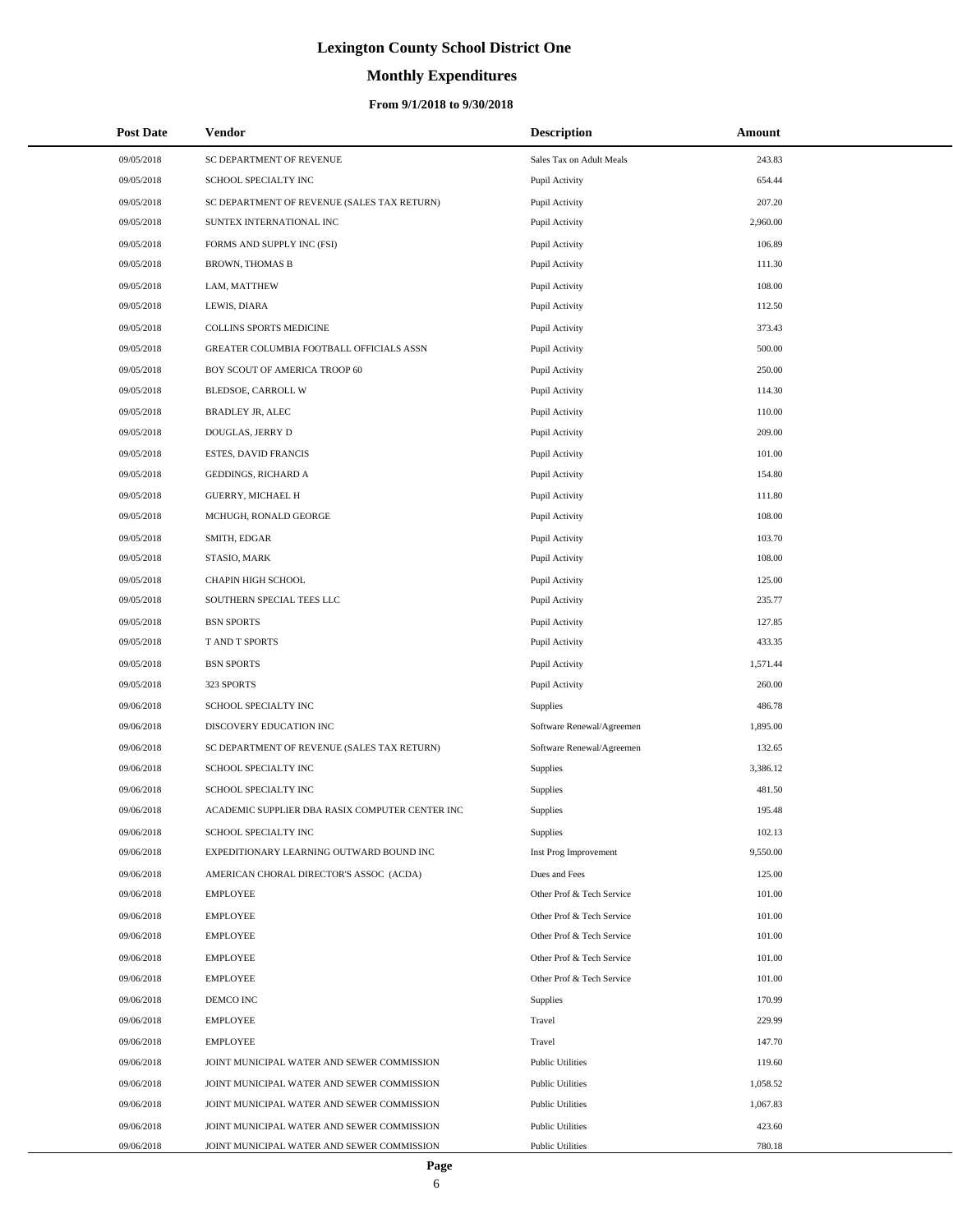### **Monthly Expenditures**

| <b>Post Date</b> | <b>Vendor</b>                               | <b>Description</b>        | Amount    |
|------------------|---------------------------------------------|---------------------------|-----------|
| 09/06/2018       | JOINT MUNICIPAL WATER AND SEWER COMMISSION  | <b>Public Utilities</b>   | 1,621.88  |
| 09/06/2018       | JOINT MUNICIPAL WATER AND SEWER COMMISSION  | <b>Public Utilities</b>   | 3,408.17  |
| 09/06/2018       | GATEWAY SUPPLY CO INC                       | Supplies-Maintenace       | 402.00    |
| 09/06/2018       | JOINT MUNICIPAL WATER AND SEWER COMMISSION  | <b>Public Utilities</b>   | 281.25    |
| 09/06/2018       | JOINT MUNICIPAL WATER AND SEWER COMMISSION  | <b>Public Utilities</b>   | 193.95    |
| 09/06/2018       | JOINT MUNICIPAL WATER AND SEWER COMMISSION  | <b>Public Utilities</b>   | 226.17    |
| 09/06/2018       | JOINT MUNICIPAL WATER AND SEWER COMMISSION  | <b>Public Utilities</b>   | 253.02    |
| 09/06/2018       | JOINT MUNICIPAL WATER AND SEWER COMMISSION  | <b>Public Utilities</b>   | 1,056.94  |
| 09/06/2018       | JOINT MUNICIPAL WATER AND SEWER COMMISSION  | <b>Public Utilities</b>   | 3,054.71  |
| 09/06/2018       | JOINT MUNICIPAL WATER AND SEWER COMMISSION  | <b>Public Utilities</b>   | 467.39    |
| 09/06/2018       | JOINT MUNICIPAL WATER AND SEWER COMMISSION  | <b>Public Utilities</b>   | 371.32    |
| 09/06/2018       | JOINT MUNICIPAL WATER AND SEWER COMMISSION  | <b>Public Utilities</b>   | 215.00    |
| 09/06/2018       | JOINT MUNICIPAL WATER AND SEWER COMMISSION  | <b>Public Utilities</b>   | 1,490.86  |
| 09/06/2018       | DUDE SOLUTIONS INC                          | Software Renewal/Agreemen | 6,660.59  |
| 09/06/2018       | <b>COMPORIUM</b>                            | Communication             | 15,355.37 |
| 09/06/2018       | SMARTPHONE MEDIC LLC                        | Supplies                  | 1,819.00  |
| 09/06/2018       | <b>COMPORIUM</b>                            | Communication             | 6,210.03  |
| 09/06/2018       | <b>COMPORIUM</b>                            | Communication             | 2,227.73  |
| 09/06/2018       | <b>COMPORIUM</b>                            | Communication             | 4,181.27  |
| 09/06/2018       | <b>COMPORIUM</b>                            | Communication             | 2,027.75  |
| 09/06/2018       | <b>COMPORIUM</b>                            | Communication             | 3,031.27  |
| 09/06/2018       | <b>COMPORIUM</b>                            | Communication             | 2,505.82  |
| 09/06/2018       | <b>COMPORIUM</b>                            | Communication             | 1,433.07  |
| 09/06/2018       | <b>COMPORIUM</b>                            | Communication             | 2,888.92  |
| 09/06/2018       | <b>COMPORIUM</b>                            | Communication             | 2,229.12  |
| 09/06/2018       | <b>COMPORIUM</b>                            | Communication             | 2,026.82  |
| 09/06/2018       | <b>COMPORIUM</b>                            | Communication             | 2,038.96  |
| 09/06/2018       | <b>COMPORIUM</b>                            | Communication             | 2,371.54  |
| 09/06/2018       | <b>COMPORIUM</b>                            | Communication             | 2,171.21  |
| 09/06/2018       | <b>COMPORIUM</b>                            | Communication             | 2,777.48  |
| 09/06/2018       | <b>COMPORIUM</b>                            | Communication             | 5,457.71  |
| 09/06/2018       | <b>COMPORIUM</b>                            | Communication             | 2,310.89  |
| 09/06/2018       | <b>COMPORIUM</b>                            | Communication             | 2,691.56  |
| 09/06/2018       | <b>COMPORIUM</b>                            | Communication             | 2,451.11  |
| 09/06/2018       | <b>COMPORIUM</b>                            | Communication             | 2,256.03  |
| 09/06/2018       | <b>COMPORIUM</b>                            | Communication             | 2,453.00  |
| 09/06/2018       | <b>COMPORIUM</b>                            | Communication             | 3,691.21  |
| 09/06/2018       | <b>COMPORIUM</b>                            | Communication             | 3,109.72  |
| 09/06/2018       | <b>COMPORIUM</b>                            | Communication             | 2,520.78  |
| 09/06/2018       | <b>COMPORIUM</b>                            | Communication             | 2,314.35  |
| 09/06/2018       | <b>COMPORIUM</b>                            | Communication             | 1,903.25  |
| 09/06/2018       | <b>COMPORIUM</b>                            | Communication             | 2,143.48  |
| 09/06/2018       | <b>COMPORIUM</b>                            | Communication             | 2,322.83  |
| 09/06/2018       | <b>COMPORIUM</b>                            | Communication             | 2,403.73  |
| 09/06/2018       | <b>COMPORIUM</b>                            | Communication             | 2,931.09  |
| 09/06/2018       | <b>COMPORIUM</b>                            | Communication             | 7,086.95  |
| 09/06/2018       | <b>COMPORIUM</b>                            | Communication             | 2,767.07  |
| 09/06/2018       | SC DEPARTMENT OF REVENUE (SALES TAX RETURN) | Software Renewal/Agreemen | 266.00    |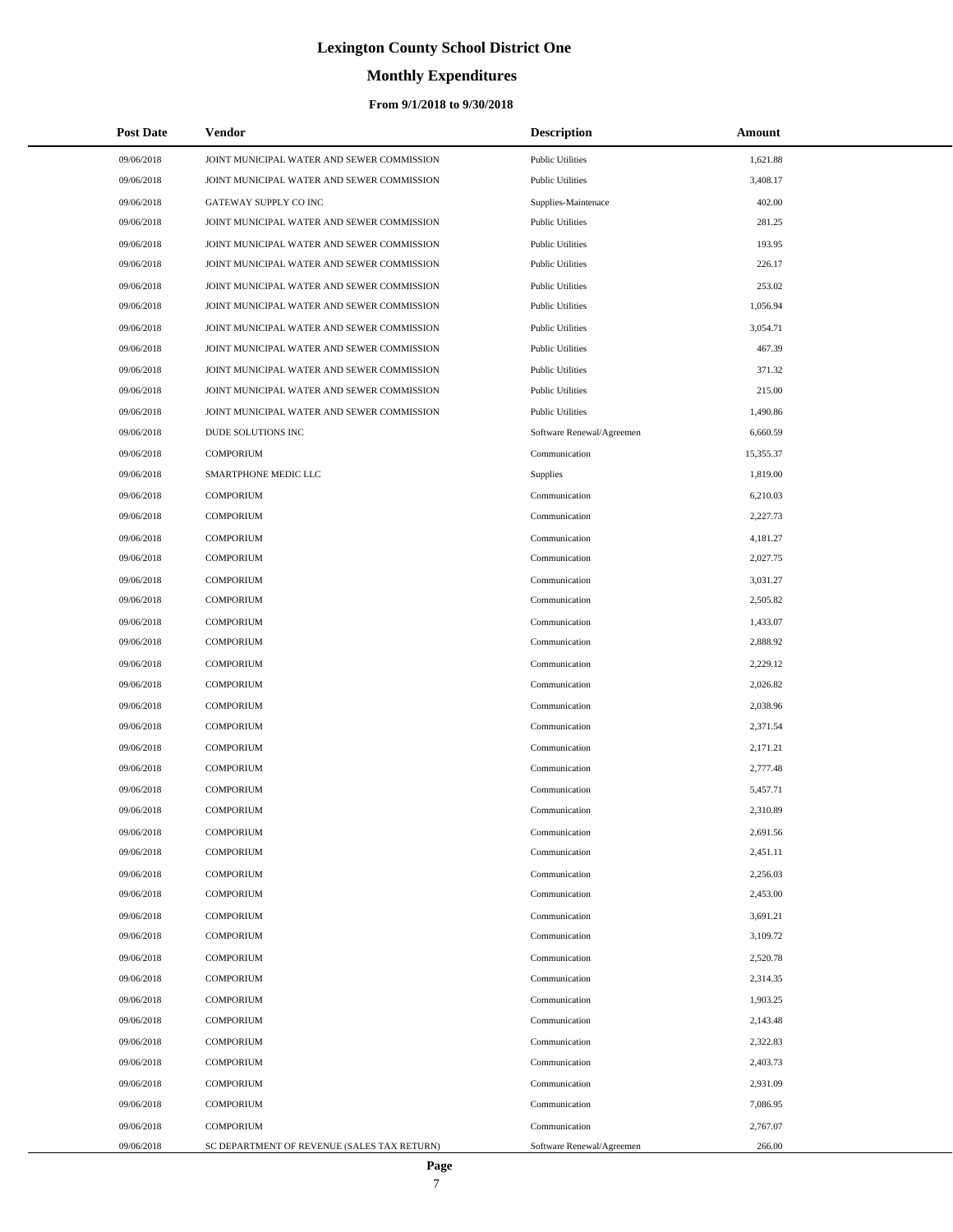# **Monthly Expenditures**

### **From 9/1/2018 to 9/30/2018**

| <b>Post Date</b> | Vendor                                        | <b>Description</b>        | Amount    |
|------------------|-----------------------------------------------|---------------------------|-----------|
| 09/06/2018       | SUNTEX INTERNATIONAL INC                      | Software Renewal/Agreemen | 3,800.00  |
| 09/06/2018       | MCGRAW HILL EDUCATION INC                     | <b>Supplies</b>           | 107.22    |
| 09/06/2018       | VOYAGER SOPRIS LEARNING                       | Supplies                  | 2,754.40  |
| 09/06/2018       | <b>GROVE MEDICAL</b>                          | Supplies                  | 134.50    |
| 09/06/2018       | CAROLINA BIOLOGICAL SUPPLY CO                 | Supplies                  | 382.28    |
| 09/06/2018       | <b>BOOKSOURCE</b>                             | Supplies                  | 1,271.12  |
| 09/06/2018       | <b>EMPLOYEE</b>                               | Supplies                  | 275.00    |
| 09/06/2018       | STAR MUSIC CO                                 | Supplies                  | 2,187.08  |
| 09/06/2018       | TRIDENT BEVERAGE INC                          | Food                      | 1,224.00  |
| 09/06/2018       | TRIDENT BEVERAGE INC                          | Food                      | 306.00    |
| 09/06/2018       | TRIDENT BEVERAGE INC                          | Food                      | 1,122.00  |
| 09/06/2018       | TRIDENT BEVERAGE INC                          | Food                      | 1,428.00  |
| 09/06/2018       | TRIDENT BEVERAGE INC                          | Food                      | 510.00    |
| 09/06/2018       | TRIDENT BEVERAGE INC                          | Food                      | 1,122.00  |
| 09/06/2018       | TRIDENT BEVERAGE INC                          | Food                      | 816.00    |
| 09/06/2018       | TRIDENT BEVERAGE INC                          | Food                      | 918.00    |
| 09/06/2018       | TRIDENT BEVERAGE INC                          | Food                      | 510.00    |
| 09/06/2018       | TRIDENT BEVERAGE INC                          | Food                      | 204.00    |
| 09/06/2018       | TRIDENT BEVERAGE INC                          | Food                      | 816.00    |
| 09/06/2018       | TRIDENT BEVERAGE INC                          | Food                      | 918.00    |
| 09/06/2018       | SMARTPHONE MEDIC LLC                          | Pupil Activity            | 1,292.00  |
| 09/06/2018       | SMARTPHONE MEDIC LLC                          | Pupil Activity            | 597.00    |
| 09/06/2018       | SMARTPHONE MEDIC LLC                          | Pupil Activity            | 1,712.00  |
| 09/06/2018       | SMARTPHONE MEDIC LLC                          | Pupil Activity            | 1,926.00  |
| 09/06/2018       | SMARTPHONE MEDIC LLC                          | Pupil Activity            | 796.00    |
| 09/06/2018       | SMARTPHONE MEDIC LLC                          | Pupil Activity            | 3,178.00  |
| 09/06/2018       | SMARTPHONE MEDIC LLC                          | Pupil Activity            | 198.00    |
| 09/06/2018       | SMARTPHONE MEDIC LLC                          | Pupil Activity            | 2,140.00  |
| 09/06/2018       | SMARTPHONE MEDIC LLC                          | Pupil Activity            | 2,354.00  |
| 09/06/2018       | SMARTPHONE MEDIC LLC                          | Pupil Activity            | 1,498.00  |
| 09/06/2018       | SMARTPHONE MEDIC LLC                          | Pupil Activity            | 597.00    |
| 09/06/2018       | SMARTPHONE MEDIC LLC                          | Pupil Activity            | 995.00    |
| 09/06/2018       | SMARTPHONE MEDIC LLC                          | Pupil Activity            | 2,140.00  |
| 09/06/2018       | SCHOOL SPECIALTY INC                          | Pupil Activity            | 571.67    |
| 09/06/2018       | SKL ENTERPRISES LLC DBA CORE COURCE GPA.COM   | Pupil Activity            | 450.00    |
| 09/06/2018       | <b>IVEY SALES ASSOC</b>                       | Pupil Activity            | 258.00    |
| 09/06/2018       | ROCK HILL HIGH SCHOOL                         | Pupil Activity            | 175.00    |
| 09/06/2018       | BISHOP ENGLAND HIGH SCHOOL                    | Pupil Activity            | 195.00    |
| 09/06/2018       | SC DEPARTMENT OF REVENUE (SALES TAX RETURN)   | Pupil Activity            | 671.56    |
| 09/06/2018       | SPORTS IMPORTS INC                            | Pupil Activity            | 12,557.08 |
| 09/07/2018       | JONES SCHOOL SUPPLY CO INC                    | Supplies                  | 140.27    |
| 09/07/2018       | <b>ANOTHER PRINTER</b>                        | Printing and Binding      | 1,575.00  |
| 09/07/2018       | EXPEDITIONARY LEARNING OUTWARD BOUND INC      | Inst Prog Improvement     | 16,200.00 |
| 09/07/2018       | FORMS AND SUPPLY INC (FSI)                    | Supplies                  | 1,276.81  |
| 09/07/2018       | AMERICAN SIGN AND DISPLAY CO                  | Printing and Binding      | 1,733.40  |
| 09/07/2018       | MSC INDUSTRIAL SUPPLY CO                      | Supplies                  | 1,817.60  |
| 09/07/2018       | SOUTHEASTERN SPEECH AND LANGUAGE SERVICES LLC | Other Prof & Tech Service | 3,832.50  |
| 09/07/2018       | MBH OF ELGIN LLC DBA PINE GROVE YOUTH ACADEMY | Tuition                   | 6,367.28  |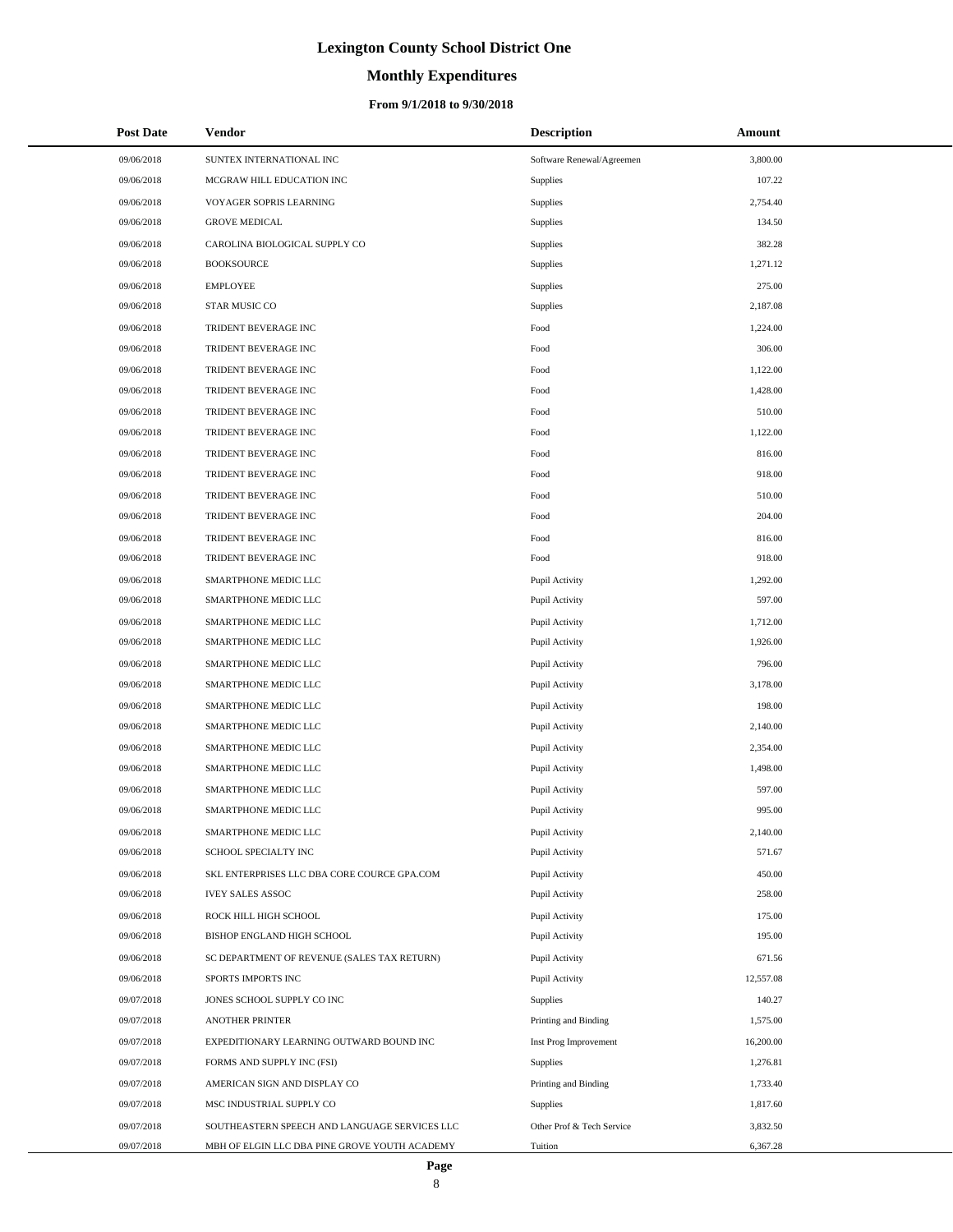# **Monthly Expenditures**

| <b>Post Date</b> | Vendor                                             | <b>Description</b>          | Amount     |
|------------------|----------------------------------------------------|-----------------------------|------------|
| 09/07/2018       | <b>EMPLOYEE</b>                                    | Travel                      | 100.83     |
| 09/07/2018       | TIME WARNER CABLE                                  | Communication               | 183.36     |
| 09/07/2018       | PALMETTO PROPANE                                   | Energy                      | 848.20     |
| 09/07/2018       | <b>TOWN OF LEXINGTON</b>                           | <b>Public Utilities</b>     | 390.86     |
| 09/07/2018       | <b>BSN SPORTS</b>                                  | <b>Supplies</b>             | 464.65     |
| 09/07/2018       | CALICO INDUSTRIAL SUPPLY LLC                       | Supplies-Maintenace         | 221.28     |
| 09/07/2018       | TRACTOR MART LLC                                   | Supplies-Maintenace         | 1,234.33   |
| 09/07/2018       | <b>TOWN OF LEXINGTON</b>                           | <b>Public Utilities</b>     | 1,749.03   |
| 09/07/2018       | A Z LAWN MOWER PARTS                               | Supplies-Maintenace         | 764.19     |
| 09/07/2018       | TOWN OF LEXINGTON                                  | <b>Public Utilities</b>     | 296.63     |
| 09/07/2018       | WP LAW INC                                         | Supplies-Maintenace         | 371.42     |
| 09/07/2018       | PALMETTO CONTROLS INC                              | Repairs and Maintenance     | 287.57     |
| 09/07/2018       | A Z LAWN MOWER PARTS                               | Supplies-Maintenace         | 196.84     |
| 09/07/2018       | SIMPLEXGRINNELL                                    | Repairs and Maintenance     | 2,712.00   |
| 09/07/2018       | TOWN OF LEXINGTON                                  | <b>Public Utilities</b>     | 170.36     |
| 09/07/2018       | TOWN OF LEXINGTON                                  | <b>Public Utilities</b>     | 296.04     |
| 09/07/2018       | TOWN OF LEXINGTON                                  | <b>Public Utilities</b>     | 2,134.04   |
| 09/07/2018       | WP LAW INC                                         | Supplies-Maintenace         | 371.41     |
| 09/07/2018       | BONITZ FLOORING GROUP INC                          | Repairs and Maintenance     | 2,558.10   |
| 09/07/2018       | WP LAW INC                                         | Supplies-Maintenace         | 371.42     |
| 09/07/2018       | WP LAW INC                                         | Supplies-Maintenace         | 495.91     |
| 09/07/2018       | TOWN OF LEXINGTON                                  | <b>Public Utilities</b>     | 141.92     |
| 09/07/2018       | TOWN OF LEXINGTON                                  | <b>Public Utilities</b>     | 245.52     |
| 09/07/2018       | TOWN OF LEXINGTON                                  | <b>Public Utilities</b>     | 358.53     |
| 09/07/2018       | TOWN OF LEXINGTON                                  | <b>Public Utilities</b>     | 451.96     |
| 09/07/2018       | TOWN OF LEXINGTON                                  | <b>Public Utilities</b>     | 1,381.13   |
| 09/07/2018       | A Z LAWN MOWER PARTS                               | Supplies-Maintenace         | 115.56     |
| 09/07/2018       | <b>WP LAWINC</b>                                   | Supplies-Maintenace         | 475.03     |
| 09/07/2018       | SC DEPARTMENT OF EDUCATION OFFICE OF TRANSPORTATIO | <b>Pupil Transportation</b> | 2,839.26   |
| 09/07/2018       | MANSFIELD OIL CO OF GAINESVILLE INC                | Supplies                    | 2,609.14   |
| 09/07/2018       | DELUCCAS ITALIAN GRILL AND PIZZERIA                | Other Objects               | 3,370.50   |
| 09/07/2018       | TRISTATE PUMP AND CONTROL INC                      | Equipment - Nonexpendable   | 38,680.51  |
| 09/07/2018       | BONITZ FLOORING GROUP INC                          | Building                    | 28,368.85  |
| 09/07/2018       | DELL COMPUTERS                                     | <b>Technology Supplies</b>  | 333,754.35 |
| 09/07/2018       | <b>COMPORIUM</b>                                   | Communication               | 388.55     |
| 09/07/2018       | SC DEPARTMENT OF REVENUE (SALES TAX RETURN)        | Sales Tax on Adult Meals    | 906.39     |
| 09/07/2018       | <b>US FOODS</b>                                    | <b>Supplies</b>             | 2,111.73   |
| 09/07/2018       | HERSHEYS ICE CREAM                                 | Food                        | 334.08     |
| 09/07/2018       | EARTHGRAINS BAKING COMPANIES INC                   | Bread                       | 328.00     |
| 09/07/2018       | BORDEN DAIRY CO OF SC LLC                          | Milk                        | 664.49     |
| 09/07/2018       | SENN BROTHERS INC                                  | Produce                     | 274.75     |
| 09/07/2018       | <b>US FOODS</b>                                    | <b>Supplies</b>             | 1,503.00   |
| 09/07/2018       | HERSHEYS ICE CREAM                                 | Food                        | 126.72     |
| 09/07/2018       | EARTHGRAINS BAKING COMPANIES INC                   | Bread                       | 135.95     |
| 09/07/2018       | BORDEN DAIRY CO OF SC LLC                          | Milk                        | 846.23     |
| 09/07/2018       | <b>US FOODS</b>                                    | <b>Supplies</b>             | 5,231.70   |
| 09/07/2018       | BORDEN DAIRY CO OF SC LLC                          | Milk                        | 598.86     |
| 09/07/2018       | <b>US FOODS</b>                                    | Supplies                    | 1,597.13   |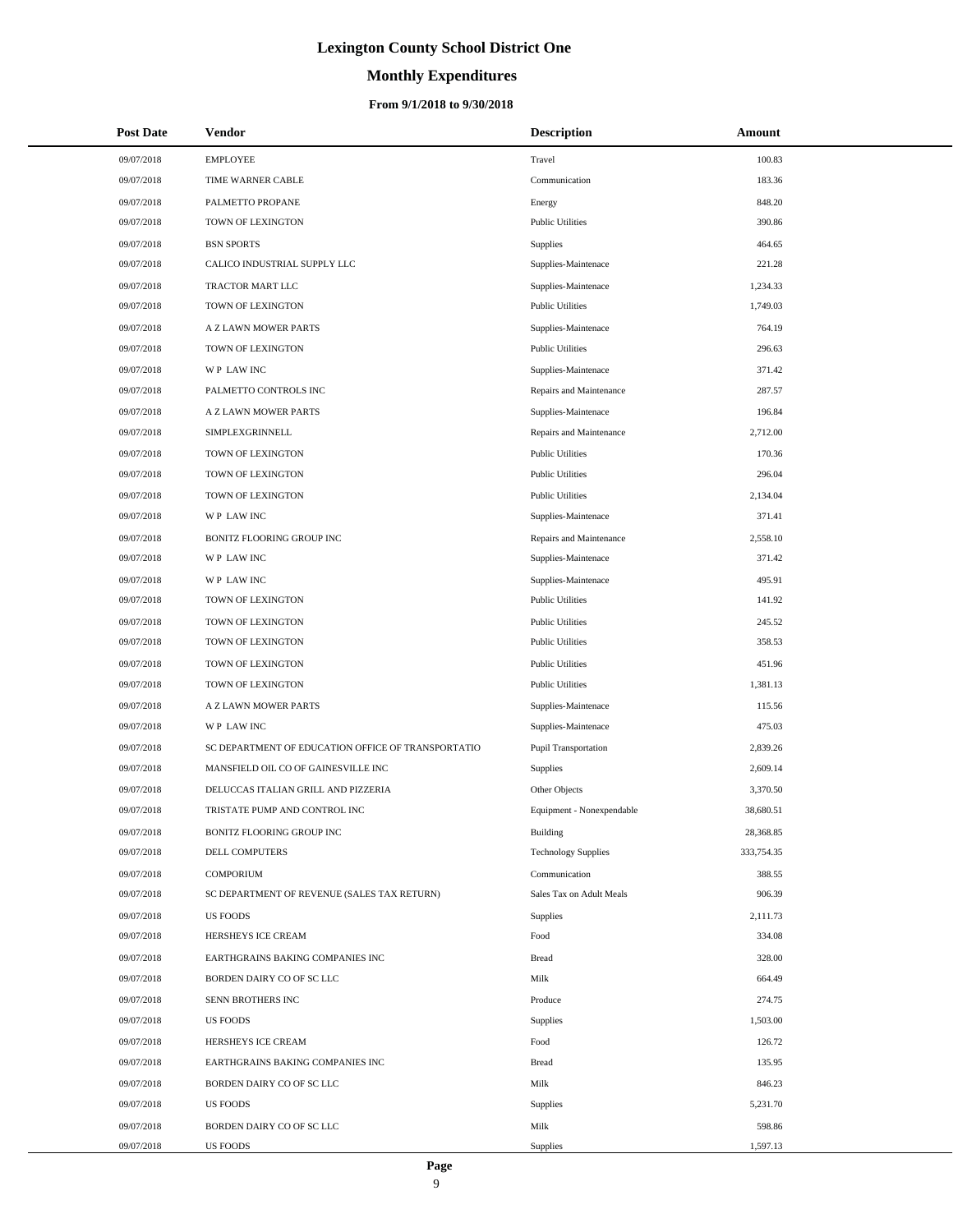# **Monthly Expenditures**

### **From 9/1/2018 to 9/30/2018**

| <b>Post Date</b> | <b>Vendor</b>                    | <b>Description</b> | Amount   |
|------------------|----------------------------------|--------------------|----------|
| 09/07/2018       | BORDEN DAIRY CO OF SC LLC        | Milk               | 1,392.89 |
| 09/07/2018       | <b>SENN BROTHERS INC</b>         | Produce            | 211.75   |
| 09/07/2018       | <b>US FOODS</b>                  | Supplies           | 1,199.59 |
| 09/07/2018       | BORDEN DAIRY CO OF SC LLC        | Milk               | 501.48   |
| 09/07/2018       | SENN BROTHERS INC                | Produce            | 434.00   |
| 09/07/2018       | <b>US FOODS</b>                  | Supplies           | 1,849.20 |
| 09/07/2018       | BORDEN DAIRY CO OF SC LLC        | Milk               | 1,335.27 |
| 09/07/2018       | SENN BROTHERS INC                | Produce            | 522.35   |
| 09/07/2018       | <b>US FOODS</b>                  | <b>Supplies</b>    | 222.48   |
| 09/07/2018       | BORDEN DAIRY CO OF SC LLC        | Milk               | 104.14   |
| 09/07/2018       | <b>US FOODS</b>                  | Supplies           | 1,139.98 |
| 09/07/2018       | HERSHEYS ICE CREAM               | Food               | 103.68   |
| 09/07/2018       | BORDEN DAIRY CO OF SC LLC        | Milk               | 277.67   |
| 09/07/2018       | <b>US FOODS</b>                  | Supplies           | 1,871.08 |
| 09/07/2018       | EARTHGRAINS BAKING COMPANIES INC | <b>Bread</b>       | 135.04   |
| 09/07/2018       | BORDEN DAIRY CO OF SC LLC        | Milk               | 531.90   |
| 09/07/2018       | SENN BROTHERS INC                | Produce            | 120.00   |
| 09/07/2018       | <b>US FOODS</b>                  | Supplies           | 1,684.35 |
| 09/07/2018       | EARTHGRAINS BAKING COMPANIES INC | <b>Bread</b>       | 100.70   |
| 09/07/2018       | BORDEN DAIRY CO OF SC LLC        | Milk               | 2,013.00 |
| 09/07/2018       | SENN BROTHERS INC                | Produce            | 331.75   |
| 09/07/2018       | <b>US FOODS</b>                  | Supplies           | 1,469.51 |
| 09/07/2018       | BORDEN DAIRY CO OF SC LLC        | Milk               | 699.47   |
| 09/07/2018       | SENN BROTHERS INC                | Produce            | 274.50   |
| 09/07/2018       | <b>US FOODS</b>                  | Supplies           | 1,063.85 |
| 09/07/2018       | EARTHGRAINS BAKING COMPANIES INC | <b>Bread</b>       | 132.15   |
| 09/07/2018       | BORDEN DAIRY CO OF SC LLC        | Milk               | 1,119.36 |
| 09/07/2018       | SENN BROTHERS INC                | Produce            | 345.50   |
| 09/07/2018       | <b>US FOODS</b>                  | Supplies           | 1,270.90 |
| 09/07/2018       | BORDEN DAIRY CO OF SC LLC        | Milk               | 800.06   |
| 09/07/2018       | <b>US FOODS</b>                  | Supplies           | 1,777.41 |
| 09/07/2018       | EARTHGRAINS BAKING COMPANIES INC | <b>Bread</b>       | 367.50   |
| 09/07/2018       | BORDEN DAIRY CO OF SC LLC        | Milk               | 1,146.35 |
| 09/07/2018       | SENN BROTHERS INC                | Produce            | 249.00   |
| 09/07/2018       | <b>US FOODS</b>                  | Supplies           | 1,154.36 |
| 09/07/2018       | EARTHGRAINS BAKING COMPANIES INC | <b>Bread</b>       | 108.60   |
| 09/07/2018       | BORDEN DAIRY CO OF SC LLC        | Milk               | 641.76   |
| 09/07/2018       | SENN BROTHERS INC                | Produce            | 188.10   |
| 09/07/2018       | <b>US FOODS</b>                  | Supplies           | 1,619.20 |
| 09/07/2018       | BORDEN DAIRY CO OF SC LLC        | Milk               | 652.39   |
| 09/07/2018       | SENN BROTHERS INC                | Produce            | 131.75   |
| 09/07/2018       | <b>US FOODS</b>                  | Supplies           | 995.37   |
| 09/07/2018       | BORDEN DAIRY CO OF SC LLC        | Milk               | 455.22   |
| 09/07/2018       | <b>US FOODS</b>                  | Supplies           | 1,213.52 |
| 09/07/2018       | BORDEN DAIRY CO OF SC LLC        | Milk               | 340.98   |
| 09/07/2018       | <b>US FOODS</b>                  | Supplies           | 1,383.34 |
| 09/07/2018       | HERSHEYS ICE CREAM               | Food               | 153.00   |
| 09/07/2018       | EARTHGRAINS BAKING COMPANIES INC | <b>Bread</b>       | 106.50   |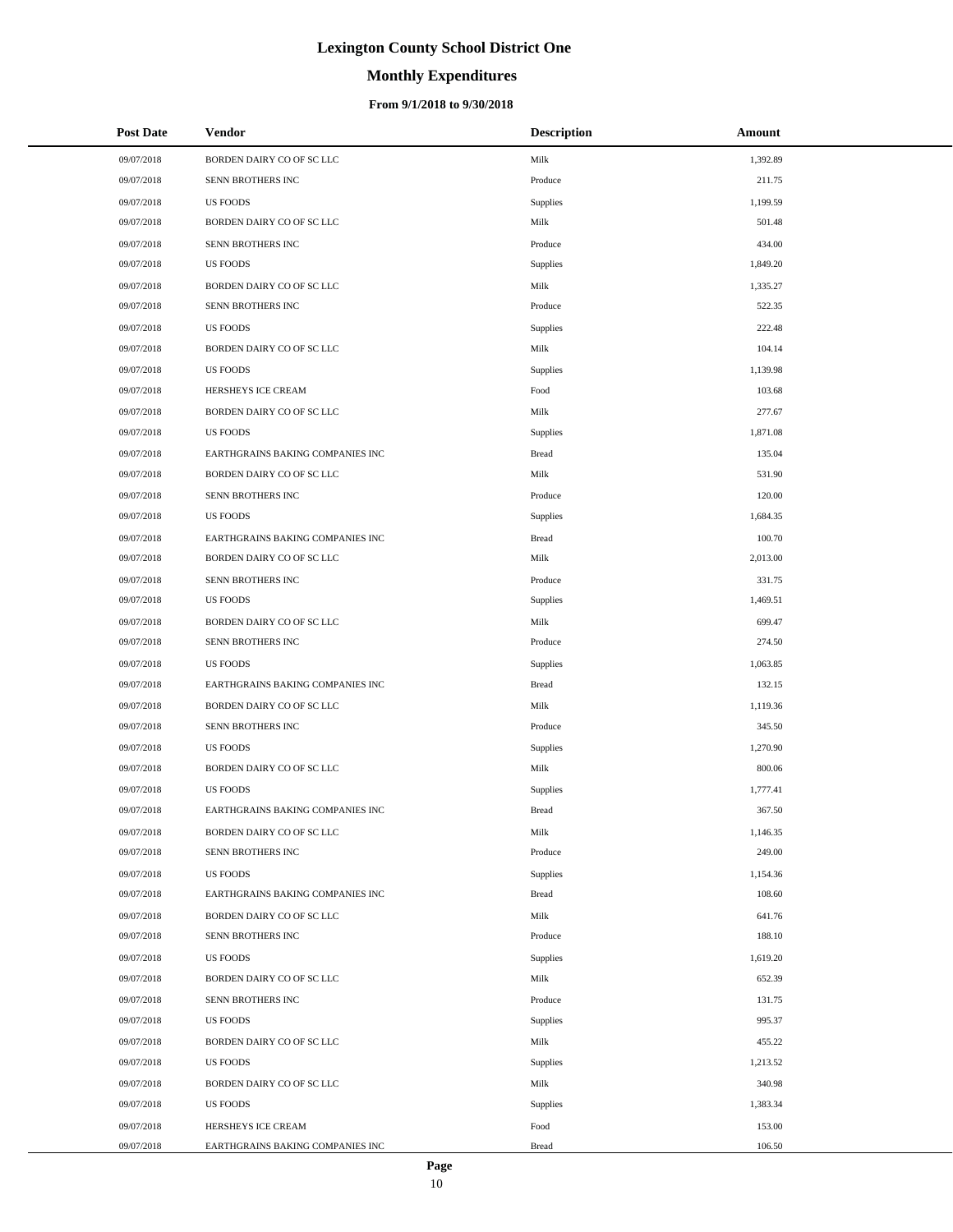# **Monthly Expenditures**

### **From 9/1/2018 to 9/30/2018**

| <b>Post Date</b> | <b>Vendor</b>                                     | <b>Description</b> | Amount   |
|------------------|---------------------------------------------------|--------------------|----------|
| 09/07/2018       | BORDEN DAIRY CO OF SC LLC                         | Milk               | 1,236.29 |
| 09/07/2018       | SENN BROTHERS INC                                 | Produce            | 416.10   |
| 09/07/2018       | <b>US FOODS</b>                                   | Supplies           | 1,504.43 |
| 09/07/2018       | BORDEN DAIRY CO OF SC LLC                         | Milk               | 274.66   |
| 09/07/2018       | <b>US FOODS</b>                                   | Supplies           | 1,410.89 |
| 09/07/2018       | BORDEN DAIRY CO OF SC LLC                         | Milk               | 876.76   |
| 09/07/2018       | SENN BROTHERS INC                                 | Produce            | 134.50   |
| 09/07/2018       | <b>US FOODS</b>                                   | Supplies           | 1,947.97 |
| 09/07/2018       | HERSHEYS ICE CREAM                                | Food               | 220.80   |
| 09/07/2018       | EARTHGRAINS BAKING COMPANIES INC                  | <b>Bread</b>       | 228.00   |
| 09/07/2018       | BORDEN DAIRY CO OF SC LLC                         | Milk               | 539.45   |
| 09/07/2018       | SENN BROTHERS INC                                 | Produce            | 300.50   |
| 09/07/2018       | <b>US FOODS</b>                                   | Supplies           | 2,294.81 |
| 09/07/2018       | EARTHGRAINS BAKING COMPANIES INC                  | <b>Bread</b>       | 218.95   |
| 09/07/2018       | BORDEN DAIRY CO OF SC LLC                         | Milk               | 995.41   |
| 09/07/2018       | SENN BROTHERS INC                                 | Produce            | 229.00   |
| 09/07/2018       | <b>US FOODS</b>                                   | Supplies           | 1,307.02 |
| 09/07/2018       | BORDEN DAIRY CO OF SC LLC                         | Milk               | 767.90   |
| 09/07/2018       | SENN BROTHERS INC                                 | Produce            | 80.25    |
| 09/07/2018       | <b>US FOODS</b>                                   | Supplies           | 1,627.30 |
| 09/07/2018       | HERSHEYS ICE CREAM                                | Food               | 126.72   |
| 09/07/2018       | EARTHGRAINS BAKING COMPANIES INC                  | <b>Bread</b>       | 106.30   |
| 09/07/2018       | BORDEN DAIRY CO OF SC LLC                         | Milk               | 412.61   |
| 09/07/2018       | <b>US FOODS</b>                                   | Supplies           | 1,104.14 |
| 09/07/2018       | BORDEN DAIRY CO OF SC LLC                         | Milk               | 246.55   |
| 09/07/2018       | <b>US FOODS</b>                                   | Supplies           | 1,431.73 |
| 09/07/2018       | EARTHGRAINS BAKING COMPANIES INC                  | <b>Bread</b>       | 134.55   |
| 09/07/2018       | BORDEN DAIRY CO OF SC LLC                         | Milk               | 681.98   |
| 09/07/2018       | SENN BROTHERS INC                                 | Produce            | 174.50   |
| 09/07/2018       | <b>US FOODS</b>                                   | Supplies           | 862.88   |
| 09/07/2018       | BORDEN DAIRY CO OF SC LLC                         | Milk               | 615.31   |
| 09/07/2018       | <b>US FOODS</b>                                   | Supplies           | 417.87   |
| 09/07/2018       | EARTHGRAINS BAKING COMPANIES INC                  | Bread              | 101.75   |
| 09/07/2018       | BORDEN DAIRY CO OF SC LLC                         | Milk               | 1,151.26 |
| 09/07/2018       | SENN BROTHERS INC                                 | Produce            | 203.25   |
| 09/07/2018       | <b>US FOODS</b>                                   | Supplies           | 1,292.40 |
| 09/07/2018       | BORDEN DAIRY CO OF SC LLC                         | Milk               | 747.91   |
| 09/07/2018       | NEWSELA INC                                       | Pupil Activity     | 6,500.00 |
| 09/07/2018       | SC DEPARTMENT OF REVENUE (SALES TAX RETURN)       | Pupil Activity     | 455.00   |
| 09/07/2018       | STUDIES WEEKLY DBA AMERICAN LEGACY PUBLISHING INC | Pupil Activity     | 1,851.30 |
| 09/07/2018       | FORMS AND SUPPLY INC (FSI)                        | Pupil Activity     | 2,364.17 |
| 09/07/2018       | MODERN TURF INC                                   | Pupil Activity     | 1,863.32 |
| 09/07/2018       | 323 SPORTS                                        | Pupil Activity     | 589.00   |
| 09/07/2018       | <b>BSN SPORTS</b>                                 | Pupil Activity     | 988.68   |
| 09/07/2018       | MODERN TURF INC                                   | Pupil Activity     | 400.00   |
| 09/07/2018       | METROLINA CHRISTIAN ACADEMY                       | Pupil Activity     | 110.00   |
| 09/07/2018       | SUMTER HIGH SCHOOL                                | Pupil Activity     | 150.00   |
| 09/07/2018       | MODERN TURF INC                                   | Pupil Activity     | 962.50   |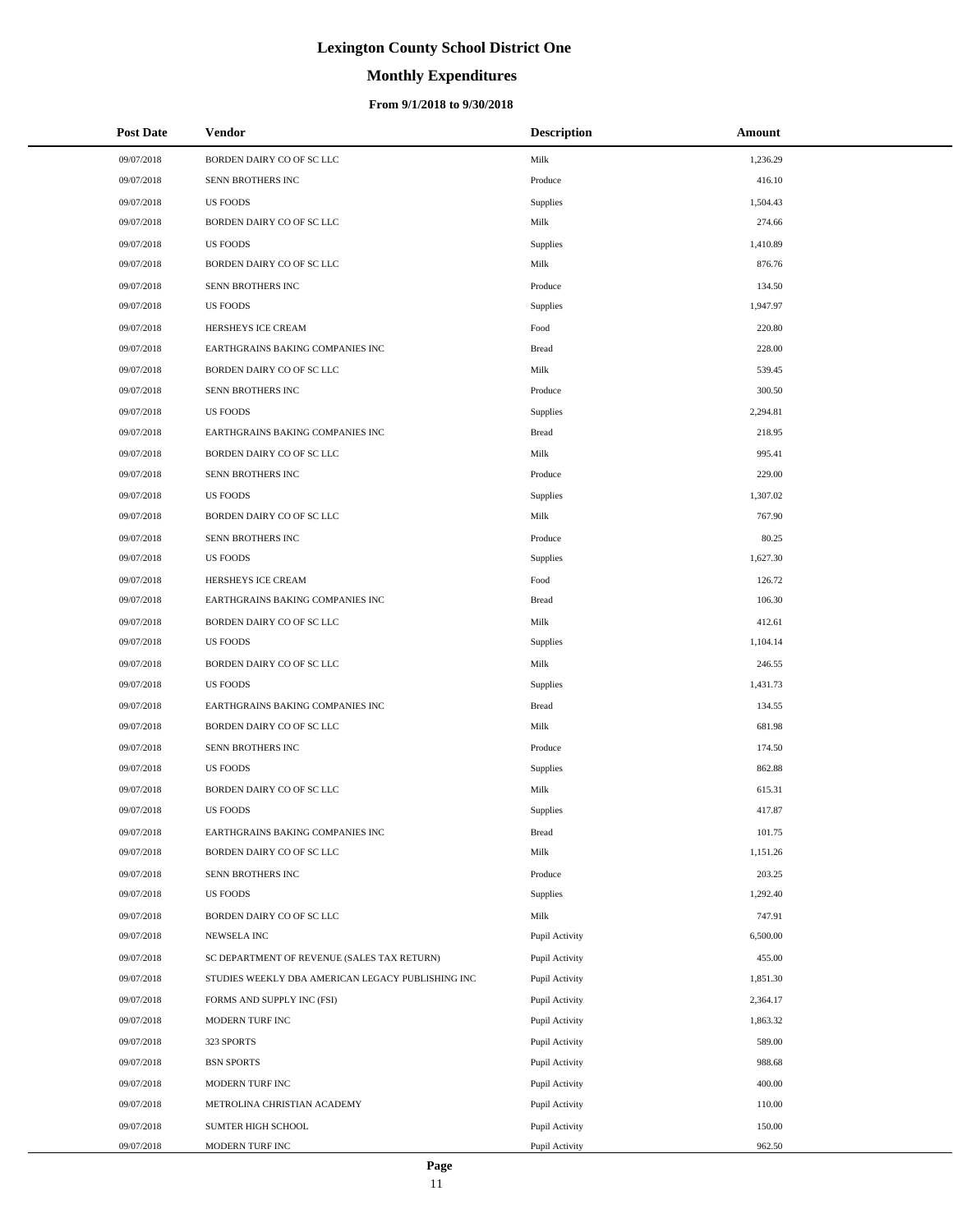# **Monthly Expenditures**

| <b>Post Date</b> | Vendor                                          | <b>Description</b>         | Amount    |
|------------------|-------------------------------------------------|----------------------------|-----------|
| 09/07/2018       | MODERN TURF INC                                 | Pupil Activity             | 262.50    |
| 09/10/2018       | DELL COMPUTERS                                  | Supplies                   | 1,000.00  |
| 09/10/2018       | PRESENTATION SYSTEMS SOUTH INC                  | Supplies                   | 629.45    |
| 09/10/2018       | DELL COMPUTERS                                  | Supplies                   | 8,252.02  |
| 09/10/2018       | LEXINGTON SCHOOL DISTRICT TWO                   | Tuition-LEA                | 14,236.68 |
| 09/10/2018       | <b>MBM CORP</b>                                 | Supplies                   | 218.92    |
| 09/10/2018       | ACADEMIC SUPPLIER DBA RASIX COMPUTER CENTER INC | Supplies                   | 691.17    |
| 09/10/2018       | TRIUNE MARKETING CO                             | Supplies                   | 1,348.20  |
| 09/10/2018       | SCHOOL SPECIALTY INC                            | Supplies                   | 1,820.33  |
| 09/10/2018       | ACADEMIC SUPPLIER DBA RASIX COMPUTER CENTER INC | Supplies                   | 101.16    |
| 09/10/2018       | SCHOOL SPECIALTY INC                            | Supplies                   | 100.25    |
| 09/10/2018       | POLLOCK COMPANY                                 | Supplies                   | 214.00    |
| 09/10/2018       | SCHOOL SPECIALTY INC                            | Supplies                   | 284.04    |
| 09/10/2018       | ACADEMIC SUPPLIER DBA RASIX COMPUTER CENTER INC | Supplies                   | 651.28    |
| 09/10/2018       | ACADEMIC SUPPLIER DBA RASIX COMPUTER CENTER INC | Supplies                   | 1,628.20  |
| 09/10/2018       | UNIVERSITY OF SOUTH CAROLINA SUMTER BOOKSTORE   | Supplies                   | 125.00    |
| 09/10/2018       | FORMS AND SUPPLY INC (FSI)                      | Supplies                   | 265.15    |
| 09/10/2018       | TROXELL COMMUNICATIONS INC                      | Supplies                   | 2,642.90  |
| 09/10/2018       | <b>FIRST PRIORITY INC</b>                       | Other Prof & Tech Service  | 900.00    |
| 09/10/2018       | LEXINGTON CO COMMUNITY MENTAL HEALTH CENTER     | Other Prof & Tech Service  | 35,000.00 |
| 09/10/2018       | ACADEMIC SUPPLIER DBA RASIX COMPUTER CENTER INC | Supplies                   | 237.42    |
| 09/10/2018       | FOLLETT SCHOOL SOLUTIONS INC                    | <b>Library Books</b>       | 237.19    |
| 09/10/2018       | DEMCO INC                                       | Supplies                   | 127.20    |
| 09/10/2018       | TEACHING STRATEGIES INC                         | Supplies                   | 2,414.40  |
| 09/10/2018       | SC COUNCIL OF TEACHES OF MATHMETICS             | Travel-Teacher Staff Dev   | 291.00    |
| 09/10/2018       | SOUTHEASTERN PAPER                              | Supplies-Maintenace        | 333.84    |
| 09/10/2018       | AQUA SEAL MFG AND ROOFING INC                   | Repairs and Maintenance    | 475.00    |
| 09/10/2018       | TMS TOTAL MAINTENANCE SOLUTIONS                 | Supplies-Maintenace        | 668.22    |
| 09/10/2018       | PALMETTO PRESSURE CLEAN                         | Repairs and Maintenance    | 4,850.00  |
| 09/10/2018       | CITY ELECTRIC SUPPLY CO                         | Supplies-Maintenace        | 449.40    |
| 09/10/2018       | TMS TOTAL MAINTENANCE SOLUTIONS                 | Supplies-Maintenace        | 128.14    |
| 09/10/2018       | FERGUSON ENTERPRISES INC FEI 27                 | Supplies-Maintenace        | 580.37    |
| 09/10/2018       | FORMS AND SUPPLY INC (FSI)                      | Supplies-Maintenace        | 121.66    |
| 09/10/2018       | SUNBELT RENTALS INC                             | Rentals                    | 441.99    |
| 09/10/2018       | TMS TOTAL MAINTENANCE SOLUTIONS                 | Supplies-Maintenace        | 149.27    |
| 09/10/2018       | SUNBELT RENTALS INC                             | Rentals                    | 436.02    |
| 09/10/2018       | CITY ELECTRIC SUPPLY CO                         | Supplies-Maintenace        | 299.60    |
| 09/10/2018       | TMS TOTAL MAINTENANCE SOLUTIONS                 | Supplies-Maintenace        | 212.40    |
| 09/10/2018       | JMA LOGISTICS AND SERVICES LLC                  | Repairs and Maintenance    | 200.00    |
| 09/10/2018       | TRITEK FIRE AND SECURITY LLC                    | Repairs and Maintenance    | 176.00    |
| 09/10/2018       | TRITEK FIRE AND SECURITY LLC                    | Repairs and Maintenance    | 396.00    |
| 09/10/2018       | TMS TOTAL MAINTENANCE SOLUTIONS                 | Supplies-Maintenace        | 282.48    |
| 09/10/2018       | TMS TOTAL MAINTENANCE SOLUTIONS                 | Supplies-Maintenace        | 103.36    |
| 09/10/2018       | TMS TOTAL MAINTENANCE SOLUTIONS                 | Supplies-Maintenace        | 396.86    |
| 09/10/2018       | <b>WW GRAINGER</b>                              | Supplies-Maintenace        | 226.23    |
| 09/10/2018       | WEST INTERACTIVE SERVICES CORPORTATION          | Other Prof & Tech Service  | 2,140.00  |
| 09/10/2018       | SOLARWINDS WORLDWIDE LLC                        | Software Renewal/Agreemen  | 800.00    |
| 09/10/2018       | APPLE INC                                       | <b>Technology Supplies</b> | 266.38    |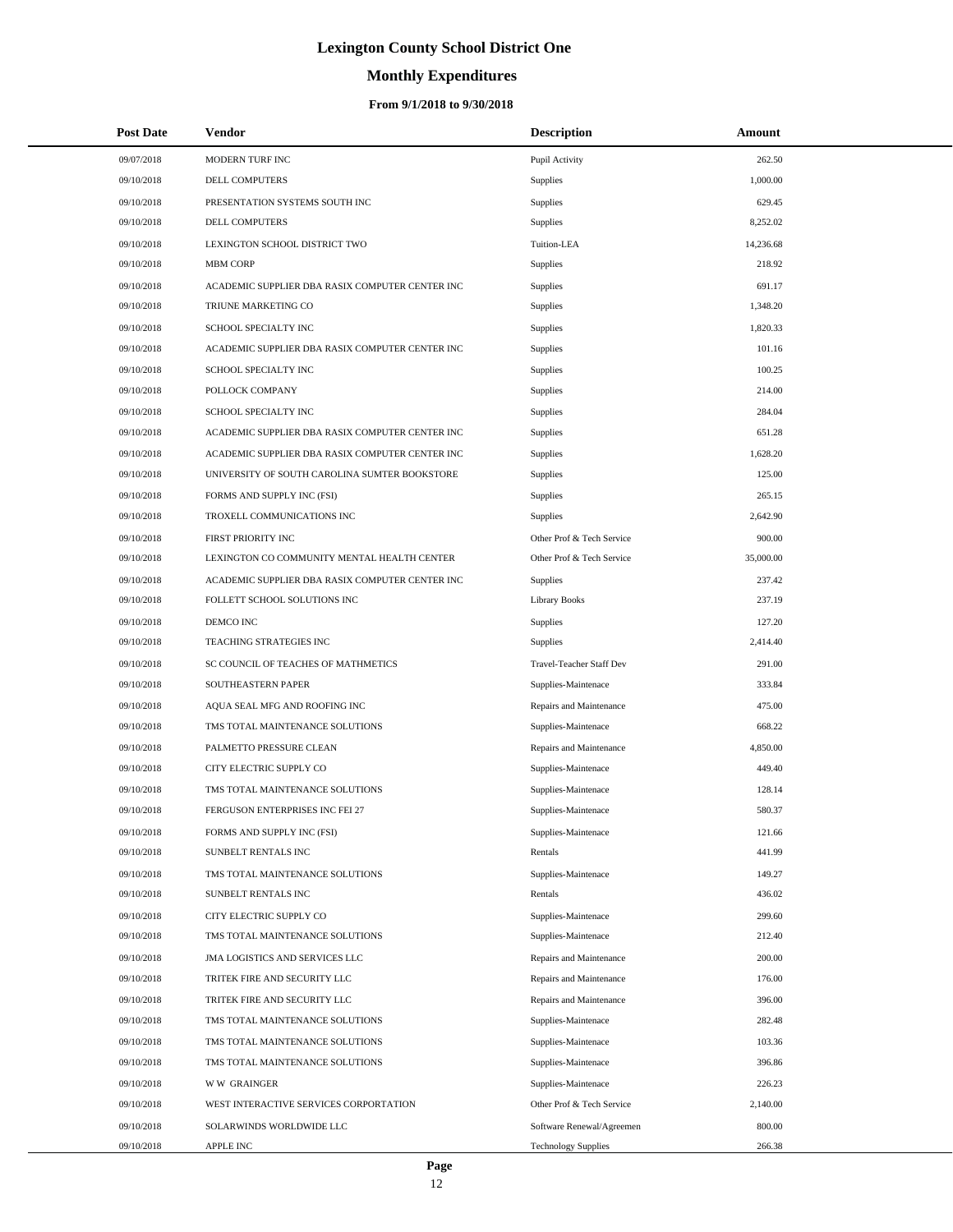# **Monthly Expenditures**

### **From 9/1/2018 to 9/30/2018**

| <b>Post Date</b> | Vendor                                        | <b>Description</b>             | Amount    |
|------------------|-----------------------------------------------|--------------------------------|-----------|
| 09/10/2018       | <b>CAMCOR</b>                                 | <b>Technology Supplies</b>     | 959.74    |
| 09/10/2018       | LEARNING BY DESIGN INC                        | Supplies                       | 628.00    |
| 09/10/2018       | <b>GROVE MEDICAL</b>                          | Supplies                       | 1,028.00  |
| 09/10/2018       | <b>LEARNING WITHOUT TEARS</b>                 | Supplies                       | 2,057.00  |
| 09/10/2018       | CONVERSE COLLEGE                              | Inst Prog Improvement          | 3,000.00  |
| 09/10/2018       | CAROLINA BIOLOGICAL SUPPLY CO                 | Supplies                       | 201.69    |
| 09/10/2018       | FREY SCIENTIFIC                               | Supplies                       | 101.77    |
| 09/10/2018       | FORMS AND SUPPLY INC (FSI)                    | Supplies                       | 372.20    |
| 09/10/2018       | SC DEPARTMENT OF REVENUE (SALES TAX RETURN)   | Supplies                       | 1,176.85  |
| 09/10/2018       | WASHINGTON MUSIC CENTER INC                   | Supplies                       | 18,705.95 |
| 09/10/2018       | JMA LOGISTICS AND SERVICES LLC                | Supplies                       | 6,041.60  |
| 09/10/2018       | SCHOOL SPECIALTY INC                          | Supplies                       | 377.93    |
| 09/10/2018       | GILBERT ELEMENTARY SCHOOL                     | Pupil Act-Fee/Collection Refnd | 117.00    |
| 09/10/2018       | MSC INDUSTRIAL SUPPLY CO                      | Pupil Activity                 | 2,280.76  |
| 09/10/2018       | <b>SCHOOL MATE</b>                            | Pupil Activity                 | 150.00    |
| 09/10/2018       | DELL COMPUTERS                                | Pupil Activity                 | 3,038.54  |
| 09/10/2018       | FORMS AND SUPPLY INC (FSI)                    | Pupil Activity                 | 945.67    |
| 09/10/2018       | GOPHER SPORT PLAY WITH A PURPOSE MOVING MINDS | Pupil Activity                 | 2,221.83  |
| 09/10/2018       | SC DEPARTMENT OF REVENUE (SALES TAX RETURN)   | Pupil Activity                 | 132.93    |
| 09/10/2018       | GOPHER SPORT PLAY WITH A PURPOSE MOVING MINDS | Pupil Activity                 | 136.60    |
| 09/10/2018       | OLSON, LAUREN CATHERINE MARTINI               | Pupil Activity                 | 103.00    |
| 09/10/2018       | MODERN TURF INC                               | Pupil Activity                 | 850.00    |
| 09/10/2018       | SC DEPARTMENT OF REVENUE (SALES TAX RETURN)   | Pupil Activity                 | 252.00    |
| 09/10/2018       | VARSITY NEWS NETWORK LLC                      | Pupil Activity                 | 3,600.00  |
| 09/10/2018       | CAULDER, CHARLES DANNY                        | Pupil Activity                 | 126.90    |
| 09/10/2018       | DEMARY, DAVID                                 | Pupil Activity                 | 122.40    |
| 09/10/2018       | LONG, JOE H                                   | Pupil Activity                 | 147.60    |
| 09/10/2018       | MAUFFRAY, JONATHAN                            | Pupil Activity                 | 108.00    |
| 09/10/2018       | NEW, ERIC J                                   | Pupil Activity                 | 111.70    |
| 09/10/2018       | SANFORD, BERT H                               | Pupil Activity                 | 156.60    |
| 09/10/2018       | <b>BELTON, VENTURE R</b>                      | Pupil Activity                 | 151.70    |
| 09/10/2018       | <b>BRADLEY JR. ALEC</b>                       | Pupil Activity                 | 113.00    |
| 09/10/2018       | BRYANT, FERRELL O                             | Pupil Activity                 | 140.00    |
| 09/10/2018       | LAM, MATTHEW                                  | Pupil Activity                 | 108.50    |
| 09/10/2018       | TEUTON, KENNETH                               | Pupil Activity                 | 143.60    |
| 09/10/2018       | HEWITT, GEORGE                                | Pupil Activity                 | 108.50    |
| 09/10/2018       | HUDSON, DOUG M                                | Pupil Activity                 | 109.40    |
| 09/10/2018       | JONES, LEROY                                  | Pupil Activity                 | 119.30    |
| 09/10/2018       | MARCHANT, WAYNE H                             | Pupil Activity                 | 131.90    |
| 09/10/2018       | WERTS, EDWARD B                               | Pupil Activity                 | 122.00    |
| 09/10/2018       | PALMETTO SPORTS IMAGING LLC                   | Pupil Activity                 | 963.00    |
| 09/10/2018       | T AND T SPORTS                                | Pupil Activity                 | 1,758.87  |
| 09/10/2018       | CAULDER, CHARLES DANNY                        | Pupil Activity                 | 118.80    |
| 09/10/2018       | JOHNSON, TODD A                               | Pupil Activity                 | 159.30    |
| 09/10/2018       | PATTERSON, MICHAEL SCOTT                      | Pupil Activity                 | 162.90    |
| 09/10/2018       | RAMSEY, DERRA                                 | Pupil Activity                 | 133.20    |
| 09/10/2018       | ROBINSON, RICKY D                             | Pupil Activity                 | 152.10    |
| 09/10/2018       | US SPECIALTY COATINGS INC                     | Pupil Activity                 | 1,077.49  |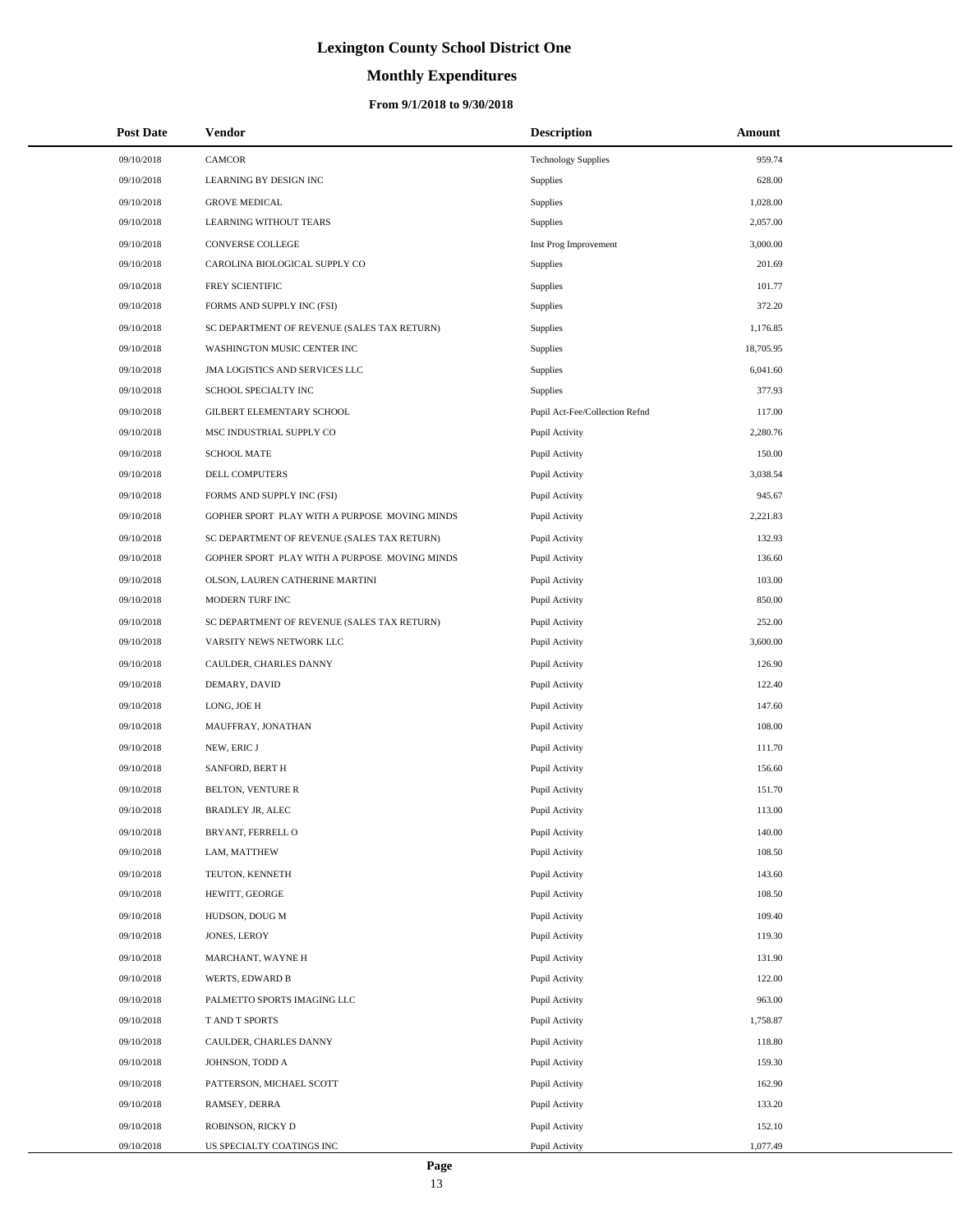# **Monthly Expenditures**

| <b>Post Date</b> | Vendor                                          | <b>Description</b>            | Amount       |
|------------------|-------------------------------------------------|-------------------------------|--------------|
| 09/10/2018       | HAIGLER, ROY L                                  | Pupil Activity                | 138.60       |
| 09/10/2018       | O'KEEFE, DENNIS                                 | Pupil Activity                | 117.90       |
| 09/10/2018       | PATTERSON, MICHAEL SCOTT                        | Pupil Activity                | 162.00       |
| 09/10/2018       | TEUTON, KENNETH                                 | Pupil Activity                | 163.80       |
| 09/10/2018       | WELDON, RICHARD                                 | Pupil Activity                | 155.70       |
| 09/10/2018       | PELION HIGH SCHOOL                              | Pupil Activity                | 125.00       |
| 09/10/2018       | MYLES, JESSICA A                                | Pupil Activity                | 102.30       |
| 09/10/2018       | COMBS, OBIE                                     | Pupil Activity                | 121.00       |
| 09/10/2018       | <b>TAND T SPORTS</b>                            | Pupil Activity                | 1,155.60     |
| 09/10/2018       | PALMETTO SPORTS IMAGING LLC                     | Pupil Activity                | 160.50       |
| 09/10/2018       | TREASURE BAY INC                                | Supplies                      | 121.26       |
| 09/12/2018       | H G REYNOLDS COMPANY INC                        | <b>Building</b>               | 2,828,886.89 |
| 09/12/2018       | JENKINS HANCOCK AND SIDES                       | <b>Building</b>               | 250.00       |
| 09/12/2018       | JENKINS HANCOCK AND SIDES                       | <b>Building</b>               | 250.00       |
| 09/12/2018       | <b>EDCON INC</b>                                | <b>Building</b>               | 53,800.00    |
| 09/12/2018       | JENKINS HANCOCK AND SIDES                       | <b>Building</b>               | 250.00       |
| 09/12/2018       | JENKINS HANCOCK AND SIDES                       | <b>Building</b>               | 250.00       |
| 09/12/2018       | THOMPSON TURNER CONSTRUCTION                    | Improv Other Than Bldg        | 39,606.07    |
| 09/12/2018       | FREY SCIENTIFIC                                 | Pupil Activity                | 896.46       |
| 09/12/2018       | ENTERPRISE LEASING COMPANY SOUTHEAST            | Pupil Activity                | 406.60       |
| 09/12/2018       | AIRBORNE ATHLETICS INC                          | Pupil Activity                | 4,519.99     |
| 09/12/2018       | SC DEPARTMENT OF REVENUE (SALES TAX RETURN)     | Pupil Activity                | 384.65       |
| 09/12/2018       | <b>BSN SPORTS</b>                               | Pupil Activity                | 1,160.62     |
| 09/12/2018       | VARSITY SPIRIT FASHIONS AND SUPPLIES LLC        | Pupil Activity                | 3,221.07     |
| 09/17/2018       | FORMS AND SUPPLY INC (FSI)                      | Supplies                      | 210.15       |
| 09/17/2018       | FORMS AND SUPPLY INC (FSI)                      | <b>Supplies</b>               | 194.04       |
| 09/17/2018       | FORMS AND SUPPLY INC (FSI)                      | Supplies                      | 210.15       |
| 09/17/2018       | FORMS AND SUPPLY INC (FSI)                      | <b>Supplies</b>               | 2,521.78     |
| 09/17/2018       | LAMINATING AND BINDING SOLUTIONS INC            | Supplies                      | 261.48       |
| 09/17/2018       | FORMS AND SUPPLY INC (FSI)                      | <b>Supplies</b>               | 244.92       |
| 09/17/2018       | THE OFFICE PAL INC                              | Supplies                      | 220.50       |
| 09/17/2018       | FORMS AND SUPPLY INC (FSI)                      | Supplies                      | 170.45       |
| 09/17/2018       | CAMCOR                                          | <b>Technology Supplies</b>    | 276.83       |
| 09/17/2018       | FORMS AND SUPPLY INC (FSI)                      | Supplies                      | 210.14       |
| 09/17/2018       | SCHOOL SPECIALTY INC                            | Supplies                      | 136.05       |
| 09/17/2018       | <b>DELL COMPUTERS</b>                           | Supplies                      | 3,412.71     |
| 09/17/2018       | ACADEMIC SUPPLIER DBA RASIX COMPUTER CENTER INC | Supplies                      | 277.12       |
| 09/17/2018       | DEMCO INC                                       | Supplies                      | 848.29       |
| 09/17/2018       | SC DEPARTMENT OF CORRECTIONS                    | Printing and Binding          | 142.85       |
| 09/17/2018       | PROJECT LEAD THE WAY INC                        | Supplies-Instruction          | 270.00       |
| 09/17/2018       | BORDER STATES INDUSTRIES INC                    | Supplies                      | 767.10       |
| 09/17/2018       | MSC INDUSTRIAL SUPPLY CO                        | Supplies                      | 1,036.91     |
| 09/17/2018       | LUCK'S MUSIC LIBRARY                            | Supplies                      | 949.05       |
| 09/17/2018       | PALMETTO HEALTH ALLIANCE                        | <b>Instructional Services</b> | 125.00       |
| 09/17/2018       | <b>EMPLOYEE</b>                                 | Other Prof & Tech Service     | 101.00       |
| 09/17/2018       | <b>EMPLOYEE</b>                                 | Other Prof & Tech Service     | 101.00       |
| 09/17/2018       | SCHOOL NURSE SUPPLY INC                         | Supplies                      | 159.00       |
| 09/17/2018       | FOLLETT SCHOOL SOLUTIONS INC                    | Library Books                 | 459.63       |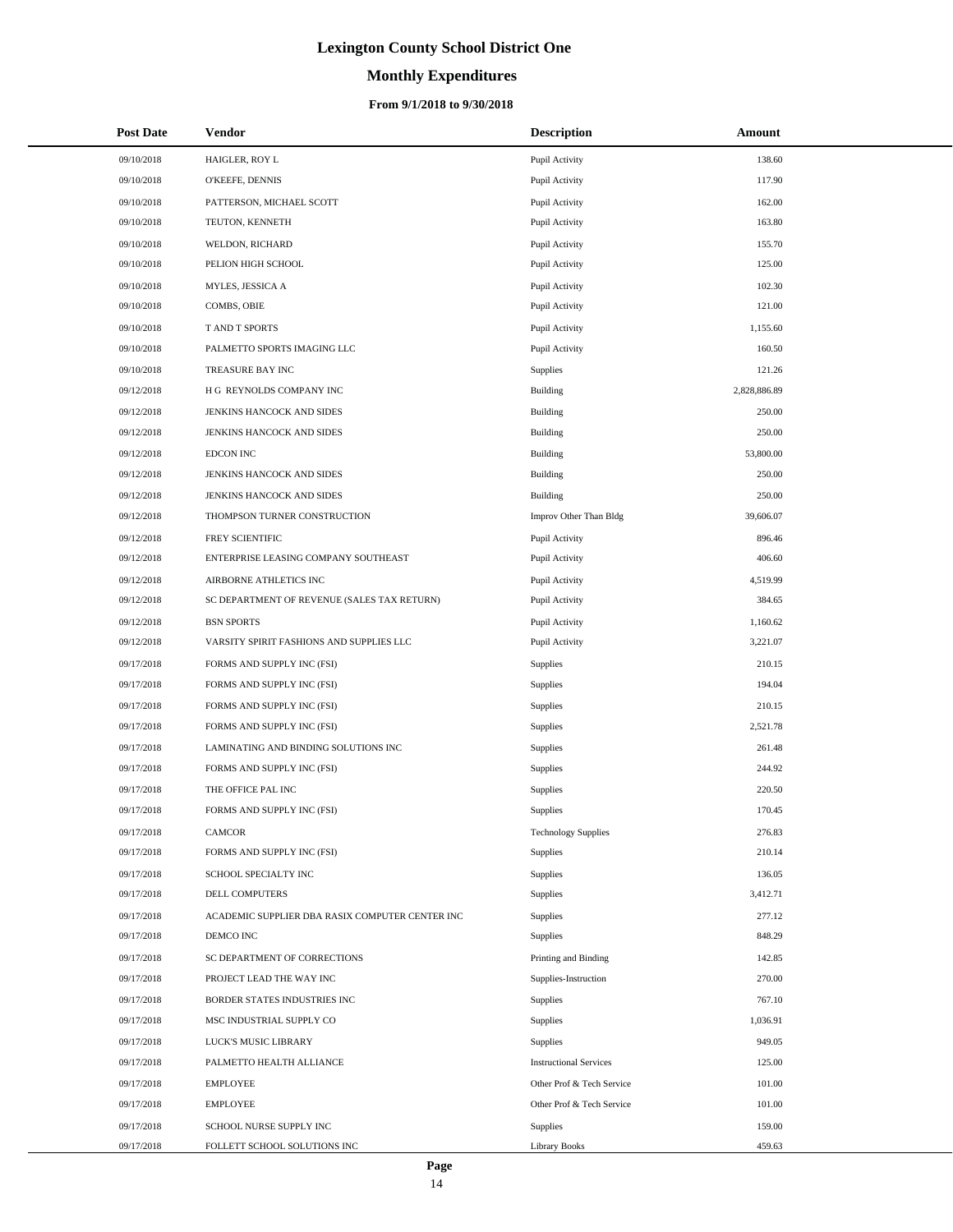# **Monthly Expenditures**

### **From 9/1/2018 to 9/30/2018**

| <b>Post Date</b> | Vendor                                            | <b>Description</b>         | Amount    |
|------------------|---------------------------------------------------|----------------------------|-----------|
| 09/17/2018       | PALMETTO PROPANE                                  | <b>Public Utilities</b>    | 848.20    |
| 09/17/2018       | L R HOOK TIRE CO INC                              | Repairs and Maintenance    | 361.61    |
| 09/17/2018       | BEDENBAUGH'S WHOLESALE EQUIP                      | Supplies-Maintenace        | 984.40    |
| 09/17/2018       | MANSFIELD OIL CO OF GAINESVILLE INC               | Supplies-Maintenace        | 7,162.16  |
| 09/17/2018       | TERMINIX COMMERCIAL                               | Repairs and Maintenance    | 250.00    |
| 09/17/2018       | TERMINIX COMMERCIAL                               | Repairs and Maintenance    | 950.00    |
| 09/17/2018       | <b>WW GRAINGER</b>                                | Supplies-Maintenace        | 574.97    |
| 09/17/2018       | GRACE OUTDOOR ADVERTISING LLC                     | Advertising                | 1,000.00  |
| 09/17/2018       | FORMS AND SUPPLY INC (FSI)                        | Supplies                   | 144.45    |
| 09/17/2018       | <b>BSN SPORTS</b>                                 | Supplies                   | 935.18    |
| 09/17/2018       | TELCOM OF SOUTH CAROLINA INC                      | <b>Technology Supplies</b> | 165.00    |
| 09/17/2018       | SCHOOL SPECIALTY INC                              | Supplies                   | 1,569.38  |
| 09/17/2018       | STUDIES WEEKLY DBA AMERICAN LEGACY PUBLISHING INC | Supplies                   | 1,652.49  |
| 09/17/2018       | COMPUTER DESIGN CONSULTING SERVICE LLC            | Printing and Binding       | 545.70    |
| 09/17/2018       | <b>GROVE MEDICAL</b>                              | Supplies                   | 105.74    |
| 09/17/2018       | FUN AND FUNCTON LLC                               | Supplies                   | 358.93    |
| 09/17/2018       | DELTA EDUCATION SCHOOL SPECIALITY                 | Supplies                   | 636.92    |
| 09/17/2018       | <b>APPLE INC</b>                                  | <b>Technology Supplies</b> | 2,373.26  |
| 09/17/2018       | CLARK POWELL ASSOCIATES INC                       | <b>Technology Supplies</b> | 7,581.83  |
| 09/17/2018       | CLARK POWELL ASSOCIATES INC                       | Technology Equipment D F   | 6,377.21  |
| 09/17/2018       | COMMUNICATION MANAGEMENT INC                      | <b>Technology Supplies</b> | 12,586.50 |
| 09/17/2018       | COMMUNICATION MANAGEMENT INC                      | <b>Technology Supplies</b> | 2,586.70  |
| 09/17/2018       | COMMUNICATION MANAGEMENT INC                      | <b>Technology Supplies</b> | 2,586.70  |
| 09/17/2018       | COMMUNICATION MANAGEMENT INC                      | <b>Technology Supplies</b> | 3,447.55  |
| 09/17/2018       | R W FORD COMPANY INC                              | Repairs and Maintenance    | 18,230.00 |
| 09/17/2018       | HENRY SCHEIN INC MEDICAL SPECIAL MARKETS          | Supplies                   | 2,137.47  |
| 09/17/2018       | ACCREDITED LOCK SUPPLY                            | Supplies                   | 2,185.00  |
| 09/17/2018       | SC DEPARTMENT OF REVENUE (SALES TAX RETURN)       | Supplies                   | 152.95    |
| 09/17/2018       | CLARK POWELL ASSOCIATES INC                       | <b>Technology Supplies</b> | 3,039.70  |
| 09/17/2018       | SC DEPARTMENT OF REVENUE (SALES TAX RETURN)       | Supplies                   | 2,912.91  |
| 09/17/2018       | WASHINGTON MUSIC CENTER INC                       | Supplies                   | 44,411.20 |
| 09/17/2018       | SC DEPARTMENT OF REVENUE (SALES TAX RETURN)       | Equipment - Nonexpendable  | 1,353.72  |
| 09/17/2018       | WASHINGTON MUSIC CENTER INC                       | Equipment - Nonexpendable  | 19,338.80 |
| 09/17/2018       | PECKNEL MUSIC CO INC                              | Pupil Activity             | 550.00    |
| 09/17/2018       | PECKNEL MUSIC CO INC                              | Pupil Activity             | 1,182.50  |
| 09/17/2018       | <b>JW PEPPER</b>                                  | Pupil Activity             | 130.00    |
| 09/17/2018       | SCHOLASTIC INC                                    | Pupil Activity             | 3,113.64  |
| 09/17/2018       | CENGAGE LEARNING                                  | Pupil Activity             | 2,891.35  |
| 09/17/2018       | FORMS AND SUPPLY INC (FSI)                        | Pupil Activity             | 132.15    |
| 09/17/2018       | POLLOCK COMPANY                                   | Pupil Activity             | 321.00    |
| 09/17/2018       | SCHOOL SPECIALTY INC                              | Pupil Activity             | 342.14    |
| 09/17/2018       | <b>JW PEPPER</b>                                  | Pupil Activity             | 124.00    |
| 09/17/2018       | MUSICIAN SUPPLY                                   | Pupil Activity             | 751.10    |
| 09/17/2018       | T AND T SPORTS                                    | Pupil Activity             | 268.57    |
| 09/17/2018       | <b>BSN SPORTS</b>                                 | Pupil Activity             | 749.00    |
| 09/17/2018       | T AND T SPORTS                                    | Pupil Activity             | 1,979.50  |
| 09/17/2018       | T AND T SPORTS                                    | Pupil Activity             | 1,771.92  |
| 09/17/2018       | 323 SPORTS                                        | Pupil Activity             | 2,334.75  |

L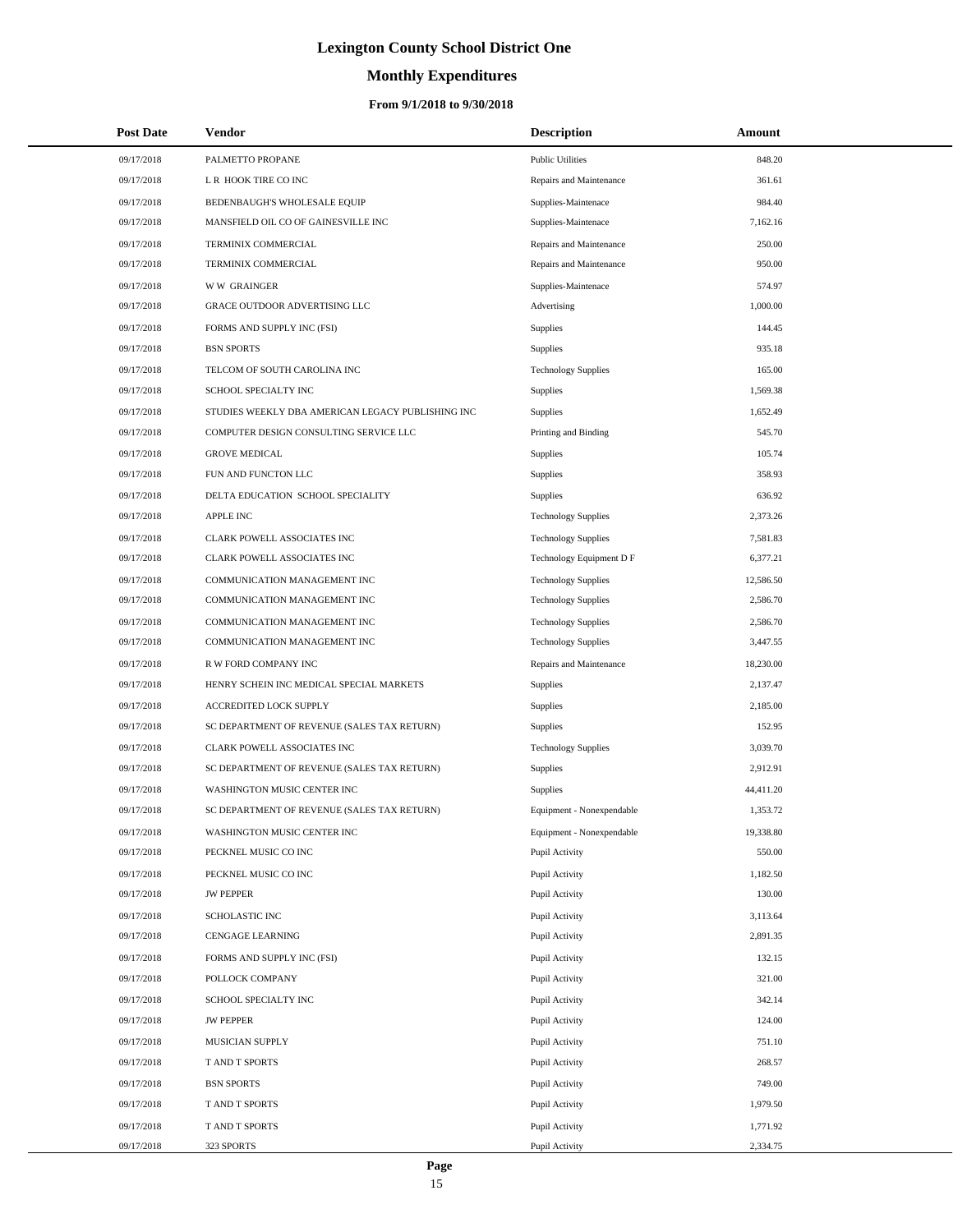# **Monthly Expenditures**

| <b>Post Date</b> | Vendor                                            | <b>Description</b>         | Amount   |
|------------------|---------------------------------------------------|----------------------------|----------|
| 09/17/2018       | <b>BSN SPORTS</b>                                 | Pupil Activity             | 868.84   |
| 09/17/2018       | SCHOOL CUTS SCREENING AND EMBROIDERY              | Pupil Activity             | 1,027.20 |
| 09/17/2018       | SCHUTT RECONDITIONING                             | Pupil Activity             | 1,548.29 |
| 09/17/2018       | <b>BSN SPORTS</b>                                 | Pupil Activity             | 2,068.31 |
| 09/17/2018       | UNION PINES HIGH SCHOOL                           | Pupil Activity             | 150.00   |
| 09/17/2018       | <b>BSN SPORTS</b>                                 | Pupil Activity             | 680.52   |
| 09/17/2018       | DREHER HIGH SCHOOL                                | Pupil Activity             | 380.00   |
| 09/17/2018       | <b>BSN SPORTS</b>                                 | Pupil Activity             | 561.75   |
| 09/17/2018       | 323 SPORTS                                        | Pupil Activity             | 382.80   |
| 09/17/2018       | VARSITY SPIRIT FASHIONS AND SUPPLIES LLC          | Pupil Activity             | 6,004.74 |
| 09/18/2018       | ACADEMIC SUPPLIER DBA RASIX COMPUTER CENTER INC   | Supplies                   | 309.01   |
| 09/18/2018       | SCHOOL SPECIALTY INC                              | Supplies                   | 261.62   |
| 09/18/2018       | ACADEMIC SUPPLIER DBA RASIX COMPUTER CENTER INC   | <b>Supplies</b>            | 266.04   |
| 09/18/2018       | EDUCATORS PUBLISHING SERVICE                      | Supplies                   | 300.00   |
| 09/18/2018       | <b>HEINEMANN</b>                                  | Supplies                   | 330.00   |
| 09/18/2018       | PRESENTATION SYSTEMS SOUTH INC                    | Supplies                   | 806.14   |
| 09/18/2018       | KURTZ BROS DBA BENDER BURKOT                      | Supplies                   | 576.63   |
| 09/18/2018       | SCHOOL SPECIALTY INC                              | Supplies                   | 130.53   |
| 09/18/2018       | <b>IXL LEARNING</b>                               | Software Renewal/Agreemen  | 2,700.00 |
| 09/18/2018       | SC DEPARTMENT OF REVENUE (SALES TAX RETURN)       | Software Renewal/Agreemen  | 189.00   |
| 09/18/2018       | SCHOOL SPECIALTY INC                              | Supplies                   | 450.04   |
| 09/18/2018       | MUSICIAN SUPPLY                                   | Supplies                   | 467.06   |
| 09/18/2018       | PECKNEL MUSIC CO INC                              | Supplies                   | 101.25   |
| 09/18/2018       | POLLOCK COMPANY                                   | Supplies                   | 428.00   |
| 09/18/2018       | ACADEMIC SUPPLIER DBA RASIX COMPUTER CENTER INC   | Supplies                   | 266.04   |
| 09/18/2018       | FORMS AND SUPPLY INC (FSI)                        | Supplies                   | 589.10   |
| 09/18/2018       | <b>LONE STAR PERCUSSION</b>                       | Supplies                   | 746.78   |
| 09/18/2018       | PRESENTATION SYSTEMS SOUTH INC                    | Supplies                   | 641.68   |
| 09/18/2018       | SMITH AND JONES JANITORIAL SUPPLIES AND EQUIP INC | <b>Supplies</b>            | 1,362.76 |
| 09/18/2018       | <b>WOODBURN PRESS</b>                             | Supplies                   | 750.00   |
| 09/18/2018       | PRESENTATION SYSTEMS SOUTH INC                    | Repairs and Maintenance    | 999.00   |
| 09/18/2018       | ED SMITH LUMBER MILL INC                          | Supplies                   | 401.25   |
| 09/18/2018       | BORDER STATES INDUSTRIES INC                      | Supplies                   | 422.28   |
| 09/18/2018       | WEISSMAN THEATRICAL SUPPLY DBA DESIGN FOR DANCE   | Supplies                   | 607.29   |
| 09/18/2018       | SCHOOL NURSE SUPPLY INC                           | Supplies                   | 548.75   |
| 09/18/2018       | <b>EBSCO</b>                                      | Periodicals                | 276.42   |
| 09/18/2018       | STOKKE LLC                                        | <b>Supplies</b>            | 498.00   |
| 09/18/2018       | SC SCHOOL BOARDS ASSOCIATION INSURANCE TRUST      | Insurance and Judgments    | 144.00   |
| 09/18/2018       | BURKETT BURKETT AND BURKETT                       | Other Prof & Tech Service  | 758.49   |
| 09/18/2018       | <b>CARTS PLUS</b>                                 | Supplies-Maintenace        | 770.40   |
| 09/18/2018       | SMITH AND JONES JANITORIAL SUPPLIES AND EQUIP INC | Supplies-Maintenace        | 780.29   |
| 09/18/2018       | SMITH AND JONES JANITORIAL SUPPLIES AND EQUIP INC | Supplies-Maintenace        | 642.01   |
| 09/18/2018       | COLUMBIA FLAG AND SIGN COMPANY LLC                | Supplies-Maintenace        | 1,962.60 |
| 09/18/2018       | <b>WW GRAINGER</b>                                | Supplies-Maintenace        | 203.95   |
| 09/18/2018       | SMITH AND JONES JANITORIAL SUPPLIES AND EQUIP INC | Supplies-Maintenace        | 581.00   |
| 09/18/2018       | MOTOROLA SOLUTIONS                                | <b>Technology Supplies</b> | 361.13   |
| 09/18/2018       | AZURA INVESTIGATIONS LLC                          | Other Prof & Tech Service  | 148.50   |
| 09/18/2018       | APPLE INC                                         | <b>Technology Supplies</b> | 2,467.42 |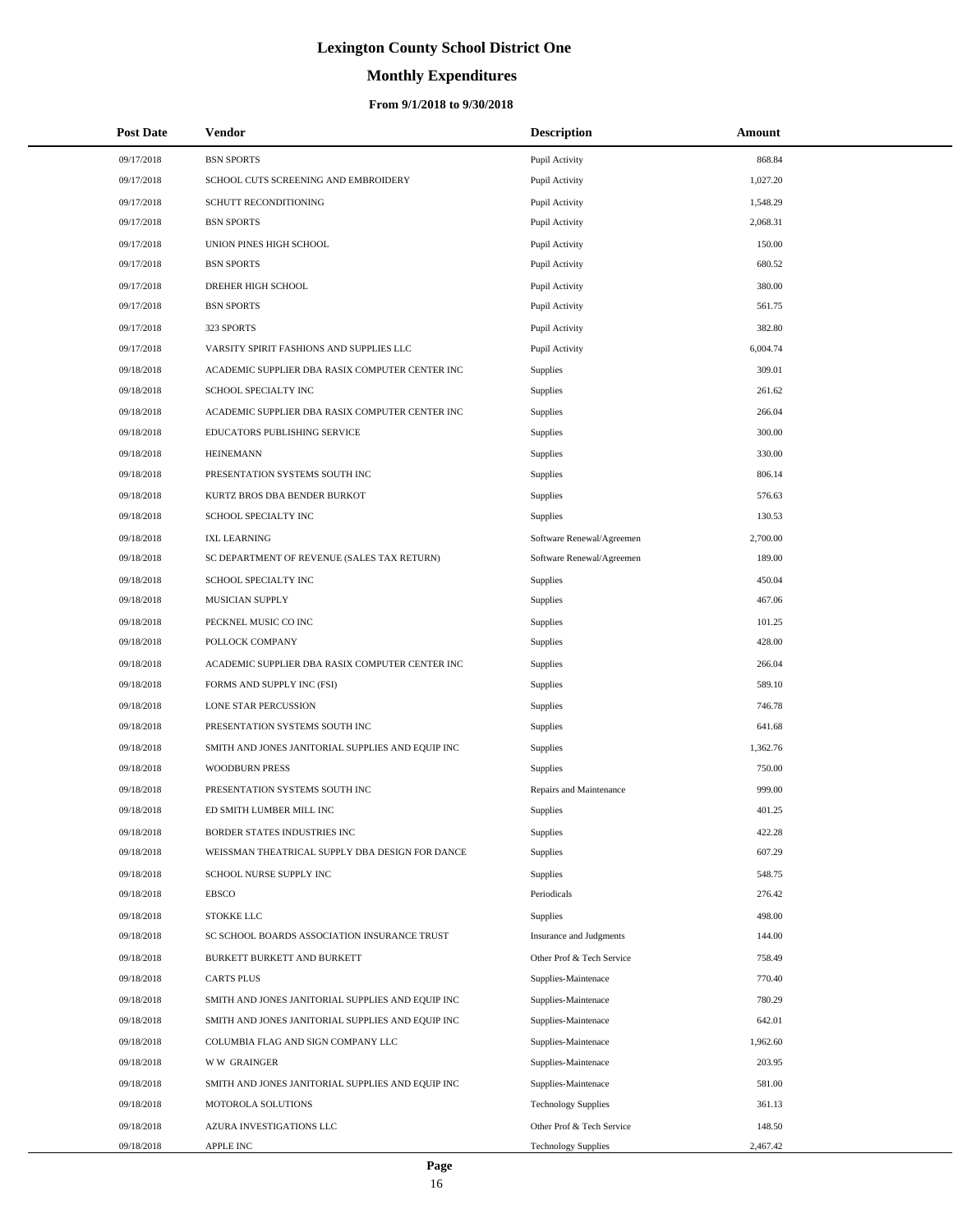# **Monthly Expenditures**

| <b>Post Date</b> | Vendor                                      | <b>Description</b>         | Amount    |
|------------------|---------------------------------------------|----------------------------|-----------|
| 09/18/2018       | SC DEPARTMENT OF REVENUE (SALES TAX RETURN) | Supplies                   | 350.98    |
| 09/18/2018       | SONOVA USA INC                              | Supplies                   | 5,814.00  |
| 09/18/2018       | VOYAGER SOPRIS LEARNING                     | Supplies                   | 882.00    |
| 09/18/2018       | DODGE LEARNING RESOURCES                    | Supplies                   | 579.80    |
| 09/18/2018       | DELTA EDUCATION SCHOOL SPECIALITY           | Supplies                   | 936.04    |
| 09/18/2018       | <b>HEINEMANN</b>                            | Supplies                   | 644.49    |
| 09/18/2018       | BONITZ FLOORING GROUP INC                   | Building                   | 18,218.64 |
| 09/18/2018       | SIGNAL TECHNOLOGIES INC                     | <b>Technology Supplies</b> | 52,672.43 |
| 09/18/2018       | SIGNAL TECHNOLOGIES INC                     | <b>Technology Supplies</b> | 5,634.70  |
| 09/18/2018       | BONITZ FLOORING GROUP INC                   | Building                   | 6,736.00  |
| 09/18/2018       | SCHOOL SPECIALTY INC                        | Supplies                   | 553.42    |
| 09/18/2018       | SMARTPHONE MEDIC LLC                        | Pupil Activity             | 4,066.00  |
| 09/18/2018       | SMARTPHONE MEDIC LLC                        | Pupil Activity             | 199.00    |
| 09/18/2018       | SMARTPHONE MEDIC LLC                        | Pupil Activity             | 796.00    |
| 09/18/2018       | SMARTPHONE MEDIC LLC                        | Pupil Activity             | 5,136.00  |
| 09/18/2018       | SMARTPHONE MEDIC LLC                        | Pupil Activity             | 2,753.00  |
| 09/18/2018       | SMARTPHONE MEDIC LLC                        | Pupil Activity             | 198.00    |
| 09/18/2018       | SMARTPHONE MEDIC LLC                        | Pupil Activity             | 1,393.00  |
| 09/18/2018       | SMARTPHONE MEDIC LLC                        | Pupil Activity             | 398.00    |
| 09/18/2018       | SMARTPHONE MEDIC LLC                        | Pupil Activity             | 796.00    |
| 09/18/2018       | SMARTPHONE MEDIC LLC                        | Pupil Activity             | 198.00    |
| 09/18/2018       | SMARTPHONE MEDIC LLC                        | Pupil Activity             | 1,498.00  |
| 09/18/2018       | SMARTPHONE MEDIC LLC                        | Pupil Activity             | 347.00    |
| 09/18/2018       | SMARTPHONE MEDIC LLC                        | Pupil Activity             | 398.00    |
| 09/18/2018       | SMARTPHONE MEDIC LLC                        | Pupil Activity             | 3,210.00  |
| 09/18/2018       | FORMS AND SUPPLY INC (FSI)                  | Pupil Activity             | 1,576.11  |
| 09/18/2018       | <b>SCHOLASTIC INC</b>                       | Pupil Activity             | 4,694.14  |
| 09/18/2018       | FREY SCIENTIFIC                             | Pupil Activity             | 531.48    |
| 09/18/2018       | CASH                                        | Pupil Activity             | 217.00    |
| 09/18/2018       | <b>BSN SPORTS</b>                           | Pupil Activity             | 802.50    |
| 09/18/2018       | MUSICIAN SUPPLY                             | Pupil Activity             | 199.91    |
| 09/18/2018       | MODERN TURF INC                             | Pupil Activity             | 1,781.66  |
| 09/18/2018       | T AND T SPORTS                              | Pupil Activity             | 192.60    |
| 09/18/2018       | PIONEER MANUFACTURING CO                    | Pupil Activity             | 1,415.08  |
| 09/18/2018       | RIDDELL / ALL AMERICAN                      | Pupil Activity             | 5,141.04  |
| 09/18/2018       | RIDDELL / ALL AMERICAN                      | Pupil Activity             | 2,490.22  |
| 09/18/2018       | T AND T SPORTS                              | Pupil Activity             | 320.47    |
| 09/18/2018       | <b>IRMO HIGH SCHOOL</b>                     | Pupil Activity             | 275.00    |
| 09/18/2018       | <b>BSN SPORTS</b>                           | Pupil Activity             | 164.78    |
| 09/18/2018       | <b>BSN SPORTS</b>                           | Pupil Activity             | 1,071.07  |
| 09/18/2018       | CAROLINA SPORTS INC                         | Pupil Activity             | 1,461.00  |
| 09/18/2018       | <b>BSN SPORTS</b>                           | Pupil Activity             | 688.55    |
| 09/18/2018       | VETERAN SIGNS AND ELECTRIC INC              | Pupil Activity             | 750.00    |
| 09/19/2018       | FITNESS FINDERS INC                         | Supplies                   | 244.49    |
| 09/19/2018       | COMPUTER DESIGN CONSULTING SERVICE LLC      | Printing and Binding       | 600.20    |
| 09/19/2018       | HAL LEONARD CORP DBA MUSIC EXPRESS          | Supplies                   | 390.00    |
| 09/19/2018       | SCHOOL SPECIALTY INC                        | Supplies                   | 110.75    |
| 09/19/2018       | FORMS AND SUPPLY INC (FSI)                  | Supplies                   | 1,197.32  |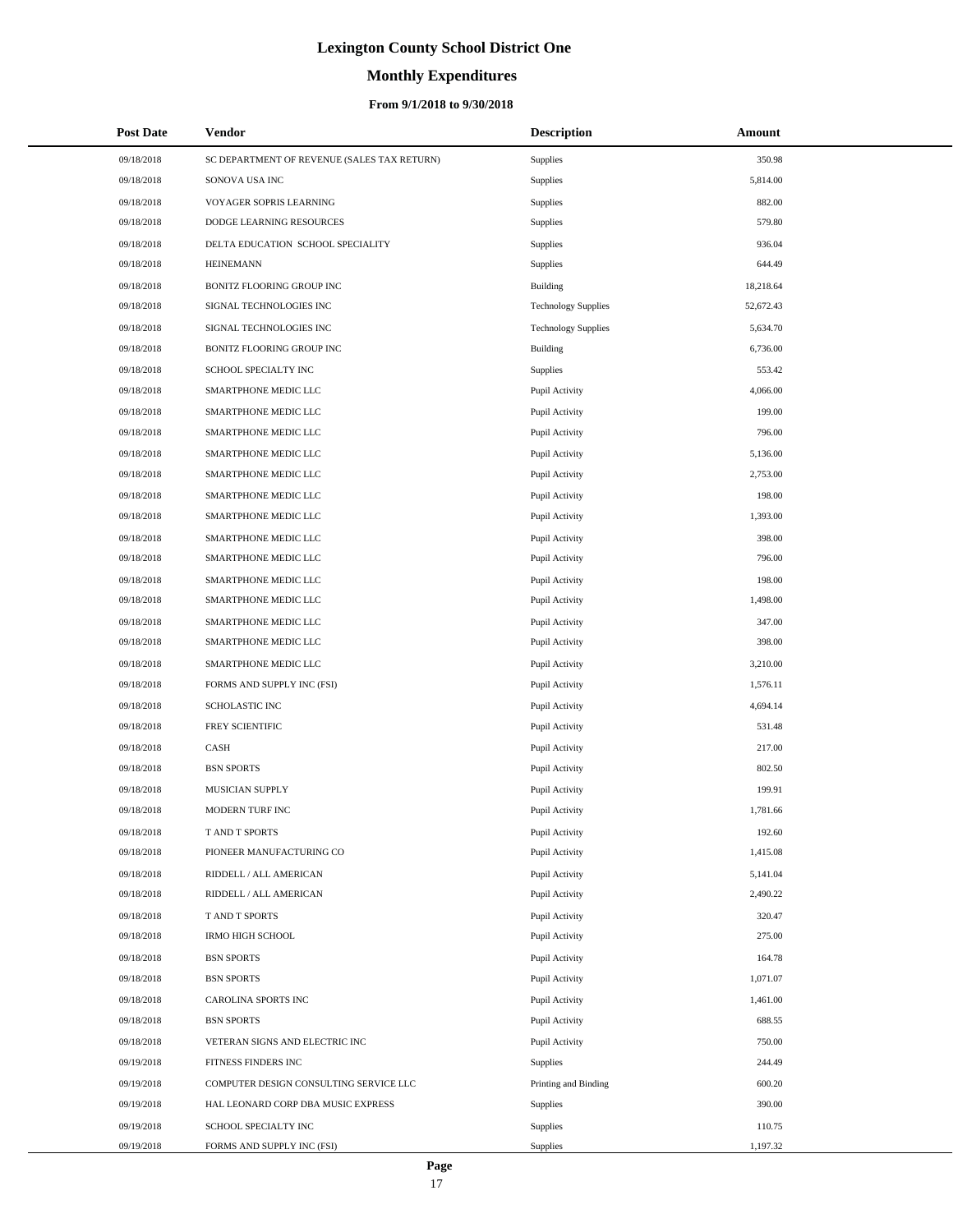# **Monthly Expenditures**

### **From 9/1/2018 to 9/30/2018**

| <b>Post Date</b> | <b>Vendor</b>                                     | <b>Description</b>         | Amount    |
|------------------|---------------------------------------------------|----------------------------|-----------|
| 09/19/2018       | SCHOOL SPECIALTY INC                              | Supplies                   | 318.80    |
| 09/19/2018       | NUIDEA SCHOOL SUPPLY CO                           | Supplies                   | 444.05    |
| 09/19/2018       | PINE PRESS OF LEXINGTON INC                       | Printing and Binding       | 100.63    |
| 09/19/2018       | NUIDEA SCHOOL SUPPLY CO                           | Supplies                   | 1.281.86  |
| 09/19/2018       | MANAGEDPRINT                                      | Supplies                   | 139.10    |
| 09/19/2018       | <b>APPLE INC</b>                                  | <b>Technology Supplies</b> | 797.15    |
| 09/19/2018       | DELL COMPUTERS                                    | <b>Technology Supplies</b> | 2,523.05  |
| 09/19/2018       | <b>DELL COMPUTERS</b>                             | <b>Technology Supplies</b> | 834.60    |
| 09/19/2018       | MUSICIAN SUPPLY                                   | Supplies                   | 1,296.00  |
| 09/19/2018       | PECKNEL MUSIC CO INC                              | Supplies                   | 1,936.70  |
| 09/19/2018       | PITSCO EDUCATION HEARILY AND COMPANY              | Supplies                   | 276.05    |
| 09/19/2018       | <b>AKJ EDUCATION</b>                              | Supplies                   | 171.03    |
| 09/19/2018       | SOUTHEASTERN SPEECH AND LANGUAGE SERVICES LLC     | Other Prof & Tech Service  | 5,256.00  |
| 09/19/2018       | OCCUPATIONAL HEALTH                               | Supplies                   | 243.00    |
| 09/19/2018       | DEMCO INC                                         | Supplies                   | 370.41    |
| 09/19/2018       | FORMS AND SUPPLY INC (FSI)                        | Supplies                   | 462.71    |
| 09/19/2018       | BOUND TO STAY BOUND BOOKS INC                     | <b>Library Books</b>       | 100.29    |
| 09/19/2018       | NCTE SPRING INSTITUTES (NATIONAL COUNCIL OF TEACH | Travel                     | 700.00    |
| 09/19/2018       | CERTIFIED TRANSLATION SERVICES                    | Other Prof & Tech Service  | 219.12    |
| 09/19/2018       | THE HOUSE OF TRADE LLC                            | Supplies                   | 199.99    |
| 09/19/2018       | DUFF AND CHILDS LLC                               | <b>Legal Services</b>      | 13,568.57 |
| 09/19/2018       | <b>ASCD</b>                                       | Dues and Fees              | 496.00    |
| 09/19/2018       | FORMS AND SUPPLY INC (FSI)                        | Supplies                   | 1,011.19  |
| 09/19/2018       | POLLOCK COMPANY                                   | Supplies                   | 214.00    |
| 09/19/2018       | DELL COMPUTERS                                    | Supplies                   | 658.63    |
| 09/19/2018       | PALMETTO PROPANE                                  | <b>Public Utilities</b>    | 848.20    |
| 09/19/2018       | CULLUM SERVICES INC                               | Repairs and Maintenance    | 1,950.00  |
| 09/19/2018       | <b>IMPERIAL DADE</b>                              | Supplies-Maintenace        | 220.33    |
| 09/19/2018       | CULLUM SERVICES INC                               | Repairs and Maintenance    | 4,792.50  |
| 09/19/2018       | CULLUM SERVICES INC                               | Repairs and Maintenance    | 3,937.50  |
| 09/19/2018       | <b>CULLUM SERVICES INC</b>                        | Repairs and Maintenance    | 360.00    |
| 09/19/2018       | <b>BARNES PROPANE</b>                             | Energy                     | 376.80    |
| 09/19/2018       | CULLUM SERVICES INC                               | Repairs and Maintenance    | 1,379.17  |
| 09/19/2018       | CULLUM SERVICES INC                               | Repairs and Maintenance    | 440.63    |
| 09/19/2018       | CULLUM SERVICES INC                               | Repairs and Maintenance    | 2,730.00  |
| 09/19/2018       | CULLUM SERVICES INC                               | Repairs and Maintenance    | 757.50    |
| 09/19/2018       | CULLUM SERVICES INC                               | Repairs and Maintenance    | 1,372.50  |
| 09/19/2018       | CULLUM SERVICES INC                               | Repairs and Maintenance    | 1,355.63  |
| 09/19/2018       | CULLUM SERVICES INC                               | Repairs and Maintenance    | 1,059.38  |
| 09/19/2018       | CULLUM SERVICES INC                               | Repairs and Maintenance    | 1,331.25  |
| 09/19/2018       | CULLUM SERVICES INC                               | Repairs and Maintenance    | 1,792.50  |
| 09/19/2018       | CULLUM SERVICES INC                               | Repairs and Maintenance    | 3,788.54  |
| 09/19/2018       | CULLUM SERVICES INC                               | Repairs and Maintenance    | 1,691.25  |
| 09/19/2018       | CULLUM SERVICES INC                               | Repairs and Maintenance    | 1,537.50  |
| 09/19/2018       | <b>WW GRAINGER</b>                                | Supplies-Maintenace        | 332.56    |
| 09/19/2018       | CULLUM SERVICES INC                               | Repairs and Maintenance    | 1,149.38  |
| 09/19/2018       | CULLUM SERVICES INC                               | Repairs and Maintenance    | 3,759.33  |
| 09/19/2018       | CULLUM SERVICES INC                               | Repairs and Maintenance    | 2,148.76  |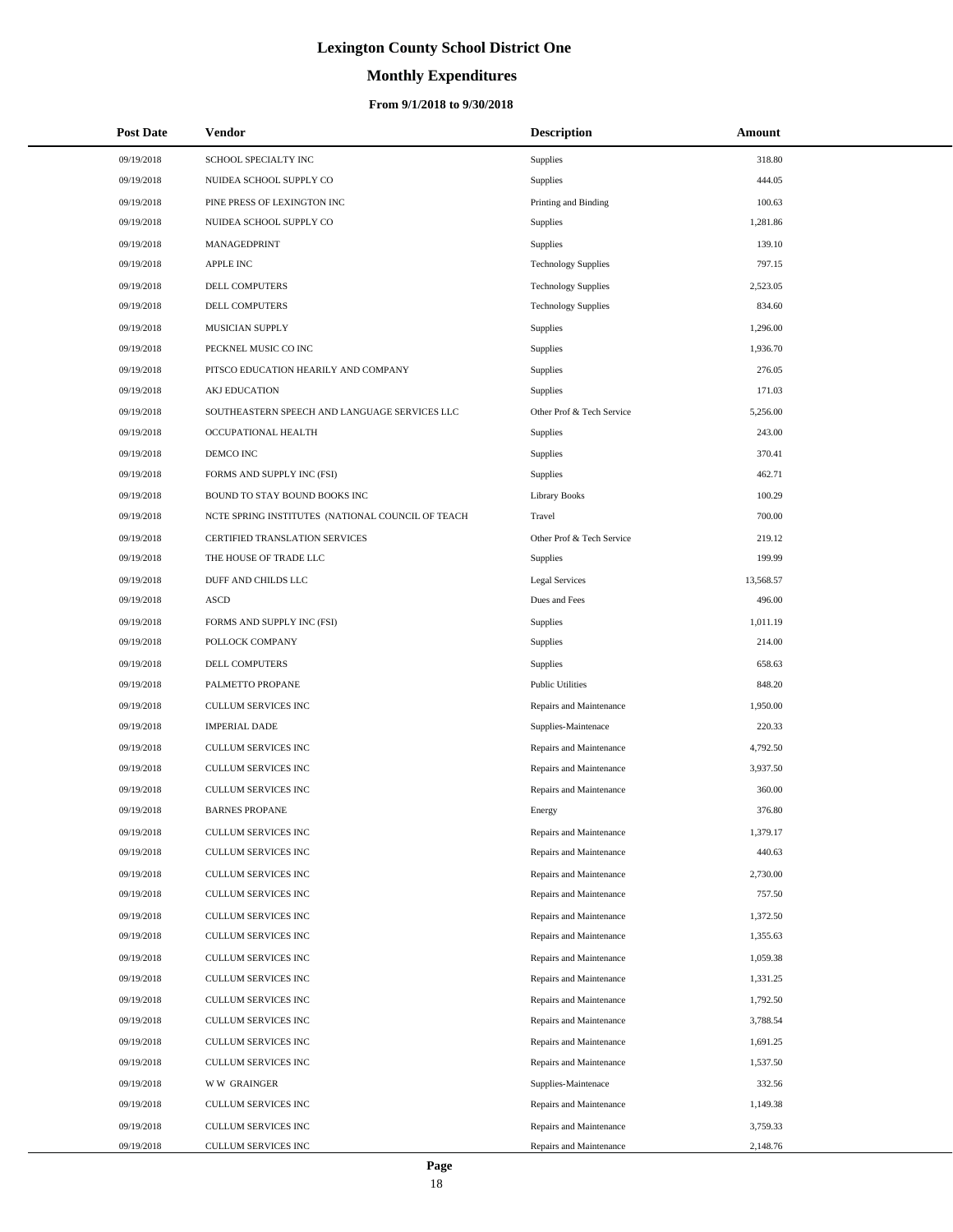# **Monthly Expenditures**

### **From 9/1/2018 to 9/30/2018**

| <b>Post Date</b> | Vendor                                          | <b>Description</b>        | Amount    |  |
|------------------|-------------------------------------------------|---------------------------|-----------|--|
| 09/19/2018       | MIDCAROLINA ELEC COOP INC                       | <b>Public Utilities</b>   | 35,724.00 |  |
| 09/19/2018       | <b>CULLUM SERVICES INC</b>                      | Repairs and Maintenance   | 1,515.00  |  |
| 09/19/2018       | CULLUM SERVICES INC                             | Repairs and Maintenance   | 1,376.25  |  |
| 09/19/2018       | <b>CULLUM SERVICES INC</b>                      | Repairs and Maintenance   | 1,530.00  |  |
| 09/19/2018       | <b>WW GRAINGER</b>                              | Supplies-Maintenace       | 472.38    |  |
| 09/19/2018       | CULLUM SERVICES INC                             | Repairs and Maintenance   | 1,205.60  |  |
| 09/19/2018       | CULLUM SERVICES INC                             | Repairs and Maintenance   | 1,276.88  |  |
| 09/19/2018       | CULLUM SERVICES INC                             | Repairs and Maintenance   | 620.62    |  |
| 09/19/2018       | CULLUM SERVICES INC                             | Repairs and Maintenance   | 2,371.88  |  |
| 09/19/2018       | CULLUM SERVICES INC                             | Repairs and Maintenance   | 1,453.12  |  |
| 09/19/2018       | CULLUM SERVICES INC                             | Repairs and Maintenance   | 2,437.50  |  |
| 09/19/2018       | <b>WW GRAINGER</b>                              | Supplies-Maintenace       | 402.12    |  |
| 09/19/2018       | CULLUM SERVICES INC                             | Repairs and Maintenance   | 5,887.50  |  |
| 09/19/2018       | CULLUM SERVICES INC                             | Repairs and Maintenance   | 1,453.13  |  |
| 09/19/2018       | RAGAN COMMUNICATIONS                            | Periodicals               | 249.00    |  |
| 09/19/2018       | ACADEMIC SUPPLIER DBA RASIX COMPUTER CENTER INC | Supplies                  | 309.00    |  |
| 09/19/2018       | GUIDE K12 LLC                                   | Software Renewal/Agreemen | 24,118.00 |  |
| 09/19/2018       | SC DEPARTMENT OF REVENUE (SALES TAX RETURN)     | Software Renewal/Agreemen | 1,688.26  |  |
| 09/19/2018       | SCHOOL SPECIALTY INC                            | Supplies                  | 458.28    |  |
| 09/19/2018       | <b>EMPLOYEE</b>                                 | Travel                    | 211.18    |  |
| 09/19/2018       | <b>EMPLOYEE</b>                                 | Travel                    | 282.03    |  |
| 09/19/2018       | <b>EMPLOYEE</b>                                 | Travel                    | 101.04    |  |
| 09/19/2018       | <b>EMPLOYEE</b>                                 | Travel                    | 119.08    |  |
| 09/19/2018       | <b>NCS PEARSON</b>                              | Supplies                  | 2,033.00  |  |
| 09/19/2018       | <b>EMPLOYEE</b>                                 | Travel                    | 103.55    |  |
| 09/19/2018       | <b>EMPLOYEE</b>                                 | Travel                    | 173.31    |  |
| 09/19/2018       | <b>GROVE MEDICAL</b>                            | Supplies                  | 176.23    |  |
| 09/19/2018       | <b>EMPLOYEE</b>                                 | Travel                    | 123.99    |  |
| 09/19/2018       | <b>EMPLOYEE</b>                                 | Travel                    | 133.53    |  |
| 09/19/2018       | <b>EMPLOYEE</b>                                 | Travel                    | 231.08    |  |
| 09/19/2018       | <b>EMPLOYEE</b>                                 | Travel                    | 108.73    |  |
| 09/19/2018       | <b>EMPLOYEE</b>                                 | Travel                    | 222.63    |  |
| 09/19/2018       | <b>NCS PEARSON</b>                              | Supplies                  | 571.38    |  |
| 09/19/2018       | <b>EMPLOYEE</b>                                 | Travel                    | 123.17    |  |
| 09/19/2018       | FRONTLINE EDUCATION                             | Software Renewal/Agreemen | 26,284.11 |  |
| 09/19/2018       | CAROLINA BIOLOGICAL SUPPLY CO                   | Supplies                  | 515.76    |  |
| 09/19/2018       | DELTA EDUCATION SCHOOL SPECIALITY               | <b>Supplies</b>           | 447.51    |  |
| 09/19/2018       | ETA HAND2MIND                                   | Supplies                  | 117.55    |  |
| 09/19/2018       | WARDS NATURAL SCIENCE EST LLC                   | Supplies                  | 240.69    |  |
| 09/19/2018       | <b>EMPLOYEE</b>                                 | Travel                    | 211.08    |  |
| 09/19/2018       | <b>HEINEMANN</b>                                | <b>Supplies</b>           | 165.00    |  |
| 09/19/2018       | HENRY SCHEIN INC MEDICAL SPECIAL MARKETS        | Supplies                  | 1,639.02  |  |
| 09/19/2018       | NUIDEA SCHOOL SUPPLY CO                         | Supplies                  | 7,951.34  |  |
| 09/19/2018       | NUIDEA SCHOOL SUPPLY CO                         | Supplies                  | 7,951.34  |  |
| 09/19/2018       | NUIDEA SCHOOL SUPPLY CO                         | <b>Supplies</b>           | 7,717.89  |  |
| 09/19/2018       | NUIDEA SCHOOL SUPPLY CO                         | Supplies                  | 7,951.34  |  |
| 09/19/2018       | NUIDEA SCHOOL SUPPLY CO                         | Supplies                  | 7,717.89  |  |
| 09/19/2018       | NUIDEA SCHOOL SUPPLY CO                         | Supplies                  | 7,951.34  |  |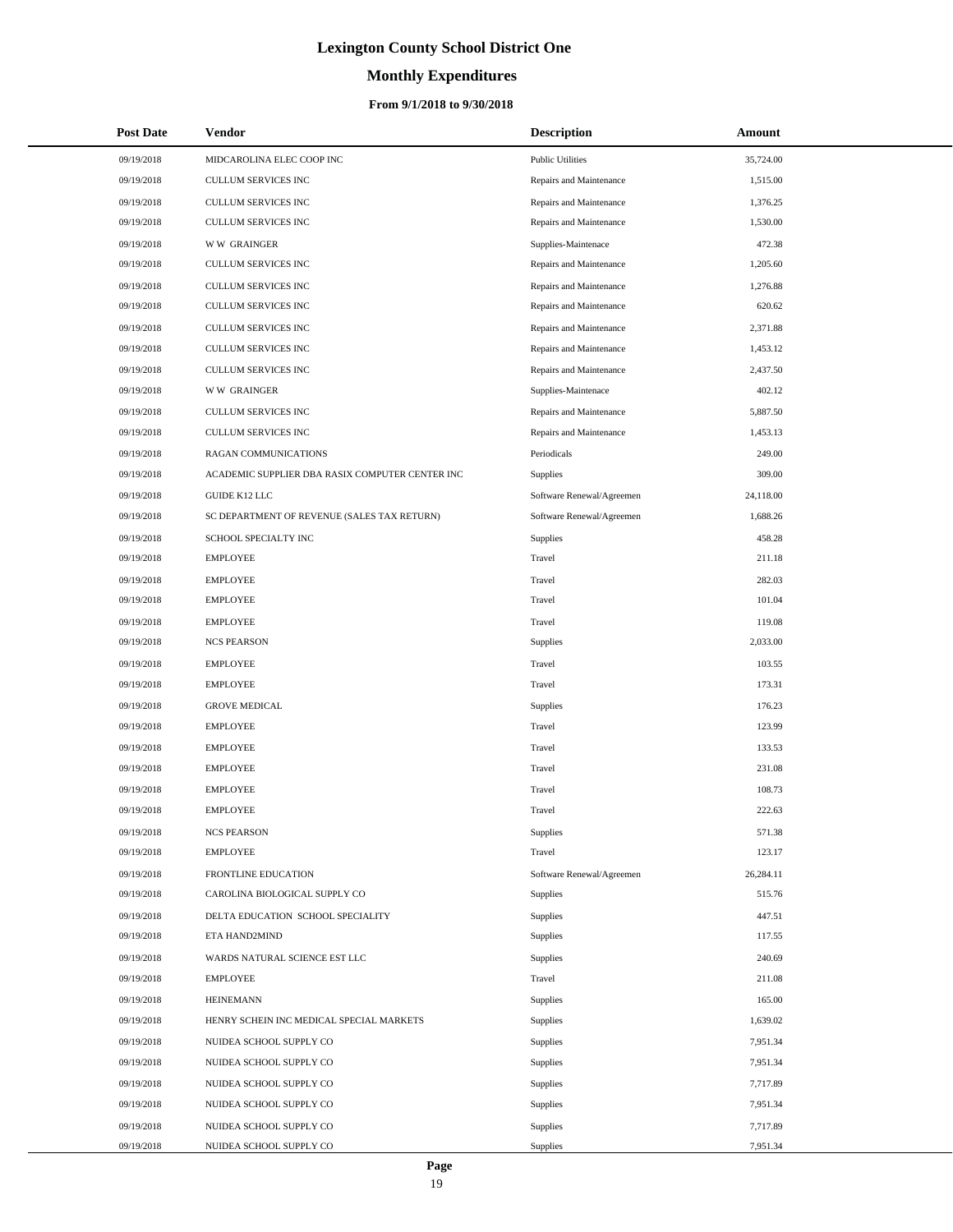# **Monthly Expenditures**

### **From 9/1/2018 to 9/30/2018**

| <b>Post Date</b> | Vendor                                            | <b>Description</b>         | <b>Amount</b> |
|------------------|---------------------------------------------------|----------------------------|---------------|
| 09/19/2018       | NUIDEA SCHOOL SUPPLY CO                           | <b>Supplies</b>            | 7,717.89      |
| 09/19/2018       | NUIDEA SCHOOL SUPPLY CO                           | Supplies                   | 7,717.89      |
| 09/19/2018       | NUIDEA SCHOOL SUPPLY CO                           | <b>Supplies</b>            | 4,222.42      |
| 09/19/2018       | ASPHALT PAVING AND MAINTENANCE CO INC             | Improv Other Than Bldg     | 42,500.00     |
| 09/19/2018       | NUIDEA SCHOOL SUPPLY CO                           | <b>Supplies</b>            | 4,222.42      |
| 09/19/2018       | NUIDEA SCHOOL SUPPLY CO                           | Supplies                   | 7,717.89      |
| 09/19/2018       | NUIDEA SCHOOL SUPPLY CO                           | <b>Supplies</b>            | 7,951.34      |
| 09/19/2018       | NUIDEA SCHOOL SUPPLY CO                           | Supplies                   | 7,951.34      |
| 09/19/2018       | NUIDEA SCHOOL SUPPLY CO                           | <b>Supplies</b>            | 5,929.07      |
| 09/19/2018       | NUIDEA SCHOOL SUPPLY CO                           | Supplies                   | 7,717.89      |
| 09/19/2018       | NUIDEA SCHOOL SUPPLY CO                           | Supplies                   | 7,717.89      |
| 09/19/2018       | ASPHALT PAVING AND MAINTENANCE CO INC             | Improv Other Than Bldg     | 111,453.00    |
| 09/19/2018       | NUIDEA SCHOOL SUPPLY CO                           | Supplies                   | 7,717.89      |
| 09/19/2018       | BONITZ FLOORING GROUP INC                         | Building                   | 14,830.57     |
| 09/19/2018       | TELCOM OF SOUTH CAROLINA INC                      | <b>Technology Supplies</b> | 9,000.00      |
| 09/19/2018       | TELCOM OF SOUTH CAROLINA INC                      | Technology Equipment D F   | 20,020.76     |
| 09/19/2018       | NUIDEA SCHOOL SUPPLY CO                           | Supplies                   | 7,717.89      |
| 09/19/2018       | HENRY SCHEIN INC MEDICAL SPECIAL MARKETS          | Supplies                   | 1,605.00      |
| 09/19/2018       | NUIDEA SCHOOL SUPPLY CO                           | Supplies                   | 7,951.34      |
| 09/19/2018       | NUIDEA SCHOOL SUPPLY CO                           | Supplies                   | 7,951.34      |
| 09/19/2018       | NUIDEA SCHOOL SUPPLY CO                           | Supplies                   | 4,222.42      |
| 09/19/2018       | NUIDEA SCHOOL SUPPLY CO                           | Supplies                   | 7,717.89      |
| 09/19/2018       | NUIDEA SCHOOL SUPPLY CO                           | Supplies                   | 7,951.34      |
| 09/19/2018       | NUIDEA SCHOOL SUPPLY CO                           | Supplies                   | 7,717.89      |
| 09/19/2018       | ASPHALT PAVING AND MAINTENANCE CO INC             | Improv Other Than Bldg     | 263,235.00    |
| 09/19/2018       | NUIDEA SCHOOL SUPPLY CO                           | Supplies                   | 7,717.89      |
| 09/19/2018       | HENRY SCHEIN INC MEDICAL SPECIAL MARKETS          | Supplies                   | 2,137.47      |
| 09/19/2018       | NUIDEA SCHOOL SUPPLY CO                           | Supplies                   | 7,951.34      |
| 09/19/2018       | NUIDEA SCHOOL SUPPLY CO                           | Supplies                   | 7,951.34      |
| 09/19/2018       | NUIDEA SCHOOL SUPPLY CO                           | Supplies                   | 4,222.42      |
| 09/19/2018       | SCHOOL SPECIALTY INC                              | Supplies                   | 750.25        |
| 09/19/2018       | NUIDEA SCHOOL SUPPLY CO                           | Supplies                   | 7,951.34      |
| 09/19/2018       | ASPHALT PAVING AND MAINTENANCE CO INC             | Improv Other Than Bldg     | 202,798.00    |
| 09/19/2018       | NUIDEA SCHOOL SUPPLY CO                           | Supplies                   | 7,951.34      |
| 09/19/2018       | HP INC                                            | <b>Technology Supplies</b> | 117.14        |
| 09/19/2018       | HERSHEYS ICE CREAM                                | Food                       | 115.20        |
| 09/19/2018       | FORMS AND SUPPLY INC (FSI)                        | Supplies                   | 333.63        |
| 09/19/2018       | SMARTPHONE MEDIC LLC                              | Pupil Activity             | 1,498.00      |
| 09/19/2018       | MUSICAL INNOVATIONS                               | Pupil Activity             | 1,116.84      |
| 09/19/2018       | GBC NATIONAL SERVICE DEPT DBA ACCO BRANDS USA LLC | Pupil Activity             | 1,774.06      |
| 09/19/2018       | LEARNING WITHOUT TEARS                            | Pupil Activity             | 1,372.50      |
| 09/19/2018       | WARDS NATURAL SCIENCE EST LLC                     | Pupil Activity             | 454.53        |
| 09/19/2018       | MOORE MEDICAL CORP                                | Pupil Activity             | 262.83        |
| 09/19/2018       | PINE PRESS OF LEXINGTON INC                       | Pupil Activity             | 246.04        |
| 09/19/2018       | T AND T SPORTS                                    | Pupil Activity             | 2,207.84      |
| 09/19/2018       | BROOME III, WILLIAM SKIP CARROLL                  | Pupil Activity             | 108.00        |
| 09/19/2018       | DEAS, ELBERT                                      | Pupil Activity             | 151.20        |
| 09/19/2018       | <b>ECKERT, PETE</b>                               | Pupil Activity             | 113.40        |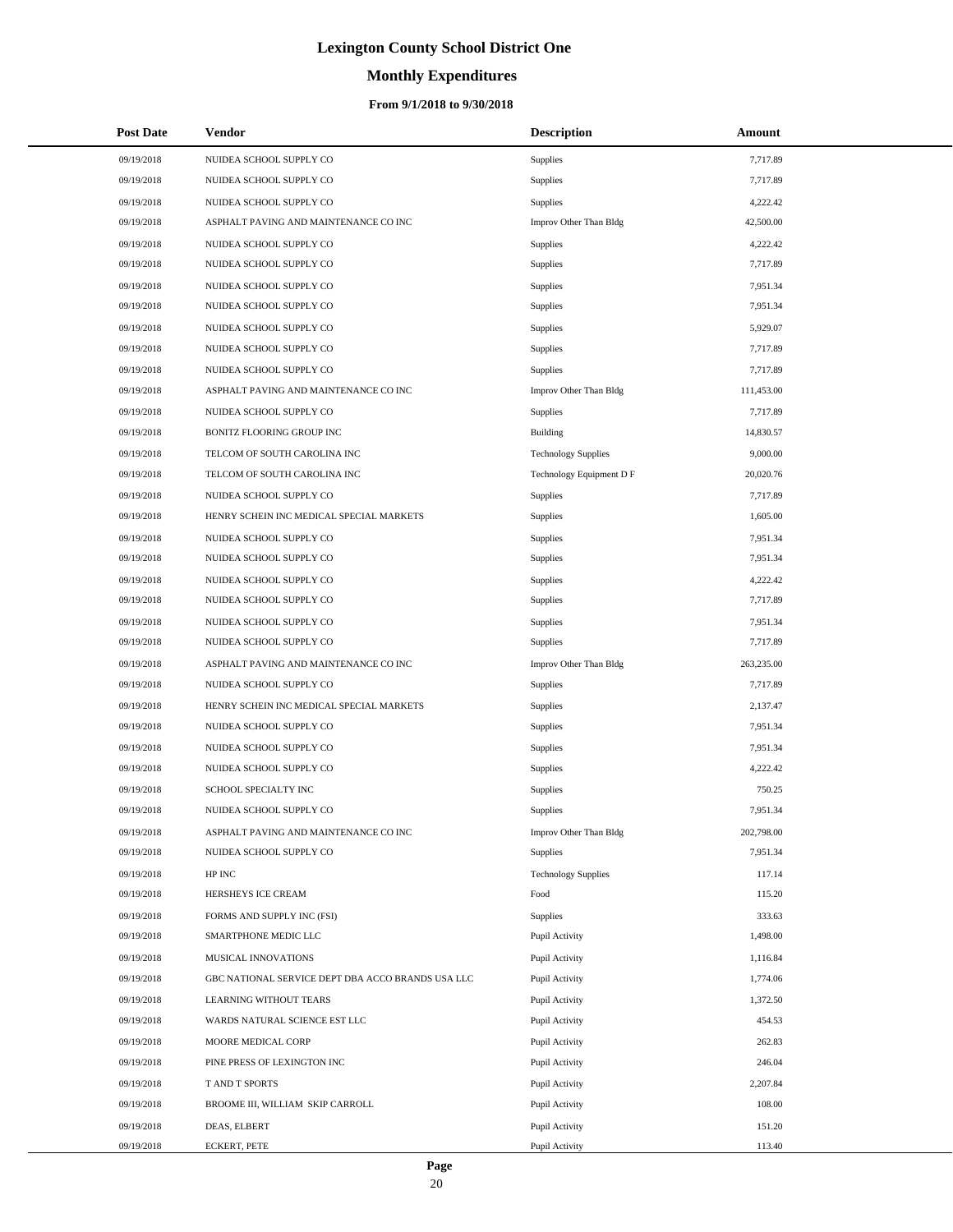# **Monthly Expenditures**

### **From 9/1/2018 to 9/30/2018**

| <b>Post Date</b> | Vendor                                       | <b>Description</b>         | Amount    |
|------------------|----------------------------------------------|----------------------------|-----------|
| 09/19/2018       | MILLER, SAMUEL C                             | Pupil Activity             | 155.70    |
| 09/19/2018       | SMITH, EDGAR                                 | Pupil Activity             | 108.00    |
| 09/19/2018       | <b>HUDL</b>                                  | Pupil Activity             | 1,498.00  |
| 09/19/2018       | <b>HUDL</b>                                  | Pupil Activity             | 749.00    |
| 09/19/2018       | VIKING CUP FUND                              | Pupil Activity             | 450.00    |
| 09/19/2018       | <b>HUDL</b>                                  | Pupil Activity             | 749.00    |
| 09/19/2018       | <b>BSN SPORTS</b>                            | Pupil Activity             | 692.29    |
| 09/19/2018       | CHAPIN HIGH SCHOOL                           | Pupil Activity             | 130.00    |
| 09/19/2018       | DUTCH FORK HIGH SCHOOL                       | Pupil Activity             | 130.00    |
| 09/19/2018       | T AND T SPORTS                               | Pupil Activity             | 661.26    |
| 09/19/2018       | OMNI CHEER/VICTORY CHEERLEADING              | Pupil Activity             | 660.08    |
| 09/20/2018       | <b>EMPLOYEE</b>                              | Supplies-Immersion         | 274.80    |
| 09/20/2018       | <b>EMPLOYEE</b>                              | Supplies-Immersion         | 182.83    |
| 09/20/2018       | BLICK ART MATERIALS LLC                      | Supplies                   | 251.04    |
| 09/20/2018       | <b>APPLIED VIDEO</b>                         | <b>Technology Supplies</b> | 308.16    |
| 09/20/2018       | DELL COMPUTERS                               | <b>Technology Supplies</b> | 586.37    |
| 09/20/2018       | BLICK ART MATERIALS LLC                      | Supplies                   | 168.10    |
| 09/20/2018       | <b>EMPLOYEE</b>                              | Travel                     | 178.22    |
| 09/20/2018       | DENVER DOWNTOWN 2 HOTEL OPERATOR LLC         | Travel                     | 1,013.97  |
| 09/20/2018       | <b>EMPLOYEE</b>                              | Travel                     | 119.90    |
| 09/20/2018       | <b>EMPLOYEE</b>                              | Travel                     | 340.52    |
| 09/20/2018       | <b>EMPLOYEE</b>                              | Travel                     | 506.31    |
| 09/20/2018       | MANAGEDPRINT                                 | Supplies                   | 1,412.40  |
| 09/20/2018       | <b>EMPLOYEE</b>                              | Travel                     | 138.43    |
| 09/20/2018       | <b>EMPLOYEE</b>                              | Travel                     | 268.36    |
| 09/20/2018       | <b>EMPLOYEE</b>                              | Travel                     | 107.91    |
| 09/20/2018       | <b>EMPLOYEE</b>                              | Travel                     | 211.41    |
| 09/20/2018       | <b>EMPLOYEE</b>                              | Travel                     | 163.50    |
| 09/20/2018       | <b>EMPLOYEE</b>                              | Travel                     | 146.06    |
| 09/20/2018       | <b>EMPLOYEE</b>                              | Travel                     | 108.46    |
| 09/20/2018       | <b>EMPLOYEE</b>                              | Travel                     | 101.92    |
| 09/20/2018       | TEACHERS COLLEGE READING AND WRITING PROJECT | Travel                     | 1,300.00  |
| 09/20/2018       | <b>EMPLOYEE</b>                              | Travel                     | 153.15    |
| 09/20/2018       | <b>EMPLOYEE</b>                              | Travel                     | 142.90    |
| 09/20/2018       | SC ASSOCIATION SCHOOL ADMINISTRATORS         | Dues and Fees              | 27,201.00 |
| 09/20/2018       | SCE&G                                        | <b>Public Utilities</b>    | 135.77    |
| 09/20/2018       | <b>WW GRAINGER</b>                           | Supplies-Maintenace        | 248.68    |
| 09/20/2018       | SCE&G                                        | <b>Public Utilities</b>    | 526.30    |
| 09/20/2018       | SCE&G                                        | <b>Public Utilities</b>    | 556.39    |
| 09/20/2018       | SCE&G                                        | <b>Public Utilities</b>    | 4,578.19  |
| 09/20/2018       | SCE&G                                        | <b>Public Utilities</b>    | 2,305.89  |
| 09/20/2018       | SCE&G                                        | <b>Public Utilities</b>    | 11,644.77 |
| 09/20/2018       | SCE&G                                        | <b>Public Utilities</b>    | 8,273.82  |
| 09/20/2018       | SCE&G                                        | <b>Public Utilities</b>    | 5,192.64  |
| 09/20/2018       | SCE&G                                        | <b>Public Utilities</b>    | 3,185.67  |
| 09/20/2018       | SCE&G                                        | <b>Public Utilities</b>    | 16,682.12 |
| 09/20/2018       | SCE&G                                        | <b>Public Utilities</b>    | 3,932.70  |
| 09/20/2018       | SCE&G                                        | <b>Public Utilities</b>    | 4,598.85  |

÷.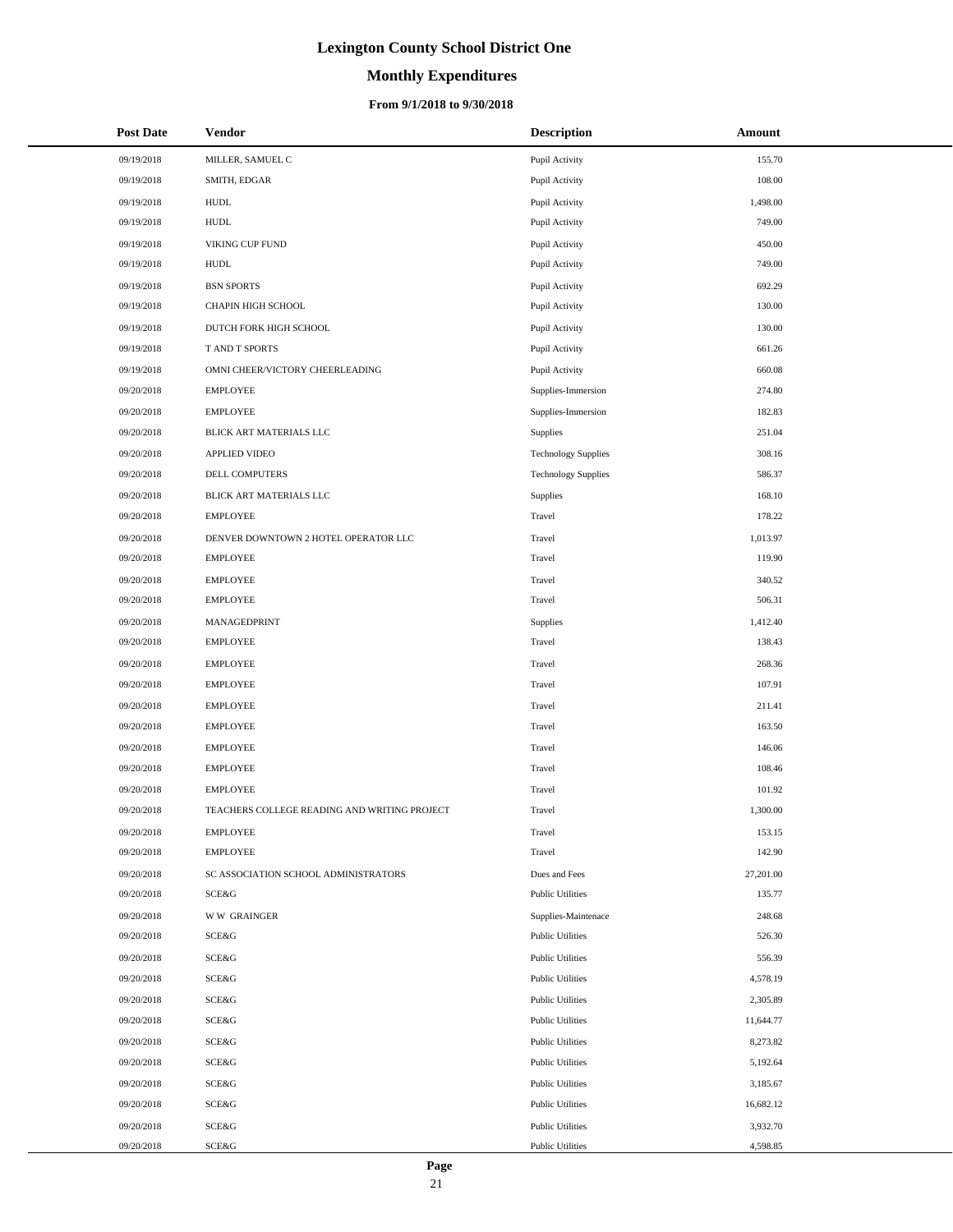# **Monthly Expenditures**

### **From 9/1/2018 to 9/30/2018**

| <b>Post Date</b> | Vendor                                      | <b>Description</b>            | Amount    |
|------------------|---------------------------------------------|-------------------------------|-----------|
| 09/20/2018       | SCE&G                                       | <b>Public Utilities</b>       | 6,986.82  |
| 09/20/2018       | SCE&G                                       | <b>Public Utilities</b>       | 4,591.15  |
| 09/20/2018       | <b>SCE&amp;G</b>                            | <b>Public Utilities</b>       | 1,295.34  |
| 09/20/2018       | SCE&G                                       | <b>Public Utilities</b>       | 6,524.15  |
| 09/20/2018       | SCE&G                                       | <b>Public Utilities</b>       | 4,741.06  |
| 09/20/2018       | SCE&G                                       | <b>Public Utilities</b>       | 3,184.42  |
| 09/20/2018       | PALMETTO CONTROLS INC                       | Repairs and Maintenance       | 485.00    |
| 09/20/2018       | SCE&G                                       | <b>Public Utilities</b>       | 7,179.61  |
| 09/20/2018       | SCE&G                                       | <b>Public Utilities</b>       | 10,505.17 |
| 09/20/2018       | SCE&G                                       | <b>Public Utilities</b>       | 33,660.60 |
| 09/20/2018       | <b>SCE&amp;G</b>                            | <b>Public Utilities</b>       | 6,411.77  |
| 09/20/2018       | <b>EMPLOYEE</b>                             | Travel                        | 383.14    |
| 09/20/2018       | <b>EMPLOYEE</b>                             | Travel                        | 351.53    |
| 09/20/2018       | <b>EMPLOYEE</b>                             | Travel                        | 189.66    |
| 09/20/2018       | ARCPOINT OCCUPATIONAL SOLUTIONS LLC DBA AOS | Other Prof & Tech Service     | 770.44    |
| 09/20/2018       | SUN SOLUTIONS USA                           | Printing and Binding          | 195.36    |
| 09/20/2018       | LEXINGTON PRINTING LLC                      | Printing and Binding          | 1,709.86  |
| 09/20/2018       | <b>EMPLOYEE</b>                             | Travel                        | 100.01    |
| 09/20/2018       | <b>EMPLOYEE</b>                             | Travel                        | 261.33    |
| 09/20/2018       | <b>EMPLOYEE</b>                             | Travel                        | 274.41    |
| 09/20/2018       | A1 FENCE CO INC                             | Improv Other Than Bldg        | 4,000.00  |
| 09/20/2018       | A1 FENCE CO INC                             | Improv Other Than Bldg        | 7,189.00  |
| 09/20/2018       | <b>EMPLOYEE</b>                             | Travel                        | 251.52    |
| 09/20/2018       | <b>EMPLOYEE</b>                             | Travel                        | 426.47    |
| 09/20/2018       | <b>EMPLOYEE</b>                             | Travel                        | 102.25    |
| 09/20/2018       | BLICK ART MATERIALS LLC                     | Pupil Activity                | 498.09    |
| 09/20/2018       | HENRY SCHEIN INC MEDICAL SPECIAL MARKETS    | Pupil Activity                | 1,529.21  |
| 09/20/2018       | <b>BREG INC</b>                             | Pupil Activity                | 401.25    |
| 09/20/2018       | T AND T SPORTS                              | Pupil Activity                | 104.86    |
| 09/20/2018       | DREHER HIGH SCHOOL                          | Pupil Activity                | 740.00    |
| 09/20/2018       | T AND T SPORTS                              | Pupil Activity                | 410.02    |
| 09/20/2018       | <b>BSN SPORTS</b>                           | Pupil Activity                | 1,585.74  |
| 09/20/2018       | METALS AND ALLOYS CO LLC                    | Supplies                      | 1,147.42  |
| 09/21/2018       | SCHOOL SPECIALTY INC                        | Supplies                      | 830.74    |
| 09/21/2018       | SCHOOL SPECIALTY INC                        | Supplies                      | 995.18    |
| 09/21/2018       | THE TROPHY & AWARDS CENTER                  | Supplies                      | 481.50    |
| 09/21/2018       | JONES AND BARTLETT LEARNING LLC             | Supplies                      | 787.41    |
| 09/21/2018       | THE LINCOLN ELECTRIC COMPANY                | Supplies                      | 2,324.72  |
| 09/21/2018       | SOLIANT HEALTH INC                          | Other Prof & Tech Service     | 7,244.70  |
| 09/21/2018       | SC THEATRE ASSOCIATION                      | <b>Pupil Transportation</b>   | 630.00    |
| 09/21/2018       | PALMETTO HEALTH ALLIANCE                    | <b>Instructional Services</b> | 125.00    |
| 09/21/2018       | A Z LAWN MOWER PARTS                        | Supplies-Maintenace           | 101.22    |
| 09/21/2018       | A Z LAWN MOWER PARTS                        | Supplies-Maintenace           | 256.26    |
| 09/21/2018       | WP LAW INC                                  | Supplies-Maintenace           | 365.69    |
| 09/21/2018       | WP LAW INC                                  | Supplies-Maintenace           | 289.87    |
| 09/21/2018       | A Z LAWN MOWER PARTS                        | Supplies-Maintenace           | 239.47    |
| 09/21/2018       | TERMINIX COMMERCIAL                         | Repairs and Maintenance       | 770.00    |
| 09/21/2018       | A Z LAWN MOWER PARTS                        | Supplies-Maintenace           | 212.93    |

 $\overline{\phantom{a}}$  $\overline{\phantom{0}}$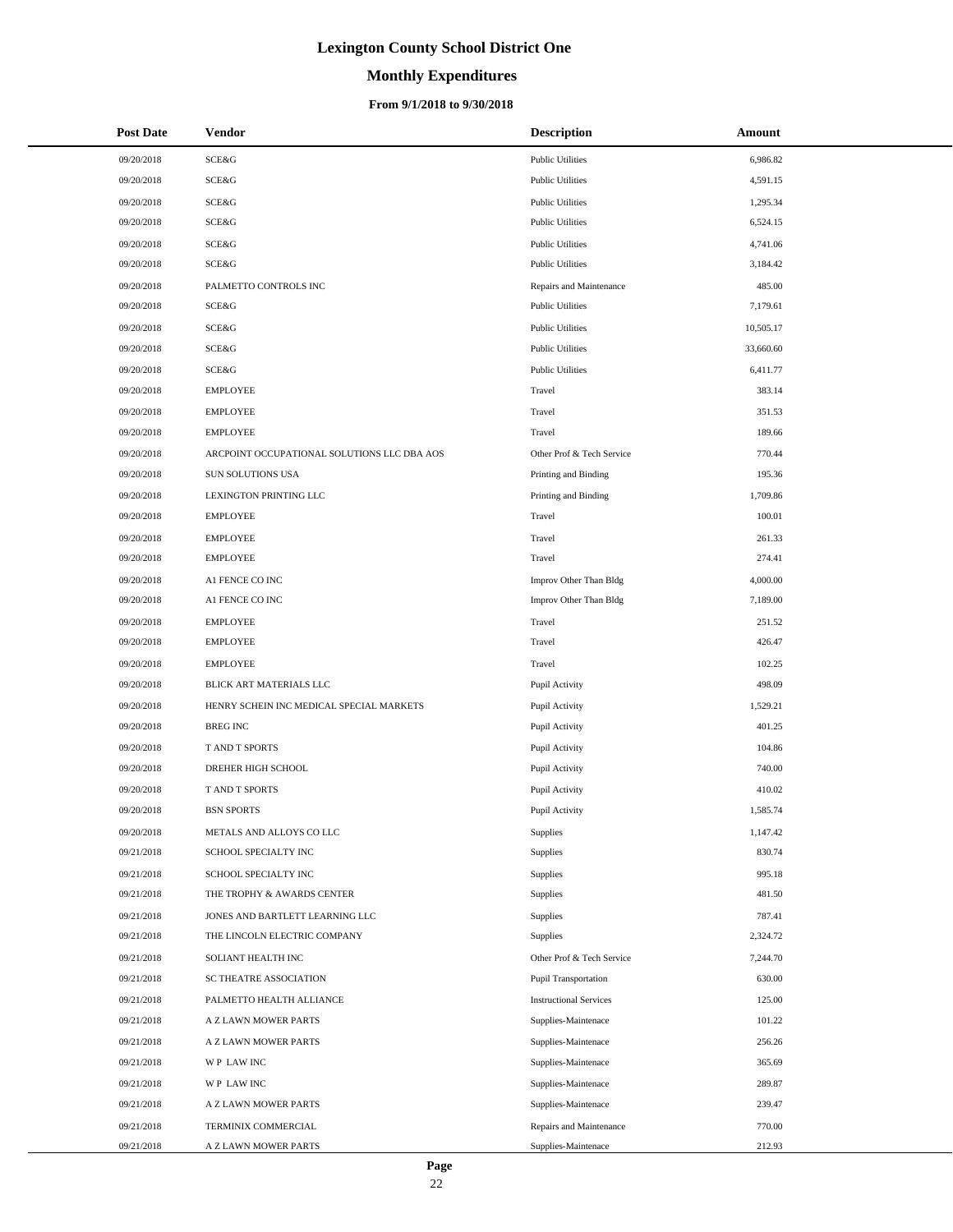# **Monthly Expenditures**

### **From 9/1/2018 to 9/30/2018**

| <b>Post Date</b> | Vendor                                          | <b>Description</b>         | Amount    |
|------------------|-------------------------------------------------|----------------------------|-----------|
| 09/21/2018       | CITY ELECTRIC SUPPLY CO                         | Supplies-Maintenace        | 353.10    |
| 09/21/2018       | MSC INDUSTRIAL SUPPLY CO                        | Supplies                   | 1,043.80  |
| 09/21/2018       | SHERWIN WILLIAMS                                | Supplies-Maintenace        | 318.27    |
| 09/21/2018       | SURPLUS MATERIAL NETWORK INC                    | Supplies-Maintenace        | 674.10    |
| 09/21/2018       | LORICK OFFICE PRODUCTS                          | Supplies-Maintenace        | 783.24    |
| 09/21/2018       | WP LAW INC                                      | Supplies-Maintenace        | 289.88    |
| 09/21/2018       | TERMINIX COMMERCIAL                             | Repairs and Maintenance    | 830.00    |
| 09/21/2018       | A Z LAWN MOWER PARTS                            | Supplies-Maintenace        | 212.93    |
| 09/21/2018       | SLOAN CONSTRUCTION                              | Supplies-Maintenace        | 808.90    |
| 09/21/2018       | A Z LAWN MOWER PARTS                            | Supplies-Maintenace        | 256.27    |
| 09/21/2018       | WP LAW INC                                      | Supplies-Maintenace        | 365.68    |
| 09/21/2018       | SPARROW AND KENNEDY TRACTOR CO INC              | Supplies-Maintenace        | 961.40    |
| 09/21/2018       | PINE PRESS OF LEXINGTON INC                     | Printing and Binding       | 378.94    |
| 09/21/2018       | CDWG ACCT 305089                                | Supplies                   | 187.25    |
| 09/21/2018       | <b>CAMCOR</b>                                   | <b>Technology Supplies</b> | 4,525.09  |
| 09/21/2018       | HP INC                                          | <b>Technology Supplies</b> | 316.72    |
| 09/21/2018       | UNIFIED AV SYSTEMS INC DBA MULTI MEDIA SERVICES | <b>Technology Supplies</b> | 367.22    |
| 09/21/2018       | CDWG ACCT 305089                                | <b>Technology Supplies</b> | 208.65    |
| 09/21/2018       | CDWG ACCT 305089                                | <b>Technology Supplies</b> | 208.65    |
| 09/21/2018       | <b>CAMCOR</b>                                   | <b>Technology Supplies</b> | 810.59    |
| 09/21/2018       | CDWG ACCT 305089                                | <b>Technology Supplies</b> | 208.65    |
| 09/21/2018       | CDWG ACCT 305089                                | <b>Technology Supplies</b> | 208.65    |
| 09/21/2018       | <b>CAMCOR</b>                                   | <b>Technology Supplies</b> | 405.29    |
| 09/21/2018       | <b>CAMCOR</b>                                   | <b>Technology Supplies</b> | 1,013.24  |
| 09/21/2018       | <b>CAMCOR</b>                                   | <b>Technology Supplies</b> | 1,483.02  |
| 09/21/2018       | <b>CAMCOR</b>                                   | <b>Technology Supplies</b> | 1,685.67  |
| 09/21/2018       | <b>CAMCOR</b>                                   | <b>Technology Supplies</b> | 741.51    |
| 09/21/2018       | <b>CAMCOR</b>                                   | <b>Technology Supplies</b> | 730.70    |
| 09/21/2018       | CDWG ACCT 305089                                | <b>Technology Supplies</b> | 208.65    |
| 09/21/2018       | <b>CAMCOR</b>                                   | <b>Technology Supplies</b> | 202.65    |
| 09/21/2018       | CDWG ACCT 305089                                | <b>Technology Supplies</b> | 208.65    |
| 09/21/2018       | CDWG ACCT 305089                                | <b>Technology Supplies</b> | 208.65    |
| 09/21/2018       | CAMCOR                                          | <b>Technology Supplies</b> | 1,258.74  |
| 09/21/2018       | <b>CAMCOR</b>                                   | <b>Technology Supplies</b> | 1,258.72  |
| 09/21/2018       | CDWG ACCT 305089                                | <b>Technology Supplies</b> | 208.65    |
| 09/21/2018       | CDWG ACCT 305089                                | <b>Technology Supplies</b> | 208.65    |
| 09/21/2018       | CDWG ACCT 305089                                | <b>Technology Supplies</b> | 208.65    |
| 09/21/2018       | <b>CAMCOR</b>                                   | <b>Technology Supplies</b> | 202.65    |
| 09/21/2018       | UNIFIED AV SYSTEMS INC DBA MULTI MEDIA SERVICES | <b>Technology Supplies</b> | 367.23    |
| 09/21/2018       | CDWG ACCT 305089                                | <b>Technology Supplies</b> | 208.65    |
| 09/21/2018       | <b>IMAGINE LEARNING</b>                         | Software Renewal/Agreemen  | 3,750.00  |
| 09/21/2018       | SC DEPARTMENT OF REVENUE (SALES TAX RETURN)     | Software Renewal/Agreemen  | 262.50    |
| 09/21/2018       | VOYAGER SOPRIS LEARNING                         | Supplies                   | 392.00    |
| 09/21/2018       | CAROLINA BIOLOGICAL SUPPLY CO                   | Supplies                   | 168.15    |
| 09/21/2018       | DELTA EDUCATION SCHOOL SPECIALITY               | Supplies                   | 301.51    |
| 09/21/2018       | RUBBER DESIGNS LLC                              | Improv Other Than Bldg     | 90,789.60 |
| 09/21/2018       | MR TINT INC                                     | Building                   | 5,580.70  |
| 09/21/2018       | CAMCOR                                          | <b>Technology Supplies</b> | 4,955.26  |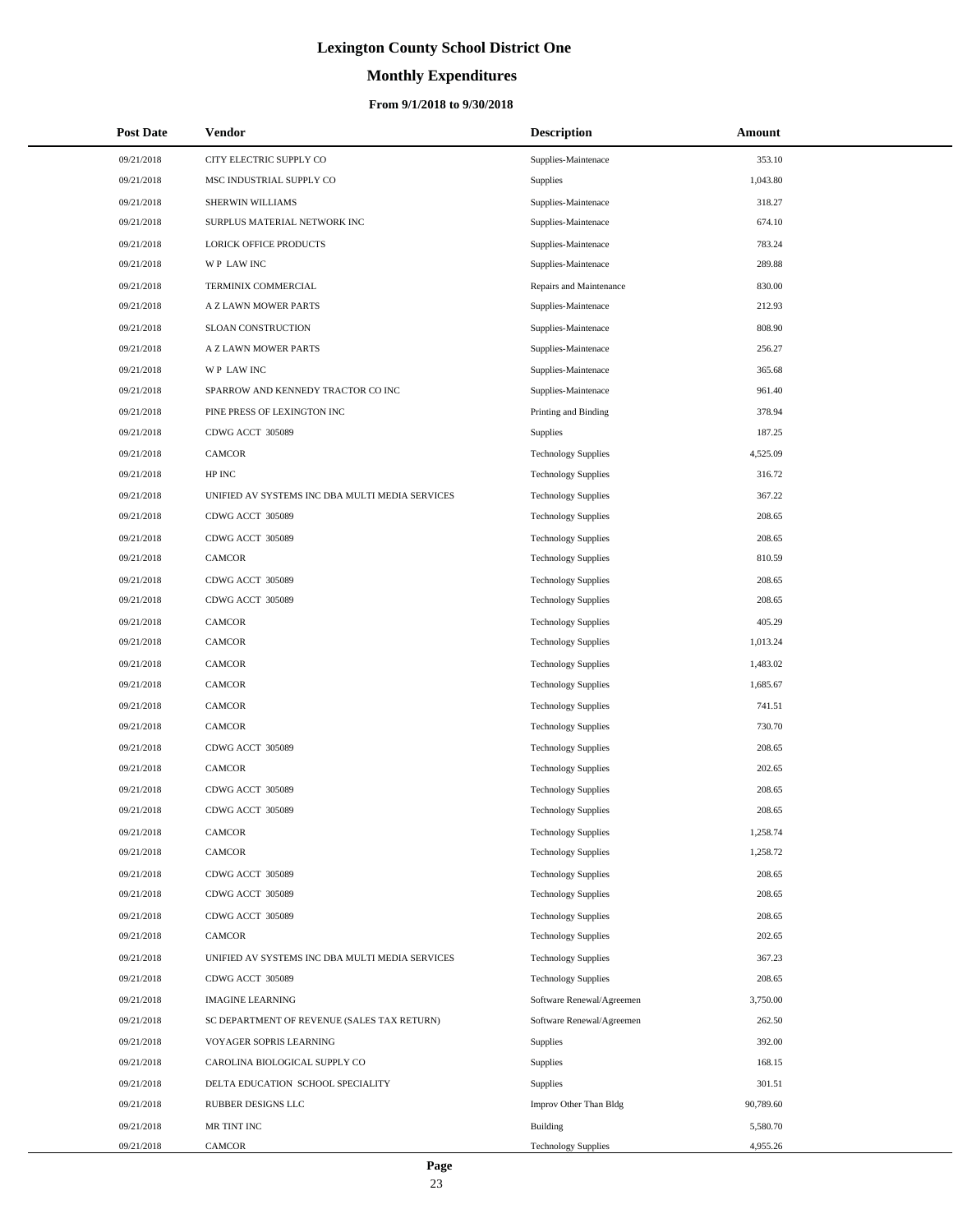# **Monthly Expenditures**

### **From 9/1/2018 to 9/30/2018**

| <b>Post Date</b> | Vendor                                          | <b>Description</b>             | Amount     |
|------------------|-------------------------------------------------|--------------------------------|------------|
| 09/21/2018       | BONITZ FLOORING GROUP INC                       | Building                       | 165,708.05 |
| 09/21/2018       | PALMETTO CONTROLS INC                           | Building                       | 3,950.00   |
| 09/21/2018       | PALMETTO CONTROLS INC                           | Building                       | 3,950.00   |
| 09/21/2018       | AOS SPECIALTY CONTRACTORS INC                   | Improv Other Than Bldg         | 9,800.00   |
| 09/21/2018       | PALMETTO CONTROLS INC                           | Building                       | 3,950.00   |
| 09/21/2018       | MR TINT INC                                     | Building                       | 1,156.88   |
| 09/21/2018       | PALMETTO CONTROLS INC                           | Building                       | 3,950.00   |
| 09/21/2018       | PALMETTO CONTROLS INC                           | Building                       | 3,950.00   |
| 09/21/2018       | PALMETTO CONTROLS INC                           | Building                       | 3,950.00   |
| 09/21/2018       | AOS SPECIALTY CONTRACTORS INC                   | Improv Other Than Bldg         | 16,100.00  |
| 09/21/2018       | BONITZ FLOORING GROUP INC                       | Supplies                       | 125,544.42 |
| 09/21/2018       | HENRY SCHEIN INC MEDICAL SPECIAL MARKETS        | Supplies                       | 1,180.15   |
| 09/21/2018       | PALMETTO CONTROLS INC                           | Building                       | 3,950.00   |
| 09/21/2018       | MR TINT INC                                     | Building                       | 10,521.03  |
| 09/21/2018       | PALMETTO CONTROLS INC                           | Building                       | 3,950.00   |
| 09/21/2018       | PALMETTO CONTROLS INC                           | Building                       | 3,950.00   |
| 09/21/2018       | WASHINGTON MUSIC CENTER INC                     | Supplies                       | 3,032.25   |
| 09/21/2018       | PALMETTO CONTROLS INC                           | Building                       | 3,950.00   |
| 09/21/2018       | SC DEPARTMENT OF REVENUE (SALES TAX RETURN)     | Pupil Activity                 | 104.98     |
| 09/21/2018       | <b>STEMFINITY</b>                               | Pupil Activity                 | 1,649.73   |
| 09/21/2018       | MCGRAW HILL EDUCATION INC                       | Pupil Activity                 | 165.24     |
| 09/21/2018       | DEERFIELD ELEMENTARY SCHOOL                     | Pupil Act-Fee/Collection Refnd | 126.00     |
| 09/21/2018       | <b>JW PEPPER</b>                                | Pupil Activity                 | 110.00     |
| 09/21/2018       | KEENAN HIGH SCHOOL                              | Pupil Activity                 | 2,000.00   |
| 09/21/2018       | CAROLINA SIGNS AND DESIGN                       | Pupil Activity                 | 137.25     |
| 09/21/2018       | T AND T SPORTS                                  | Pupil Activity                 | 727.60     |
| 09/21/2018       | <b>BSN SPORTS</b>                               | Pupil Activity                 | 150.49     |
| 09/21/2018       | AUGUSTA SWIM SUPPLY                             | Pupil Activity                 | 2,667.00   |
| 09/24/2018       | SCHOOL SPECIALTY INC                            | Supplies                       | 373.78     |
| 09/24/2018       | THE OHIO STATE UNIVERSITY                       | Software Renewal/Agreemen      | 1,060.00   |
| 09/24/2018       | FLORENCE SCHOOL DISTRICT ONE                    | Tuition-LEA                    | 1,454.40   |
| 09/24/2018       | RICHLAND COUNTY SCHOOL DISTRICT ONE             | Tuition-LEA                    | 4,377.27   |
| 09/24/2018       | BSN SPORTS DBA US GAMES                         | Supplies                       | 343.21     |
| 09/24/2018       | SCHOOL SPECIALTY INC                            | Supplies                       | 229.06     |
| 09/24/2018       | ACADEMIC SUPPLIER DBA RASIX COMPUTER CENTER INC | Supplies                       | 224.35     |
| 09/24/2018       | <b>SHRED WITH US</b>                            | Repairs and Maintenance        | 140.80     |
| 09/24/2018       | NUIDEA SCHOOL SUPPLY CO                         | Supplies                       | 323.68     |
| 09/24/2018       | <b>EMPLOYEE</b>                                 | Travel                         | 288.00     |
| 09/24/2018       | <b>EMPLOYEE</b>                                 | Travel                         | 288.00     |
| 09/24/2018       | BLICK ART MATERIALS LLC                         | Supplies                       | 880.65     |
| 09/24/2018       | LONE STAR PERCUSSION                            | Supplies                       | 369.45     |
| 09/24/2018       | ACADEMIC SUPPLIER DBA RASIX COMPUTER CENTER INC | Supplies                       | 448.70     |
| 09/24/2018       | NATIONAL FFA ORGANIZATION                       | Travel                         | 340.00     |
| 09/24/2018       | GREENVILLE COUNTY SCHOOL DIST                   | Tuition-LEA                    | 1,196.16   |
| 09/24/2018       | RICHLAND COUNTY SCHOOL DISTRICT ONE             | Tuition-LEA                    | 4,513.08   |
| 09/24/2018       | <b>LRADAC</b>                                   | Other Prof & Tech Service      | 3,040.29   |
| 09/24/2018       | PROFESSIONAL SOFTWARE FOR NURSES INC            | Software Renewal/Agreemen      | 30,921.95  |
| 09/24/2018       | SC DEPARTMENT OF REVENUE (SALES TAX RETURN)     | Software Renewal/Agreemen      | 2,164.54   |

L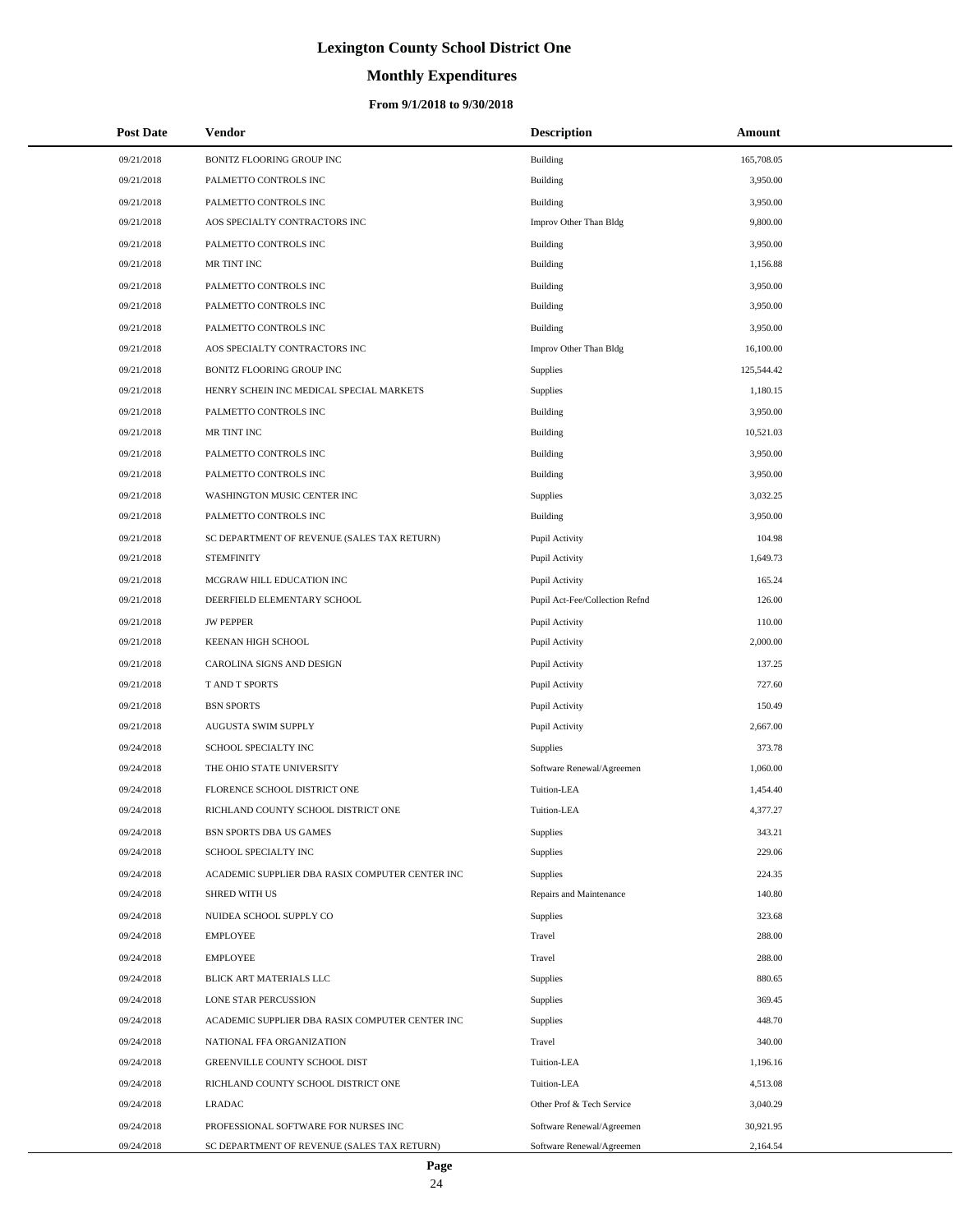# **Monthly Expenditures**

| <b>Post Date</b> | Vendor                                            | <b>Description</b>              | Amount    |
|------------------|---------------------------------------------------|---------------------------------|-----------|
| 09/24/2018       | <b>EMPLOYEE</b>                                   | Other Prof & Tech Service       | 101.00    |
| 09/24/2018       | EMBASSY SUITES AT KINGSTON PLANTATION             | Travel                          | 813.12    |
| 09/24/2018       | <b>EMPLOYEE</b>                                   | Travel                          | 750.60    |
| 09/24/2018       | <b>EMPLOYEE</b>                                   | <b>Travel-Teacher Staff Dev</b> | 892.00    |
| 09/24/2018       | <b>EMPLOYEE</b>                                   | Travel-Teacher Staff Dev        | 500.00    |
| 09/24/2018       | <b>EMPLOYEE</b>                                   | Travel-Teacher Staff Dev        | 231.08    |
| 09/24/2018       | HP INC                                            | Supplies                        | 1,141.04  |
| 09/24/2018       | SCHOOL SPECIALTY INC                              | Supplies                        | 9,991.94  |
| 09/24/2018       | TRITEK FIRE AND SECURITY LLC                      | Repairs and Maintenance         | 1,876.93  |
| 09/24/2018       | ACE GLASS CO INC                                  | Repairs and Maintenance         | 487.75    |
| 09/24/2018       | PALMETTO PROPANE                                  | Energy                          | 134.85    |
| 09/24/2018       | <b>WW GRAINGER</b>                                | Supplies-Maintenace             | 326.45    |
| 09/24/2018       | RONCO SPECIALIZED SYSTEMS INC                     | Repairs and Maintenance         | 375.00    |
| 09/24/2018       | MIDCAROLINA ELEC COOP INC                         | <b>Public Utilities</b>         | 41,873.00 |
| 09/24/2018       | TERMINIX COMMERCIAL                               | Repairs and Maintenance         | 385.00    |
| 09/24/2018       | TERMINIX COMMERCIAL                               | Repairs and Maintenance         | 385.00    |
| 09/24/2018       | A Z LAWN MOWER PARTS                              | Repairs and Maintenance         | 256.76    |
| 09/24/2018       | TRITEK FIRE AND SECURITY LLC                      | Repairs and Maintenance         | 3,881.51  |
| 09/24/2018       | CHECKER YELLOW CAB CO INC                         | Pupil Transportation            | 1,177.50  |
| 09/24/2018       | POSITIVE PROMOTIONS INC                           | <b>Supplies</b>                 | 1,498.61  |
| 09/24/2018       | LEXINGTON PRINTING LLC                            | Printing and Binding            | 563.89    |
| 09/24/2018       | <b>EMPLOYEE</b>                                   | Travel                          | 649.97    |
| 09/24/2018       | FORMS AND SUPPLY INC (FSI)                        | Supplies                        | 514.55    |
| 09/24/2018       | <b>CAMCOR</b>                                     | <b>Technology Supplies</b>      | 1,119.00  |
| 09/24/2018       | CDWG ACCT 305089                                  | <b>Technology Supplies</b>      | 564.25    |
| 09/24/2018       | CDWG ACCT 305089                                  | <b>Technology Supplies</b>      | 282.13    |
| 09/24/2018       | <b>CAMCOR</b>                                     | <b>Technology Supplies</b>      | 800.90    |
| 09/24/2018       | CDWG ACCT 305089                                  | <b>Technology Supplies</b>      | 282.12    |
| 09/24/2018       | CAMCOR                                            | <b>Technology Supplies</b>      | 800.88    |
| 09/24/2018       | <b>CAMCOR</b>                                     | <b>Technology Supplies</b>      | 800.90    |
| 09/24/2018       | CDWG ACCT 305089                                  | <b>Technology Supplies</b>      | 282.13    |
| 09/24/2018       | CAMCOR                                            | <b>Technology Supplies</b>      | 800.90    |
| 09/24/2018       | <b>BISHOP, CATHERINE H</b>                        | Inst Prog Improvement           | 1,083.92  |
| 09/24/2018       | REHABMART LLC                                     | Supplies                        | 1,786.96  |
| 09/24/2018       | SC DEPARTMENT OF REVENUE (SALES TAX RETURN)       | Supplies                        | 118.91    |
| 09/24/2018       | NANCY K PERRY CHILDREN'S SHELTER                  | <b>Instructional Services</b>   | 1,312.50  |
| 09/24/2018       | <b>SCHOLASTIC INC</b>                             | Supplies                        | 517.50    |
| 09/24/2018       | <b>HEINEMANN</b>                                  | Supplies                        | 964.31    |
| 09/24/2018       | <b>BISHOP, CATHERINE H</b>                        | Inst Prog Improvement           | 3,829.79  |
| 09/24/2018       | HENRY SCHEIN INC MEDICAL SPECIAL MARKETS          | <b>Supplies</b>                 | 4,924.40  |
| 09/24/2018       | SC DEPARTMENT OF REVENUE (SALES TAX RETURN)       | <b>Supplies</b>                 | 1,842.14  |
| 09/24/2018       | WASHINGTON MUSIC CENTER INC                       | <b>Supplies</b>                 | 27,302.05 |
| 09/24/2018       | MR TINT INC                                       | Building                        | 14,571.30 |
| 09/24/2018       | SMITH AND JONES JANITORIAL SUPPLIES AND EQUIP INC | <b>Supplies</b>                 | 1,611.42  |
| 09/24/2018       | SMITH AND JONES JANITORIAL SUPPLIES AND EQUIP INC | <b>Supplies</b>                 | 2,673.93  |
| 09/24/2018       | NUIDEA SCHOOL SUPPLY CO                           | <b>Supplies</b>                 | 1,986.99  |
| 09/24/2018       | EARTH NETWORKS INC                                | Equipment - Nonexpendable       | 11,261.65 |
| 09/24/2018       | <b>EMPLOYEE</b>                                   | Travel                          | 233.45    |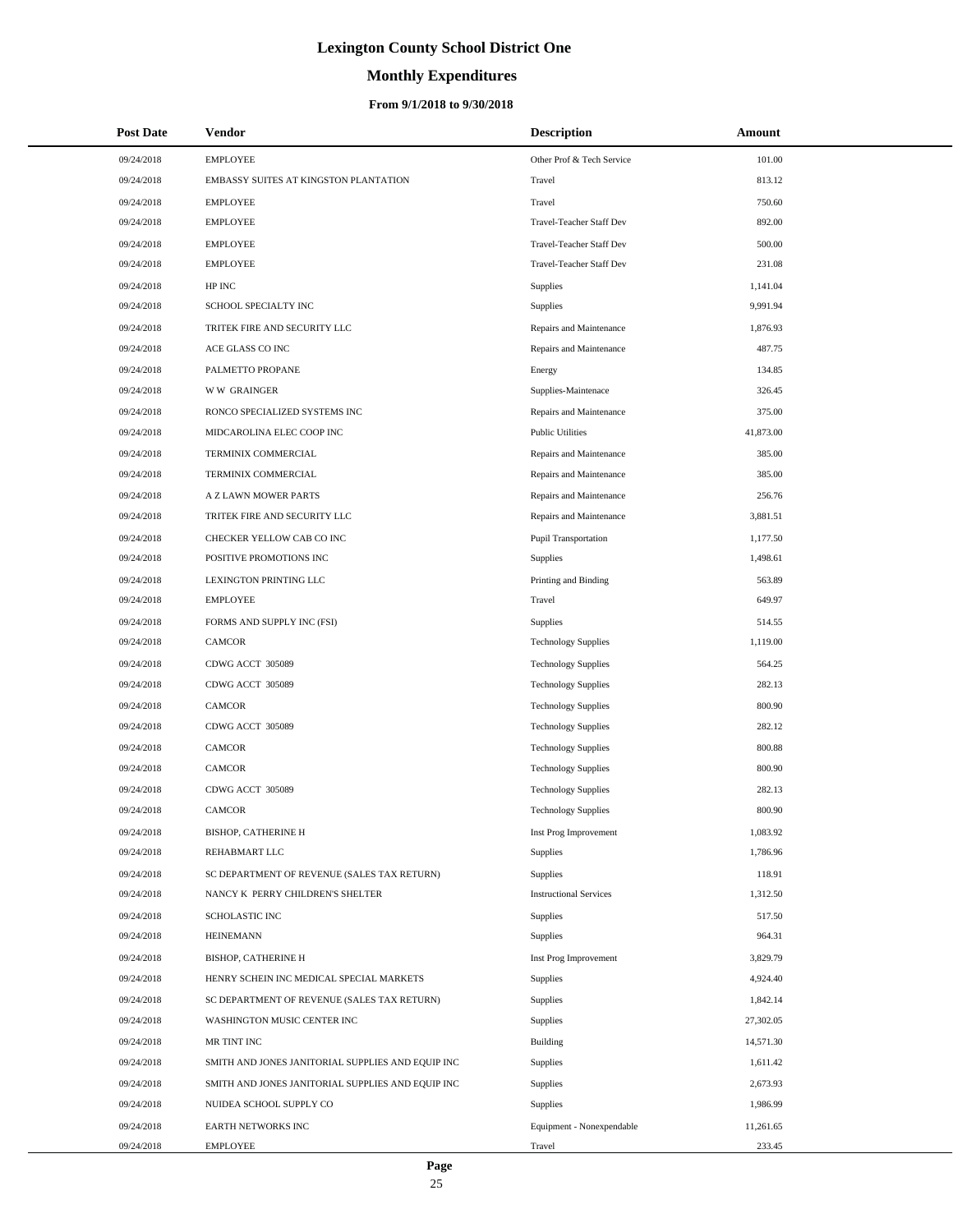# **Monthly Expenditures**

### **From 9/1/2018 to 9/30/2018**

| <b>Post Date</b> | Vendor                          | <b>Description</b>             | Amount   |
|------------------|---------------------------------|--------------------------------|----------|
| 09/24/2018       | <b>BROOKWOOD FARMS INC</b>      | Food                           | 305.60   |
| 09/24/2018       | <b>BROOKWOOD FARMS INC</b>      | Food                           | 229.20   |
| 09/24/2018       | BROOKWOOD FARMS INC             | Food                           | 305.60   |
| 09/24/2018       | BROOKWOOD FARMS INC             | Food                           | 229.20   |
| 09/24/2018       | BROOKWOOD FARMS INC             | Food                           | 305.60   |
| 09/24/2018       | BROOKWOOD FARMS INC             | Food                           | 229.20   |
| 09/24/2018       | BROOKWOOD FARMS INC             | Food                           | 305.60   |
| 09/24/2018       | BROOKWOOD FARMS INC             | Food                           | 229.20   |
| 09/24/2018       | BROOKWOOD FARMS INC             | Food                           | 229.20   |
| 09/24/2018       | BROOKWOOD FARMS INC             | Food                           | 229.20   |
| 09/24/2018       | BROOKWOOD FARMS INC             | Food                           | 229.20   |
| 09/24/2018       | BROOKWOOD FARMS INC             | Food                           | 305.60   |
| 09/24/2018       | BROOKWOOD FARMS INC             | Food                           | 305.60   |
| 09/24/2018       | <b>BROOKWOOD FARMS INC</b>      | Food                           | 229.20   |
| 09/24/2018       | BROOKWOOD FARMS INC             | Food                           | 229.20   |
| 09/24/2018       | BROOKWOOD FARMS INC             | Food                           | 229.20   |
| 09/24/2018       | BROOKWOOD FARMS INC             | Food                           | 229.20   |
| 09/24/2018       | BROOKWOOD FARMS INC             | Food                           | 229.20   |
| 09/24/2018       | BROOKWOOD FARMS INC             | Food                           | 229.20   |
| 09/24/2018       | <b>BROOKWOOD FARMS INC</b>      | Food                           | 305.60   |
| 09/24/2018       | BROOKWOOD FARMS INC             | Food                           | 229.20   |
| 09/24/2018       | BROOKWOOD FARMS INC             | Food                           | 229.20   |
| 09/24/2018       | BROOKWOOD FARMS INC             | Food                           | 229.20   |
| 09/24/2018       | BROOKWOOD FARMS INC             | Food                           | 229.20   |
| 09/24/2018       | BROOKWOOD FARMS INC             | Food                           | 229.20   |
| 09/24/2018       | BROOKWOOD FARMS INC             | Food                           | 229.20   |
| 09/24/2018       | BROOKWOOD FARMS INC             | Food                           | 305.60   |
| 09/24/2018       | <b>BROOKWOOD FARMS INC</b>      | Food                           | 305.60   |
| 09/24/2018       | <b>BROOKWOOD FARMS INC</b>      | Food                           | 229.20   |
| 09/24/2018       | LEXINGTON MIDDLE SCHOOL         | Pupil Act-Fee/Collection Refnd | 114.00   |
| 09/24/2018       | FRANKLIN COVEY CLIENT SALES INC | Pupil Activity                 | 246.10   |
| 09/24/2018       | SCHOOL SPECIALTY INC            | Pupil Activity                 | 553.66   |
| 09/24/2018       | SCHOOL SPECIALTY INC            | Pupil Activity                 | 550.00   |
| 09/24/2018       | WARDS NATURAL SCIENCE EST LLC   | Pupil Activity                 | 307.50   |
| 09/24/2018       | WARDS NATURAL SCIENCE EST LLC   | Pupil Activity                 | 1,009.94 |
| 09/24/2018       | <b>JW PEPPER</b>                | Pupil Activity                 | 120.00   |
| 09/24/2018       | MUSICIAN'S FRIEND               | Pupil Activity                 | 599.80   |
| 09/24/2018       | DRENNING, DOUGLAS T             | Pupil Activity                 | 125.10   |
| 09/24/2018       | MILLER, CHRISTOPHER J           | Pupil Activity                 | 155.70   |
| 09/24/2018       | MORANT, ALBERT                  | Pupil Activity                 | 132.30   |
| 09/24/2018       | PAUL, FRANCIS RON               | Pupil Activity                 | 125.10   |
| 09/24/2018       | CABLE, JASON                    | Pupil Activity                 | 104.00   |
| 09/24/2018       | EDWARDS, HOMER R                | Pupil Activity                 | 104.00   |
| 09/24/2018       | GILCHRIST, ANTHONY              | Pupil Activity                 | 149.00   |
| 09/24/2018       | SPEAKS, T C                     | Pupil Activity                 | 143.60   |
| 09/24/2018       | WILLIAMS, VAN T                 | Pupil Activity                 | 131.90   |
| 09/24/2018       | T AND T SPORTS                  | Pupil Activity                 | 2,145.14 |
| 09/24/2018       | <b>EMPLOYEE</b>                 | Pupil Activity                 | 123.17   |

÷.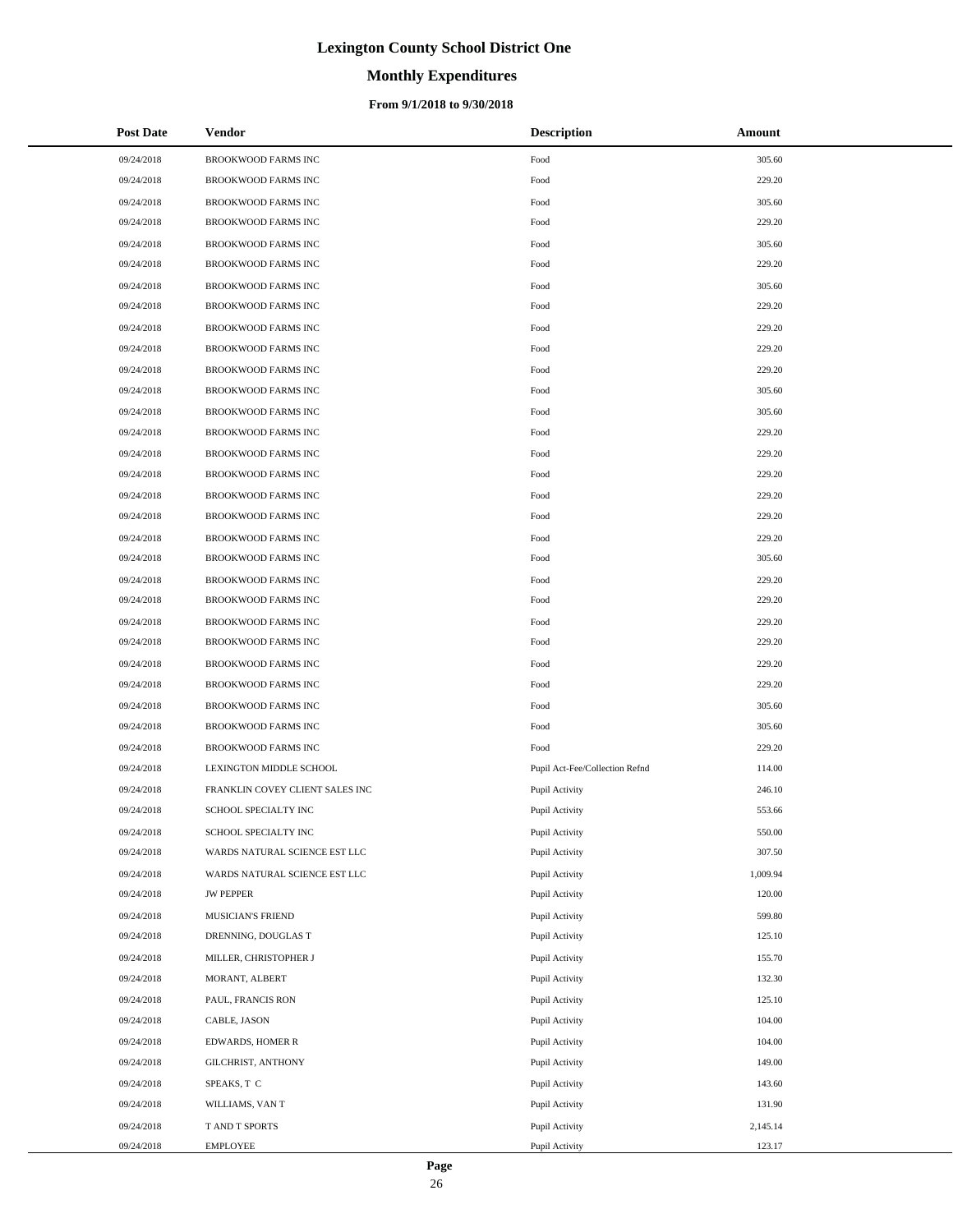# **Monthly Expenditures**

### **From 9/1/2018 to 9/30/2018**

| <b>Post Date</b> | <b>Vendor</b>                                      | <b>Description</b>         | <b>Amount</b> |
|------------------|----------------------------------------------------|----------------------------|---------------|
| 09/24/2018       | BROOME, ROBBIE SHANE                               | Pupil Activity             | 131.50        |
| 09/24/2018       | GLASSCOCK, WILLIAM E                               | Pupil Activity             | 122.50        |
| 09/24/2018       | REESE, GREGORY JAMES                               | Pupil Activity             | 158.50        |
| 09/24/2018       | <b>CAROLINA IDEAS</b>                              | Pupil Activity             | 292.10        |
| 09/24/2018       | JAMES ISLAND CHARTER HIGH SCHOOL                   | Pupil Activity             | 125.00        |
| 09/24/2018       | VIKING CUP FUND                                    | Pupil Activity             | 450.00        |
| 09/24/2018       | CHAPIN HIGH SCHOOL                                 | Pupil Activity             | 300.00        |
| 09/24/2018       | ROCK HILL HIGH SCHOOL                              | Pupil Activity             | 200.00        |
| 09/24/2018       | LEXINGTON MIDDLE SCHOOL                            | Pupil Activity             | 150.00        |
| 09/24/2018       | LEXINGTON MIDDLE SCHOOL                            | Pupil Activity             | 500.00        |
| 09/24/2018       | <b>CAROLINA IDEAS</b>                              | Pupil Activity             | 132.15        |
| 09/24/2018       | <b>EASTSIDE HIGH SCHOOL</b>                        | Pupil Activity             | 300.00        |
| 09/24/2018       | SOUTHERN EXPOSURE LACROSSE                         | Pupil Activity             | 300.00        |
| 09/24/2018       | DREHER HIGH SCHOOL                                 | Pupil Activity             | 780.00        |
| 09/24/2018       | EMBASSY SUITES AT KINGSTON PLANTATION              | Travel                     | 271.04        |
| 09/24/2018       | <b>EMPLOYEE</b>                                    | Travel                     | 663.29        |
| 09/25/2018       | PRESENTATION SYSTEMS SOUTH INC                     | Supplies                   | 320.68        |
| 09/25/2018       | TRIUNE MARKETING CO                                | Supplies                   | 361.13        |
| 09/25/2018       | MACHINE AND WELDING SUPPLY CO DBA ARC3 GASES SOUTH | Supplies                   | 317.73        |
| 09/25/2018       | <b>EMPLOYEE</b>                                    | Travel-Teacher Staff Dev   | 150.50        |
| 09/25/2018       | P AND S CONSTRUCTION COMPANY INC                   | Repairs and Maintenance    | 551.00        |
| 09/25/2018       | ACTION SUPPLY PRODUCTS INC                         | Supplies-Maintenace        | 968.84        |
| 09/25/2018       | SMITH AND JONES JANITORIAL SUPPLIES AND EQUIP INC  | Supplies-Maintenace        | 107.00        |
| 09/25/2018       | SMITH AND JONES JANITORIAL SUPPLIES AND EQUIP INC  | Supplies-Maintenace        | 164.35        |
| 09/25/2018       | SC DEPARTMENT OF ADMINISTRATION                    | Repairs and Maintenance    | 14,968.41     |
| 09/25/2018       | BESI MANUFACTURING INC                             | <b>Supplies</b>            | 2,398.62      |
| 09/25/2018       | POLLOCK FINANCIAL SERVICES INC                     | Repairs and Maintenance    | 2,894.90      |
| 09/25/2018       | <b>FRONTLINE EDUCATION</b>                         | Software Renewal/Agreemen  | 71,397.06     |
| 09/25/2018       | SC DEPARTMENT OF REVENUE (SALES TAX RETURN)        | Software Renewal/Agreemen  | 4,997.79      |
| 09/25/2018       | DTC WORLDWIDE                                      | Supplies                   | 796.00        |
| 09/25/2018       | FORMS AND SUPPLY INC (FSI)                         | Supplies                   | 120.59        |
| 09/25/2018       | <b>APPLE INC</b>                                   | <b>Technology Supplies</b> | 406.60        |
| 09/25/2018       | APPLE INC                                          | <b>Technology Supplies</b> | 406.60        |
| 09/25/2018       | APPLE INC                                          | <b>Technology Supplies</b> | 406.60        |
| 09/25/2018       | APPLE INC                                          | <b>Technology Supplies</b> | 406.60        |
| 09/25/2018       | <b>APPLE INC</b>                                   | <b>Technology Supplies</b> | 406.60        |
| 09/25/2018       | APPLE INC                                          | <b>Technology Supplies</b> | 406.60        |
| 09/25/2018       | APPLE INC                                          | <b>Technology Supplies</b> | 406.60        |
| 09/25/2018       | <b>APPLE INC</b>                                   | <b>Technology Supplies</b> | 406.60        |
| 09/25/2018       | <b>APPLE INC</b>                                   | <b>Technology Supplies</b> | 406.60        |
| 09/25/2018       | DATA NETWORK SOLUTIONS                             | <b>Technology Supplies</b> | 1,584.56      |
| 09/25/2018       | APPLE INC                                          | <b>Technology Supplies</b> | 406.60        |
| 09/25/2018       | DATA NETWORK SOLUTIONS                             | <b>Technology Supplies</b> | 1,584.56      |
| 09/25/2018       | APPLE INC                                          | <b>Technology Supplies</b> | 406.60        |
| 09/25/2018       | APPLE INC                                          | <b>Technology Supplies</b> | 813.20        |
| 09/25/2018       | APPLE INC                                          | <b>Technology Supplies</b> | 406.60        |
| 09/25/2018       | APPLE INC                                          | <b>Technology Supplies</b> | 406.60        |
| 09/25/2018       | APPLE INC                                          | <b>Technology Supplies</b> | 406.60        |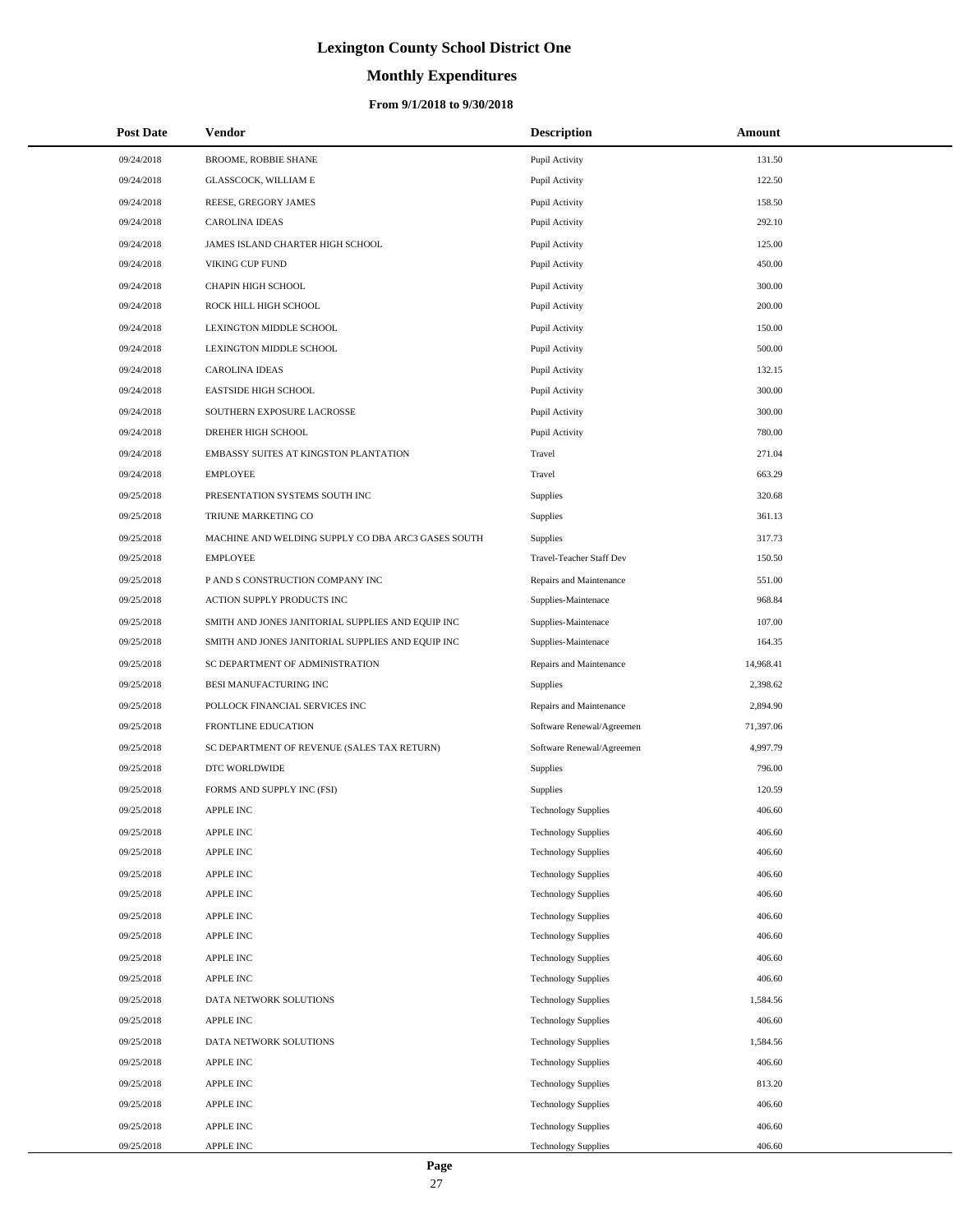# **Monthly Expenditures**

| <b>Post Date</b> | Vendor                                          | <b>Description</b>         | Amount    |
|------------------|-------------------------------------------------|----------------------------|-----------|
| 09/25/2018       | <b>APPLE INC</b>                                | <b>Technology Supplies</b> | 813.20    |
| 09/25/2018       | APPLE INC                                       | <b>Technology Supplies</b> | 406.60    |
| 09/25/2018       | APPLE INC                                       | <b>Technology Supplies</b> | 406.60    |
| 09/25/2018       | <b>GROVE MEDICAL</b>                            | Supplies                   | 105.74    |
| 09/25/2018       | ATLANTIC FOOD SAFETY LLC                        | Supplies                   | 462.00    |
| 09/25/2018       | <b>EMPLOYEE</b>                                 | Travel                     | 1,167.60  |
| 09/25/2018       | <b>EMPLOYEE</b>                                 | Supplies                   | 275.00    |
| 09/25/2018       | <b>EMPLOYEE</b>                                 | Supplies                   | 275.00    |
| 09/25/2018       | MR TINT INC                                     | Building                   | 14,715.12 |
| 09/25/2018       | CORNERSTONE CONCRETE SERVICES LLC               | Improv Other Than Bldg     | 4,000.00  |
| 09/25/2018       | CORNERSTONE CONCRETE SERVICES LLC               | Improv Other Than Bldg     | 4,000.00  |
| 09/25/2018       | TELCOM OF SOUTH CAROLINA INC                    | <b>Technology Supplies</b> | 9,000.00  |
| 09/25/2018       | TELCOM OF SOUTH CAROLINA INC                    | Technology Equipment D F   | 43,740.11 |
| 09/25/2018       | TELCOM OF SOUTH CAROLINA INC                    | <b>Technology Supplies</b> | 9,000.00  |
| 09/25/2018       | TELCOM OF SOUTH CAROLINA INC                    | Technology Equipment D F   | 20,020.76 |
| 09/25/2018       | TELCOM OF SOUTH CAROLINA INC                    | <b>Technology Supplies</b> | 9,000.00  |
| 09/25/2018       | TELCOM OF SOUTH CAROLINA INC                    | Technology Equipment D F   | 20,020.76 |
| 09/25/2018       | CORNERSTONE CONCRETE SERVICES LLC               | Improv Other Than Bldg     | 11,250.00 |
| 09/25/2018       | AOS SPECIALTY CONTRACTORS INC                   | <b>Building</b>            | 9,820.02  |
| 09/25/2018       | AOS SPECIALTY CONTRACTORS INC                   | <b>Building</b>            | 5,024.27  |
| 09/25/2018       | AOS SPECIALTY CONTRACTORS INC                   | Building                   | 8,043.90  |
| 09/25/2018       | AOS SPECIALTY CONTRACTORS INC                   | <b>Building</b>            | 12,749.77 |
| 09/25/2018       | HENRY SCHEIN INC MEDICAL SPECIAL MARKETS        | <b>Supplies</b>            | 706.53    |
| 09/25/2018       | MR TINT INC                                     | <b>Building</b>            | 5,121.94  |
| 09/25/2018       | AOS SPECIALTY CONTRACTORS INC                   | Building                   | 11,535.89 |
| 09/25/2018       | CORNERSTONE CONCRETE SERVICES LLC               | Improv Other Than Bldg     | 9,500.00  |
| 09/25/2018       | CAMCOR                                          | Pupil Activity             | 711.18    |
| 09/25/2018       | T AND T SPORTS                                  | Pupil Activity             | 192.60    |
| 09/25/2018       | T AND T SPORTS                                  | Pupil Activity             | 1,466.97  |
| 09/25/2018       | T AND T SPORTS                                  | Pupil Activity             | 1,371.32  |
| 09/25/2018       | THREADS EMBROIDERY LLC                          | Pupil Activity             | 1,806.43  |
| 09/25/2018       | <b>GOLF TEAM PRODUCTS</b>                       | Pupil Activity             | 203.00    |
| 09/26/2018       | BLICK ART MATERIALS LLC                         | Supplies                   | 1,688.02  |
| 09/26/2018       | NUIDEA SCHOOL SUPPLY CO                         | <b>Supplies</b>            | 1,380.30  |
| 09/26/2018       | SCHOOL SPECIALTY INC                            | Supplies                   | 102.27    |
| 09/26/2018       | ACADEMIC SUPPLIER DBA RASIX COMPUTER CENTER INC | Supplies                   | 2,480.36  |
| 09/26/2018       | BLICK ART MATERIALS LLC                         | Supplies                   | 251.92    |
| 09/26/2018       | THE OFFICE PAL INC                              | Supplies                   | 1,652.18  |
| 09/26/2018       | WARDS NATURAL SCIENCE EST LLC                   | Supplies-Instruction       | 155.98    |
| 09/26/2018       | THE BURMAX CO INC                               | Supplies                   | 131.34    |
| 09/26/2018       | AED SUPERSTORE ALLIED MEDICAL PRODUCTS          | <b>Supplies</b>            | 202.23    |
| 09/26/2018       | CERTIFIED TRANSLATION SERVICES                  | Other Prof & Tech Service  | 130.00    |
| 09/26/2018       | SHERWIN WILLIAMS                                | Supplies-Maintenace        | 272.26    |
| 09/26/2018       | SHERWIN WILLIAMS                                | Supplies-Maintenace        | 333.32    |
| 09/26/2018       | SHERWIN WILLIAMS                                | Supplies-Maintenace        | 237.53    |
| 09/26/2018       | <b>ADM SIGNS</b>                                | Supplies-Maintenace        | 269.64    |
| 09/26/2018       | DILLON SEED AND SUPPLY CO INC                   | Supplies-Maintenace        | 166.92    |
| 09/26/2018       | CATOE'S MOPED SHED INC                          | Supplies-Maintenace        | 561.44    |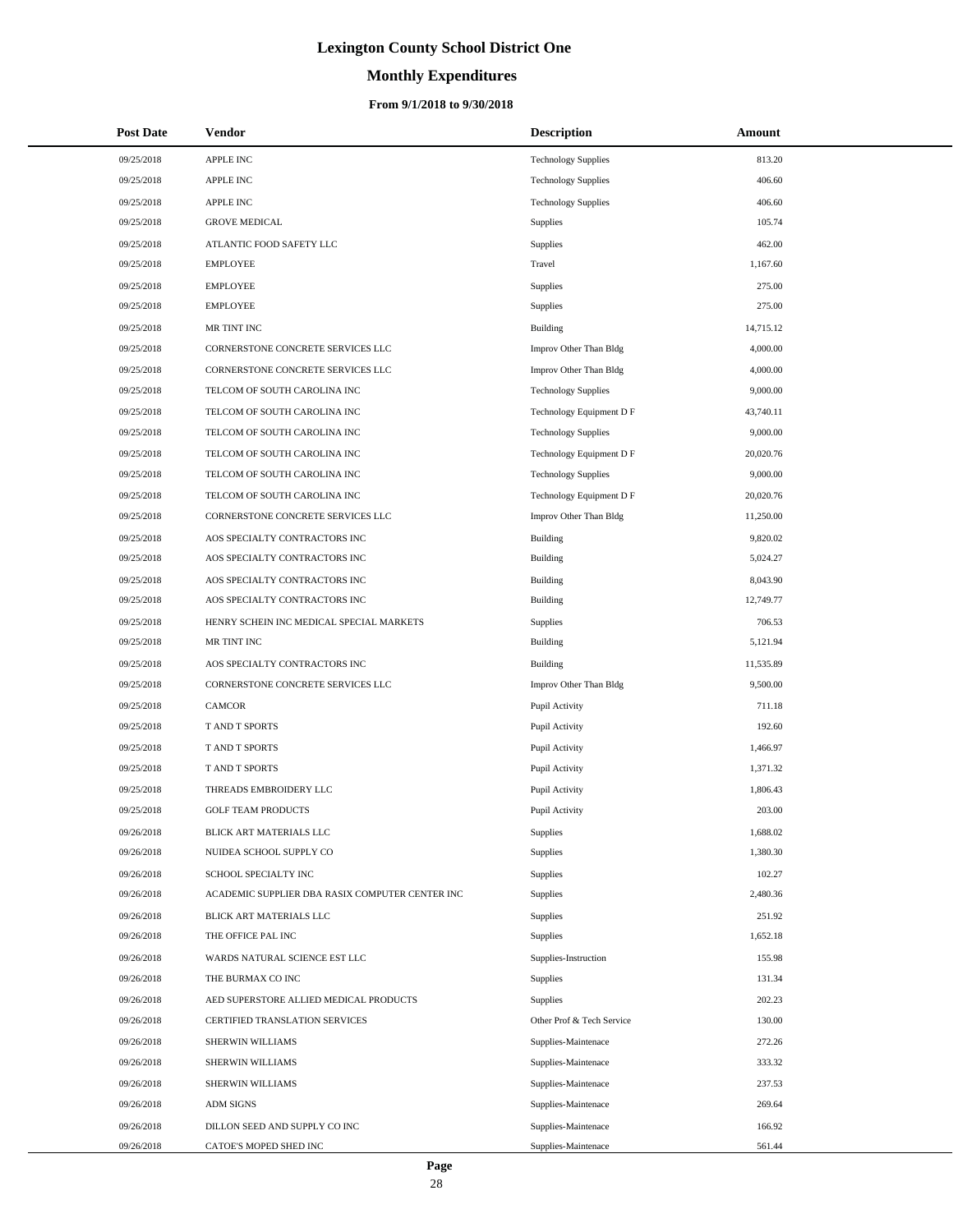# **Monthly Expenditures**

| <b>Post Date</b> | Vendor                                      | <b>Description</b>         | Amount     |
|------------------|---------------------------------------------|----------------------------|------------|
| 09/26/2018       | DILLON SEED AND SUPPLY CO INC               | Supplies-Maintenace        | 278.20     |
| 09/26/2018       | ADI                                         | Supplies-Maintenace        | 989.13     |
| 09/26/2018       | DILLON SEED AND SUPPLY CO INC               | Supplies-Maintenace        | 166.92     |
| 09/26/2018       | $\mathbf{A}\mathbf{D}\mathbf{I}$            | Supplies-Maintenace        | 498.52     |
| 09/26/2018       | <b>ADM SIGNS</b>                            | Supplies-Maintenace        | 584.22     |
| 09/26/2018       | SHERWIN WILLIAMS                            | Supplies-Maintenace        | 975.23     |
| 09/26/2018       | DILLON SEED AND SUPPLY CO INC               | Supplies-Maintenace        | 166.92     |
| 09/26/2018       | SCHOOL SPECIALTY INC                        | Supplies-Maintenace        | 489.95     |
| 09/26/2018       | DILLON SEED AND SUPPLY CO INC               | Supplies-Maintenace        | 166.92     |
| 09/26/2018       | DILLON SEED AND SUPPLY CO INC               | Supplies-Maintenace        | 278.20     |
| 09/26/2018       | <b>ADM SIGNS</b>                            | Supplies-Maintenace        | 269.64     |
| 09/26/2018       | DILLON SEED AND SUPPLY CO INC               | Supplies-Maintenace        | 278.20     |
| 09/26/2018       | DILLON SEED AND SUPPLY CO INC               | Supplies-Maintenace        | 278.20     |
| 09/26/2018       | <b>GENERATOR SERVICES INC</b>               | Repairs and Maintenance    | 660.50     |
| 09/26/2018       | SPICER ONCALL SERVICES                      | Repairs and Maintenance    | 2,095.00   |
| 09/26/2018       | <b>APPLE INC</b>                            | Software Renewal/Agreemen  | 15,996.00  |
| 09/26/2018       | SC DEPARTMENT OF REVENUE (SALES TAX RETURN) | Software Renewal/Agreemen  | 1,119.72   |
| 09/26/2018       | <b>BSN SPORTS</b>                           | Supplies                   | 802.50     |
| 09/26/2018       | COMMUNICATION MANAGEMENT INC                | <b>Technology Supplies</b> | 304.00     |
| 09/26/2018       | <b>BROOKES PUBLISHING CO</b>                | Supplies                   | 550.00     |
| 09/26/2018       | THERAPRO INC                                | Supplies                   | 405.00     |
| 09/26/2018       | SC DEPARTMENT OF REVENUE (SALES TAX RETURN) | Software Renewal/Agreemen  | 805.77     |
| 09/26/2018       | VOYAGER SOPRIS LEARNING                     | Software Renewal/Agreemen  | 14,576.00  |
| 09/26/2018       | VOYAGER SOPRIS LEARNING                     | Supplies                   | 2,286.00   |
| 09/26/2018       | CAROLINA BIOLOGICAL SUPPLY CO               | Supplies                   | 382.28     |
| 09/26/2018       | BLOOMBOARD INC                              | Software Renewal/Agreemen  | 10,000.00  |
| 09/26/2018       | SC DEPARTMENT OF REVENUE (SALES TAX RETURN) | Software Renewal/Agreemen  | 700.00     |
| 09/26/2018       | MR TINT INC                                 | <b>Building</b>            | 5,128.43   |
| 09/26/2018       | <b>BSN SPORTS</b>                           | <b>Supplies</b>            | 5,349.79   |
| 09/26/2018       | <b>BSN SPORTS</b>                           | Supplies                   | 5,349.79   |
| 09/26/2018       | <b>BSN SPORTS</b>                           | Supplies                   | 5,349.79   |
| 09/26/2018       | <b>BSN SPORTS</b>                           | Supplies                   | 3,209.87   |
| 09/26/2018       | <b>BSN SPORTS</b>                           | <b>Supplies</b>            | 3,209.87   |
| 09/26/2018       | <b>BSN SPORTS</b>                           | Supplies                   | 10,699.58  |
| 09/26/2018       | <b>BSN SPORTS</b>                           | Supplies                   | 3,209.87   |
| 09/26/2018       | <b>BSN SPORTS</b>                           | <b>Supplies</b>            | 3,209.87   |
| 09/26/2018       | <b>BSN SPORTS</b>                           | <b>Supplies</b>            | 3,209.87   |
| 09/26/2018       | <b>BSN SPORTS</b>                           | <b>Supplies</b>            | 3,209.87   |
| 09/26/2018       | <b>BSN SPORTS</b>                           | Supplies                   | 3,209.87   |
| 09/26/2018       | INTERSTATE TRANSPORTATION EQUIPMENT INC     | Vehicles                   | 183,960.00 |
| 09/26/2018       | <b>CAMCOR</b>                               | <b>Technology Supplies</b> | 306.50     |
| 09/26/2018       | <b>CAMCOR</b>                               | <b>Technology Supplies</b> | 749.64     |
| 09/26/2018       | <b>CAMCOR</b>                               | <b>Technology Supplies</b> | 1,056.14   |
| 09/26/2018       | <b>CAMCOR</b>                               | <b>Technology Supplies</b> | 306.50     |
| 09/26/2018       | <b>CAMCOR</b>                               | <b>Technology Supplies</b> | 613.00     |
| 09/26/2018       | <b>CAMCOR</b>                               | <b>Technology Supplies</b> | 1,192.78   |
| 09/26/2018       | COMMUNICATION MANAGEMENT INC                | <b>Technology Supplies</b> | 7,653.38   |
| 09/26/2018       | CAMCOR                                      | <b>Technology Supplies</b> | 1,226.01   |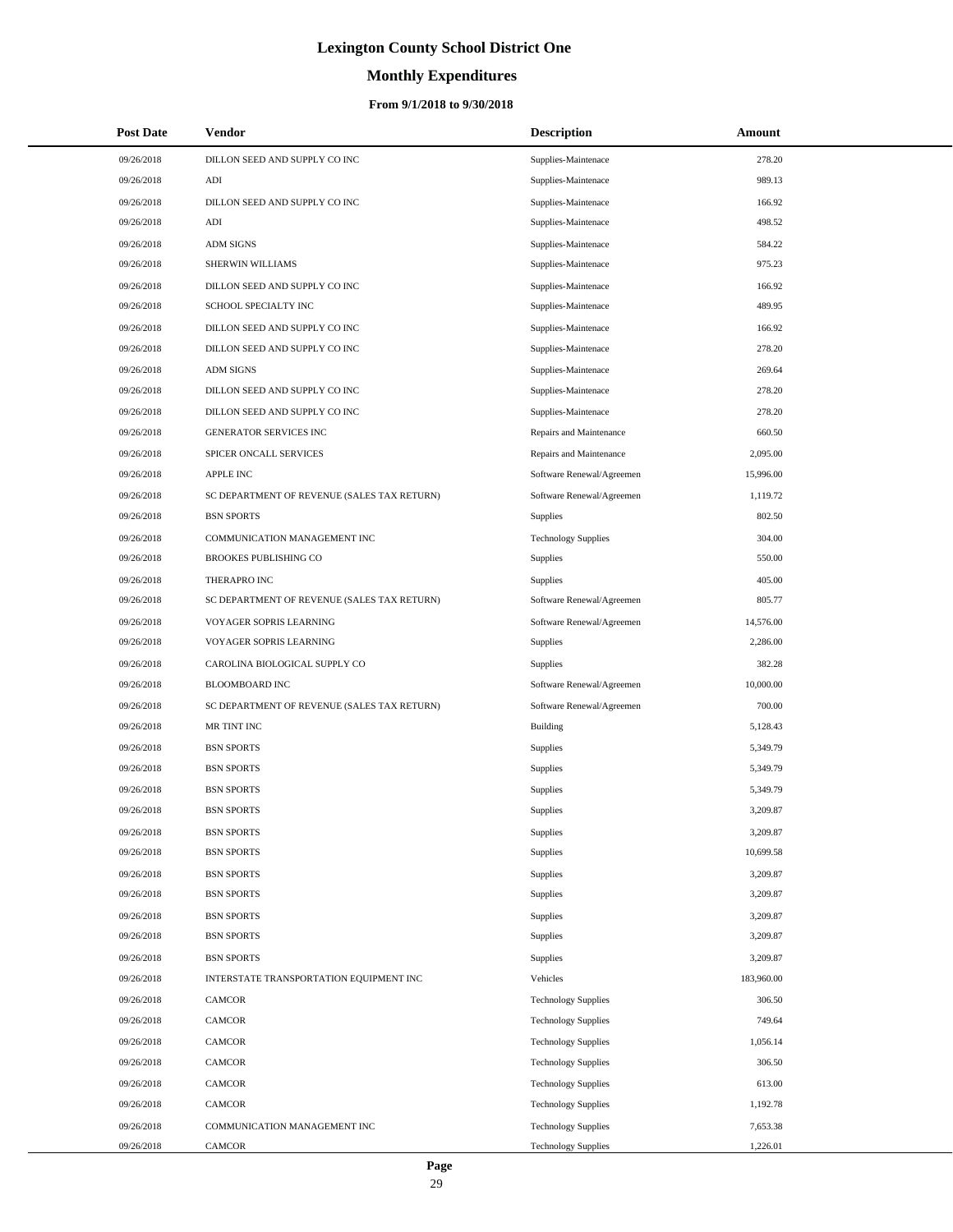# **Monthly Expenditures**

### **From 9/1/2018 to 9/30/2018**

| <b>Post Date</b> | Vendor                                            | <b>Description</b>         | Amount   |
|------------------|---------------------------------------------------|----------------------------|----------|
| 09/26/2018       | CAMCOR                                            | <b>Technology Supplies</b> | 1,532.51 |
| 09/26/2018       | CAMCOR                                            | <b>Technology Supplies</b> | 1,226.01 |
| 09/26/2018       | CAMCOR                                            | <b>Technology Supplies</b> | 306.50   |
| 09/26/2018       | CAMCOR                                            | <b>Technology Supplies</b> | 919.50   |
| 09/26/2018       | CAMCOR                                            | <b>Technology Supplies</b> | 613.00   |
| 09/26/2018       | CAMCOR                                            | <b>Technology Supplies</b> | 1,226.01 |
| 09/26/2018       | CAMCOR                                            | <b>Technology Supplies</b> | 886.28   |
| 09/26/2018       | CAMCOR                                            | <b>Technology Supplies</b> | 306.50   |
| 09/26/2018       | CAMCOR                                            | <b>Technology Supplies</b> | 1,226.01 |
| 09/26/2018       | SMITH AND JONES JANITORIAL SUPPLIES AND EQUIP INC | Supplies                   | 2,673.93 |
| 09/26/2018       | HENRY SCHEIN INC MEDICAL SPECIAL MARKETS          | Supplies                   | 1,091.83 |
| 09/26/2018       | HENRY SCHEIN INC MEDICAL SPECIAL MARKETS          | <b>Supplies</b>            | 906.56   |
| 09/26/2018       | SCHOOL SPECIALTY INC                              | Supplies                   | 345.69   |
| 09/26/2018       | HENRY SCHEIN INC MEDICAL SPECIAL MARKETS          | <b>Supplies</b>            | 4,463.65 |
| 09/26/2018       | FORMS AND SUPPLY INC (FSI)                        | <b>Supplies</b>            | 252.18   |
| 09/26/2018       | <b>JW PEPPER</b>                                  | Pupil Activity             | 126.00   |
| 09/26/2018       | SCHOOL OUTFITTERS LLC                             | Pupil Activity             | 448.80   |
| 09/26/2018       | FREY SCIENTIFIC                                   | Pupil Activity             | 157.28   |
| 09/26/2018       | <b>GRAY COLLEGIATE ACADEMY</b>                    | Pupil Activity             | 989.25   |
| 09/26/2018       | MEADOW GLEN MIDDLE SCHOOL                         | Pupil Activity             | 360.00   |
| 09/26/2018       | GREENWOOD HIGH SCHOOL                             | Pupil Activity             | 175.00   |
| 09/26/2018       | <b>BSN SPORTS</b>                                 | Pupil Activity             | 159.97   |
| 09/26/2018       | SC MUSIC EDUCATORS ASSOCIATION CHORAL DIVISION    | Pupil Activity             | 195.00   |
| 09/27/2018       | SCHOOL SPECIALTY INC                              | Supplies                   | 167.88   |
| 09/27/2018       | PITSCO EDUCATION HEARILY AND COMPANY              | Supplies                   | 212.93   |
| 09/27/2018       | PINE PRESS OF LEXINGTON INC                       | Printing and Binding       | 347.42   |
| 09/27/2018       | BLICK ART MATERIALS LLC                           | Supplies                   | 262.88   |
| 09/27/2018       | FORMS AND SUPPLY INC (FSI)                        | Supplies                   | 231.85   |
| 09/27/2018       | FOLLETT SCHOOL SOLUTIONS INC                      | Supplies                   | 318.86   |
| 09/27/2018       | FINISHMASTER INC                                  | <b>Supplies</b>            | 903.36   |
| 09/27/2018       | FORMS AND SUPPLY INC (FSI)                        | Supplies                   | 323.14   |
| 09/27/2018       | SOUTHEASTERN SPEECH AND LANGUAGE SERVICES LLC     | Other Prof & Tech Service  | 3,759.50 |
| 09/27/2018       | LUCK'S MUSIC LIBRARY                              | Supplies                   | 391.59   |
| 09/27/2018       | <b>EMPLOYEE</b>                                   | Travel                     | 198.65   |
| 09/27/2018       | JUNIOR LIBRARY GUILD                              | <b>Library Books</b>       | 698.60   |
| 09/27/2018       | <b>EMPLOYEE</b>                                   | Travel                     | 133.80   |
| 09/27/2018       | <b>EMPLOYEE</b>                                   | Travel                     | 150.80   |
| 09/27/2018       | <b>EMPLOYEE</b>                                   | Travel                     | 159.79   |
| 09/27/2018       | <b>EMPLOYEE</b>                                   | Travel                     | 200.67   |
| 09/27/2018       | <b>EMPLOYEE</b>                                   | Travel                     | 161.32   |
| 09/27/2018       | <b>EMPLOYEE</b>                                   | Travel                     | 174.95   |
| 09/27/2018       | CERTIFIED TRANSLATION SERVICES                    | Other Prof & Tech Service  | 260.00   |
| 09/27/2018       | <b>APPLE INC</b>                                  | Supplies                   | 191.53   |
| 09/27/2018       | UNIVERSITY OF SOUTH CAROLINA                      | Travel                     | 1,235.00 |
| 09/27/2018       | <b>EMPLOYEE</b>                                   | Travel                     | 193.48   |
| 09/27/2018       | ACE GLASS CO INC                                  | Repairs and Maintenance    | 1,054.81 |
| 09/27/2018       | SMITH AND JONES JANITORIAL SUPPLIES AND EQUIP INC | Supplies-Maintenace        | 158.87   |
| 09/27/2018       | <b>EMPLOYEE</b>                                   | Travel                     | 122.08   |

 $\overline{\phantom{a}}$  $\overline{\phantom{0}}$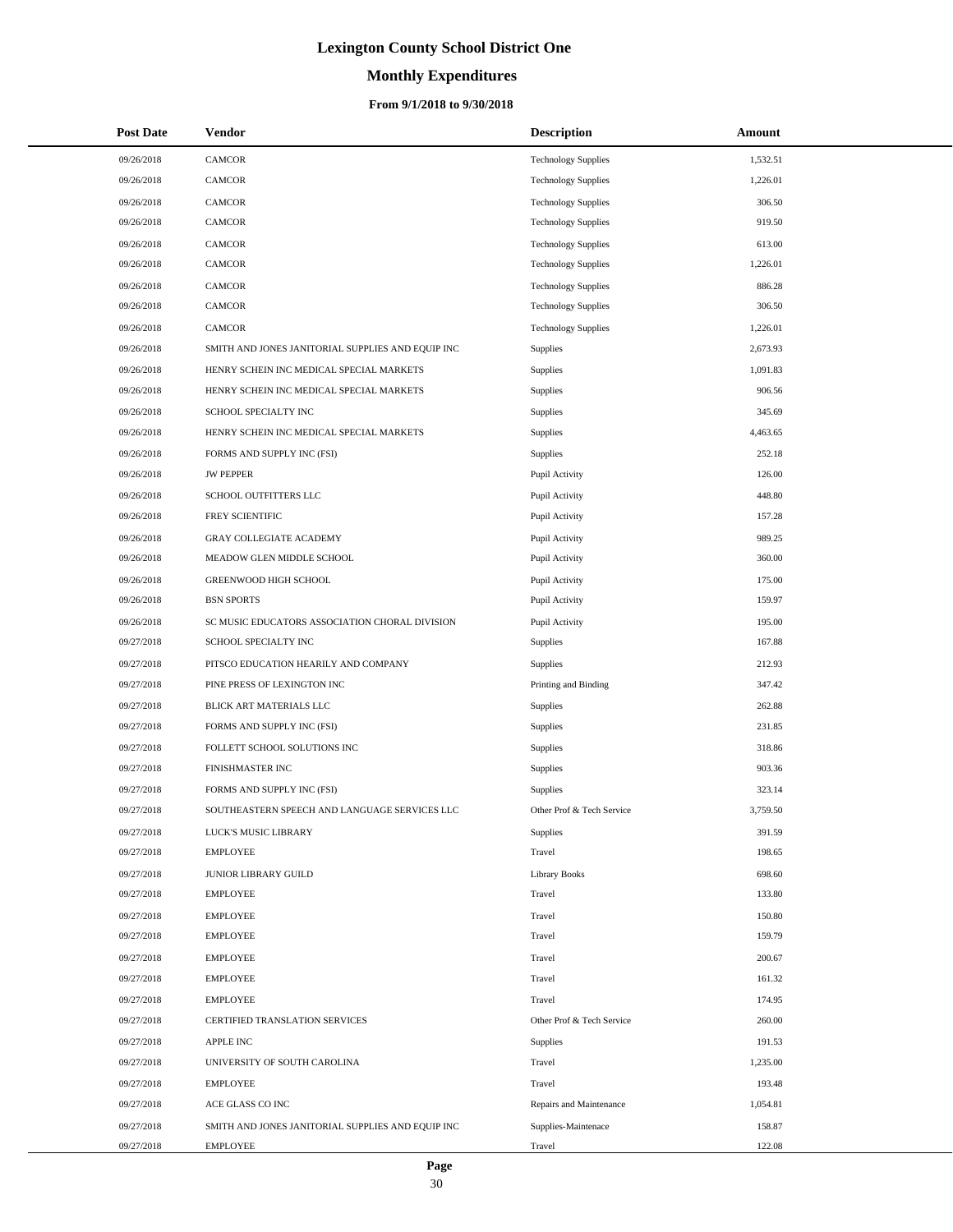# **Monthly Expenditures**

| <b>Post Date</b> | <b>Vendor</b>                                      | <b>Description</b>         | Amount     |
|------------------|----------------------------------------------------|----------------------------|------------|
| 09/27/2018       | <b>EMPLOYEE</b>                                    | Travel                     | 661.64     |
| 09/27/2018       | <b>EMPLOYEE</b>                                    | Travel                     | 114.18     |
| 09/27/2018       | <b>EMPLOYEE</b>                                    | Travel                     | 151.24     |
| 09/27/2018       | SIGNAL TECHNOLOGIES INC                            | <b>Technology Supplies</b> | 110.00     |
| 09/27/2018       | TELCOM OF SOUTH CAROLINA INC                       | <b>Technology Supplies</b> | 1,131.20   |
| 09/27/2018       | SCHOOL SPECIALTY INC                               | Supplies                   | 2,459.58   |
| 09/27/2018       | <b>EMPLOYEE</b>                                    | Travel                     | 150.69     |
| 09/27/2018       | <b>EMPLOYEE</b>                                    | Travel                     | 191.57     |
| 09/27/2018       | <b>EMPLOYEE</b>                                    | Travel                     | 153.25     |
| 09/27/2018       | <b>EMPLOYEE</b>                                    | Travel                     | 113.08     |
| 09/27/2018       | HANDS ON TASKS INC                                 | Supplies                   | 2,533.24   |
| 09/27/2018       | SC DEPARTMENT OF REVENUE (SALES TAX RETURN)        | Supplies                   | 161.21     |
| 09/27/2018       | <b>EMPLOYEE</b>                                    | Travel                     | 129.71     |
| 09/27/2018       | <b>EMPLOYEE</b>                                    | Travel                     | 205.19     |
| 09/27/2018       | <b>GROVE MEDICAL</b>                               | Supplies                   | 134.49     |
| 09/27/2018       | <b>EMPLOYEE</b>                                    | Travel                     | 115.54     |
| 09/27/2018       | DELTA EDUCATION SCHOOL SPECIALITY                  | Supplies                   | 1,382.45   |
| 09/27/2018       | EARTH NETWORKS INC                                 | Equipment - Nonexpendable  | 11,261.65  |
| 09/27/2018       | COMMUNICATION MANAGEMENT INC                       | <b>Technology Supplies</b> | 8,476.01   |
| 09/27/2018       | CLARK POWELL ASSOCIATES INC                        | <b>Technology Supplies</b> | 24,497.82  |
| 09/27/2018       | COMMUNICATION MANAGEMENT INC                       | <b>Technology Supplies</b> | 36,266.89  |
| 09/27/2018       | CLARK POWELL ASSOCIATES INC                        | Technology Equipment D F   | 8,164.09   |
| 09/27/2018       | TELCOM OF SOUTH CAROLINA INC                       | <b>Technology Supplies</b> | 9,000.00   |
| 09/27/2018       | TELCOM OF SOUTH CAROLINA INC                       | Technology Equipment D F   | 20,020.76  |
| 09/27/2018       | COMMUNICATION MANAGEMENT INC                       | <b>Technology Supplies</b> | 2,662.70   |
| 09/27/2018       | COMMUNICATION MANAGEMENT INC                       | <b>Technology Supplies</b> | 643.01     |
| 09/27/2018       | THOMPSON TURNER CONSTRUCTION                       | Improv Other Than Bldg     | 29,725.34  |
| 09/27/2018       | THOMPSON TURNER CONSTRUCTION                       | Improv Other Than Bldg     | 78,531.72  |
| 09/27/2018       | MCCARTER MECHANICAL INC                            | Building                   | 90,339.44  |
| 09/27/2018       | LEXINGTON PRINTING LLC                             | Printing and Binding       | 1,123.50   |
| 09/27/2018       | BLICK ART MATERIALS LLC                            | Pupil Activity             | $-2.52$    |
| 09/27/2018       | <b>BOOKSOURCE</b>                                  | Pupil Activity             | 598.40     |
| 09/27/2018       | <b>SCRUB TRENDZ LLC</b>                            | Pupil Activity             | 960.96     |
| 09/27/2018       | MACKIN LIBRARY MEDIA                               | Pupil Activity             | 1,453.50   |
| 09/27/2018       | T AND T SPORTS                                     | Pupil Activity             | 399.65     |
| 09/27/2018       | STATE DEPARTMENT OF EDUCATION LEX DIST ONEBUS SHOP | Pupil Activity             | 113.46     |
| 09/27/2018       | WARREN, LINDA                                      | Pupil Activity             | 115.60     |
| 09/27/2018       | T AND T SPORTS                                     | Pupil Activity             | 371.29     |
| 09/27/2018       | <b>GAMEDAY TURF LLC</b>                            | Pupil Activity             | 2,440.00   |
| 09/27/2018       | PRINTSOUTH PRINTING INC                            | Pupil Activity             | 639.86     |
| 09/27/2018       | HALO BRANDED SOLUTIONS INC                         | Pupil Activity             | 2,172.63   |
| 09/27/2018       | CLASSIC COOKIE DISTRIBUTION SE                     | Pupil Activity             | 3,368.60   |
| 09/27/2018       | SC DEPARTMENT OF REVENUE (SALES TAX RETURN)        | Pupil Activity             | 105.00     |
| 09/28/2018       | PLANK ROAD PUBLISHING                              | Supplies                   | 109.95     |
| 09/28/2018       | <b>EMPLOYEE</b>                                    | Travel                     | 235.44     |
| 09/28/2018       | NEWBERRY OPERA HOUSE                               | Pupil Transportation       | 952.00     |
| 09/28/2018       | SC ASSOCIATION FAMILY AND CONSUMER SCIENCE         | Travel                     | 190.00     |
| 09/28/2018       | EDUCATIONAL PARTNERS INTERNATIONAL LLC             | <b>Staff Services</b>      | 314,750.00 |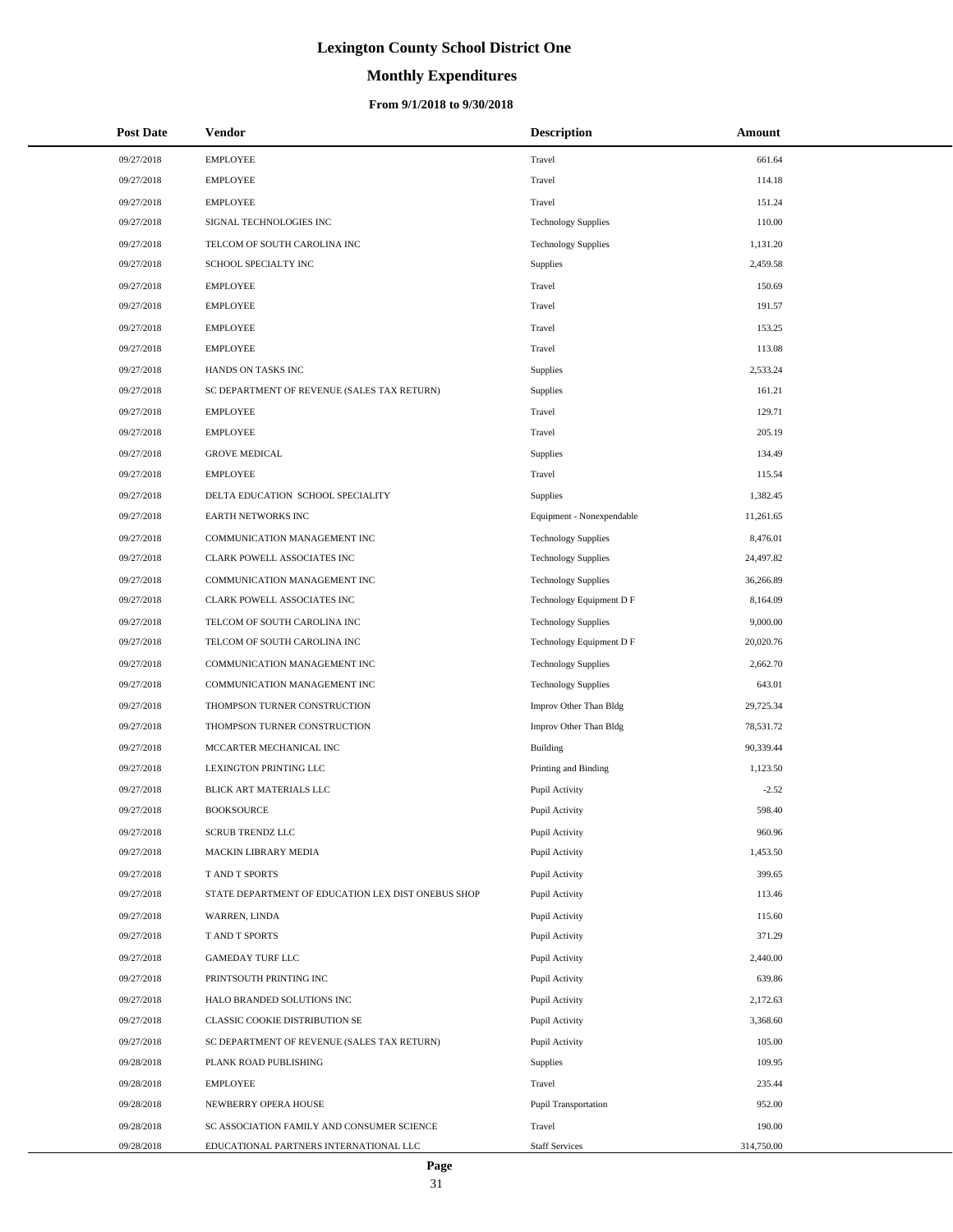# **Monthly Expenditures**

| <b>Post Date</b> | Vendor                                       | <b>Description</b>            | Amount     |
|------------------|----------------------------------------------|-------------------------------|------------|
| 09/28/2018       | FORMS AND SUPPLY INC (FSI)                   | Supplies                      | 103.40     |
| 09/28/2018       | LEXINGTON MEDICAL CENTER OCCUPATIONAL HEALTH | Other Prof & Tech Service     | 135.00     |
| 09/28/2018       | LITTLE JOHNNY LLC                            | Other Prof & Tech Service     | 16,890.63  |
| 09/28/2018       | CERTIFIED TRANSLATION SERVICES               | Other Prof & Tech Service     | 150.00     |
| 09/28/2018       | HALLIGAN MAHONEY AND WILLIAMS                | Legal Services                | 10,939.85  |
| 09/28/2018       | MCNAIR LAW FIRM PA                           | Legal Services                | 31,151.51  |
| 09/28/2018       | WHITE & STORY LLC                            | <b>Legal Services</b>         | 753.75     |
| 09/28/2018       | <b>EMPLOYEE</b>                              | Travel                        | 828.95     |
| 09/28/2018       | ROTARY CLUB OF LEXINGTON                     | Travel                        | 180.00     |
| 09/28/2018       | FORMS AND SUPPLY INC (FSI)                   | <b>Supplies</b>               | 256.61     |
| 09/28/2018       | <b>EMPLOYEE</b>                              | Travel                        | 173.00     |
| 09/28/2018       | <b>CULLUM SERVICES INC</b>                   | Repairs and Maintenance       | 328.90     |
| 09/28/2018       | GILBERTSUMMIT RURAL WATER DISTRICT           | <b>Public Utilities</b>       | 1,500.16   |
| 09/28/2018       | <b>CULLUM SERVICES INC</b>                   | Repairs and Maintenance       | 4,904.84   |
| 09/28/2018       | GILBERTSUMMIT RURAL WATER DISTRICT           | <b>Public Utilities</b>       | 829.98     |
| 09/28/2018       | CULLUM SERVICES INC                          | Repairs and Maintenance       | 2,945.20   |
| 09/28/2018       | <b>CULLUM SERVICES INC</b>                   | Repairs and Maintenance       | 460.81     |
| 09/28/2018       | CULLUM SERVICES INC                          | Repairs and Maintenance       | 1,425.41   |
| 09/28/2018       | GILBERTSUMMIT RURAL WATER DISTRICT           | <b>Public Utilities</b>       | 332.16     |
| 09/28/2018       | CULLUM SERVICES INC                          | Repairs and Maintenance       | 571.34     |
| 09/28/2018       | <b>CULLUM SERVICES INC</b>                   | Repairs and Maintenance       | 423.43     |
| 09/28/2018       | GILBERTSUMMIT RURAL WATER DISTRICT           | <b>Public Utilities</b>       | 1,205.69   |
| 09/28/2018       | CULLUM SERVICES INC                          | Repairs and Maintenance       | 379.16     |
| 09/28/2018       | GILBERTSUMMIT RURAL WATER DISTRICT           | <b>Public Utilities</b>       | 540.50     |
| 09/28/2018       | SC SCHOOL BOARDS ASSOCIATION INSURANCE TRUST | Insurance and Judgments       | 88,688.60  |
| 09/28/2018       | LEXINGTON COUNTY SHERIFF'S DEPT              | Other Prof & Tech Service     | 3,473.64   |
| 09/28/2018       | LEXINGTON COUNTY SHERIFF'S DEPT              | Other Prof & Tech Service     | 6,947.31   |
| 09/28/2018       | LEXINGTON COUNTY SHERIFF'S DEPT              | Other Prof & Tech Service     | 3,473.64   |
| 09/28/2018       | LEXINGTON COUNTY SHERIFF'S DEPT              | Other Prof & Tech Service     | 3,473.64   |
| 09/28/2018       | LEXINGTON COUNTY SHERIFF'S DEPT              | Other Prof & Tech Service     | 3,473.64   |
| 09/28/2018       | LEXINGTON COUNTY SHERIFF'S DEPT              | Other Prof & Tech Service     | 3,473.64   |
| 09/28/2018       | LEXINGTON COUNTY SHERIFF'S DEPT              | Other Prof & Tech Service     | 3,473.64   |
| 09/28/2018       | SC SCHOOL BOARDS ASSOCIATION INSURANCE TRUST | Insurance and Judgments       | 354,754.40 |
| 09/28/2018       | SC DEPARTMENT OF ADMINISTRATION              | Communication                 | 305.58     |
| 09/28/2018       | OEM OPTIC                                    | <b>Supplies</b>               | 239.68     |
| 09/28/2018       | TELCOM OF SOUTH CAROLINA INC                 | <b>Technology Supplies</b>    | 1,131.20   |
| 09/28/2018       | <b>EMPLOYEE</b>                              | Travel                        | 160.00     |
| 09/28/2018       | NANCY K PERRY CHILDREN'S SHELTER             | <b>Instructional Services</b> | 1,432.50   |
| 09/28/2018       | AIKIDO ACADEMY OF SELF DEFENSE LLC           | Other Prof & Tech Service     | 200.00     |
| 09/28/2018       | DELTA EDUCATION SCHOOL SPECIALITY            | <b>Supplies</b>               | 178.54     |
| 09/28/2018       | <b>EMPLOYEE</b>                              | Travel                        | 120.78     |
| 09/28/2018       | DODGE LEARNING RESOURCES                     | <b>Supplies</b>               | 106.75     |
| 09/28/2018       | PALMETTO CONSTRUCTION SERVICES               | <b>Building</b>               | 400.00     |
| 09/28/2018       | SEON SYSTEM SALES INC                        | <b>Technology Supplies</b>    | 26,500.00  |
| 09/28/2018       | TELCOM OF SOUTH CAROLINA INC                 | <b>Technology Supplies</b>    | 722.25     |
| 09/28/2018       | TELCOM OF SOUTH CAROLINA INC                 | Technology Equipment D F      | 27,078.10  |
| 09/28/2018       | <b>GATTIS PRO AUDIO</b>                      | <b>Technology Supplies</b>    | 49,006.54  |
| 09/28/2018       | <b>GATTIS PRO AUDIO</b>                      | <b>Technology Supplies</b>    | 20,005.68  |